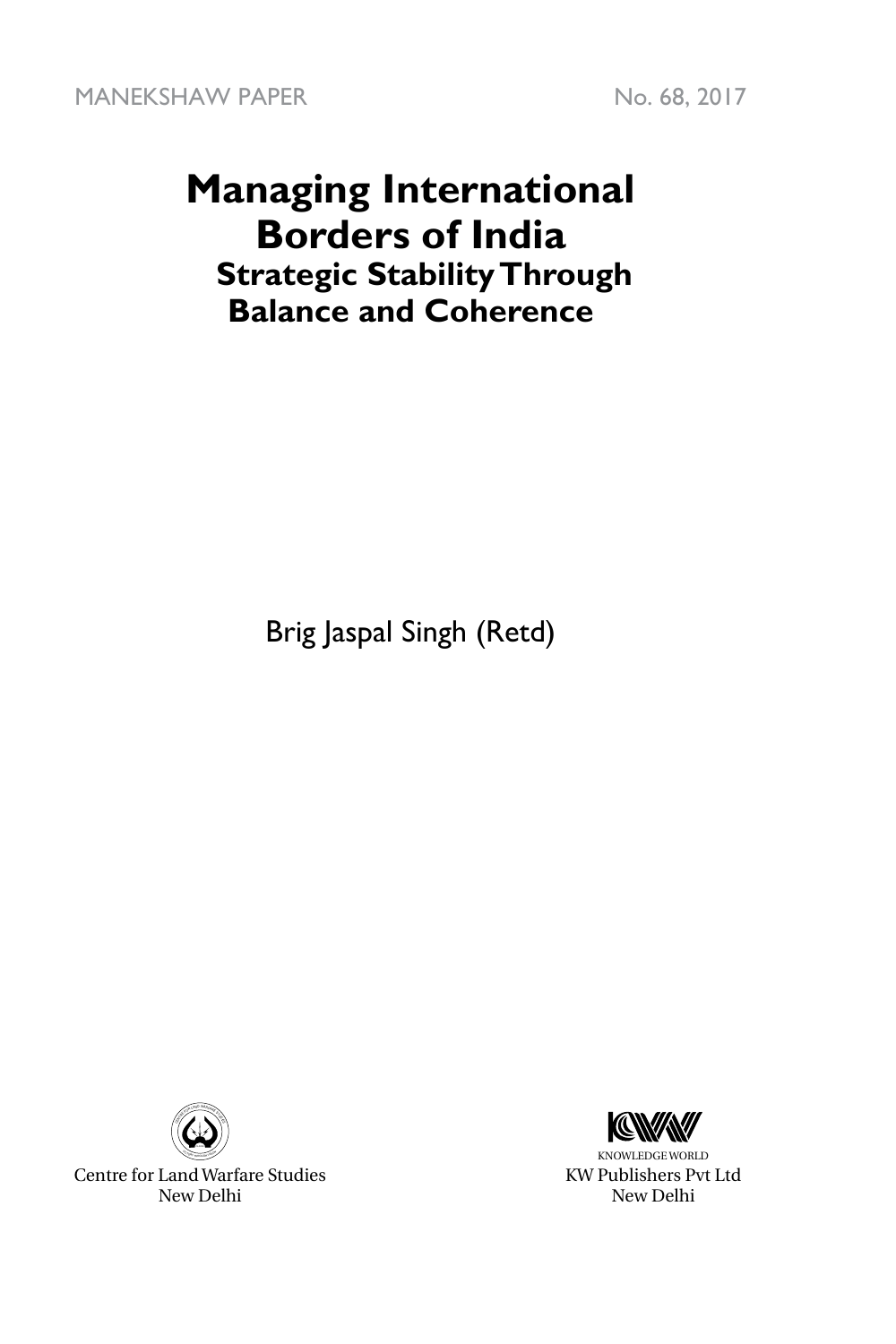## **Editorial Team**

Editor-in-Chief : Lt Gen Balraj Nagal Managing Editor : Ms Neelapu Shanti

ISSN 23939729



**Centre for Land Warfare Studies**  RPSO Complex, Parade Road, Delhi Cantt, New Delhi 110010 Phone: +91.11.25691308 Fax: +91.11.25692347 email: landwarfare@gmail.com website: www.claws.in CLAWS Army No. 33098

The Centre for Land Warfare Studies (CLAWS), New Delhi, is an autonomous think-tank dealing with national security and conceptual aspects of land warfare, including conventional and sub-conventional conflicts and terrorism. CLAWS conducts research that is futuristic in outlook and policy-oriented in approach.

© 2017, Centre for Land Warfare Studies (CLAWS), New Delhi

Disclaimer: The contents of this paper are based on the analysis of materials accessed from open sources and are the personal views of the author. The contents, therefore, may not be quoted or cited as representing the views or policy of the Government of India, or Integrated Headquarters of the Ministry of Defence (MoD) (Army), or the Centre for Land Warfare Studies.



www.kwpub.com

Published in India by

Kalpana Shukla KW Publishers Pvt Ltd 4676/21, First Floor, Ansari Road, Daryaganj, New Delhi 110002 Phone: +91 11 23263498 / 43528107 email: kw@kwpub.com · www.kwpub.com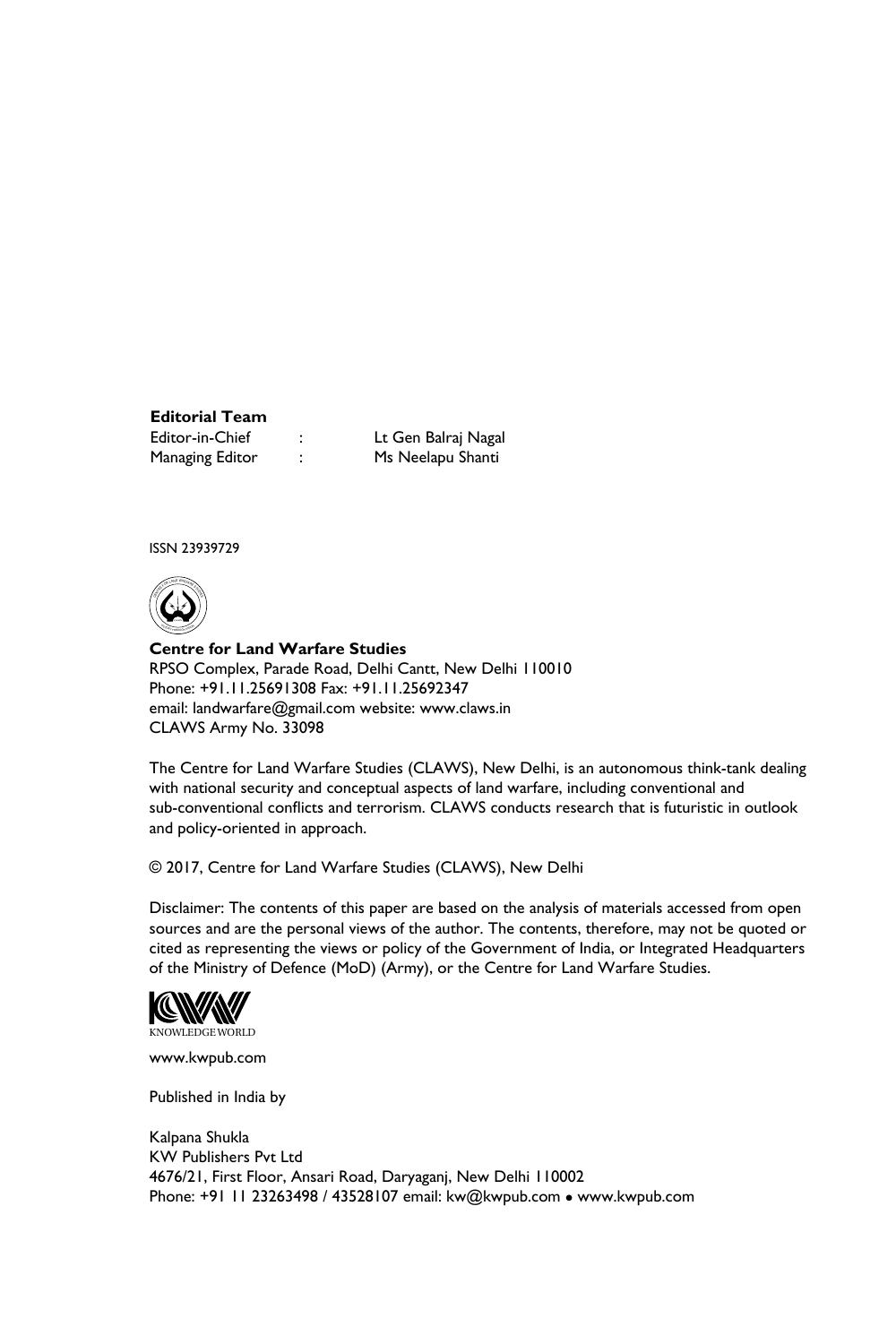# **Contents**

|    | Abstract                                                                                                                                                                                                                       | I                          |  |
|----|--------------------------------------------------------------------------------------------------------------------------------------------------------------------------------------------------------------------------------|----------------------------|--|
|    | Introduction                                                                                                                                                                                                                   | 3                          |  |
| Ι. | India-Pakistan Border<br>Indo-Bangladesh (BD) Border<br>Indo-Nepal and Indo-Bhutan Borders                                                                                                                                     |                            |  |
| 2. | India-China Border<br>Central Sector: Himachal Pradesh and Uttarakhand<br>Sikkim-Tibet Border<br>Managing the India-China Border in the Present Times                                                                          |                            |  |
| 3. | Indo-Myanmar Border                                                                                                                                                                                                            | 18                         |  |
| 4. | Restructuring BSF: An Essential Long Overdue<br>Essential Training Inputs at the Rank and File Level<br>Developing Institutional Strength Within the BSF                                                                       | 21<br>26<br>27             |  |
| 5. | Leadership Development: Officers<br>Assistant Commandants Direct Entry (AC-DE) Course<br>Inputs of a Comprehensive Training Schedule<br>Sub-Inspectors Direct Entry (SI-DE) Course<br>An Independent Officer Cadre for the BSF | 29<br>33<br>34<br>35<br>35 |  |
|    | <b>Concluding Thoughts</b><br>Deployment of the BSF on the Western Borders<br>Creating a Separate BGF for the Indo-BD IB<br>India-China (Tibet) IB: Deployment of Army in the                                                  | 38<br>39<br>39             |  |
|    | Paradigm of Border Management<br>Intra-Conflictual Situation on the Indo-Myanmar IB<br>Focus upon BSF<br><b>BSF Academy at Tekanpur</b>                                                                                        | 40<br>40<br>41<br>42       |  |
|    | Road Ahead: BSF Academy, Tekanpur<br>A Final Word                                                                                                                                                                              | 42<br>42                   |  |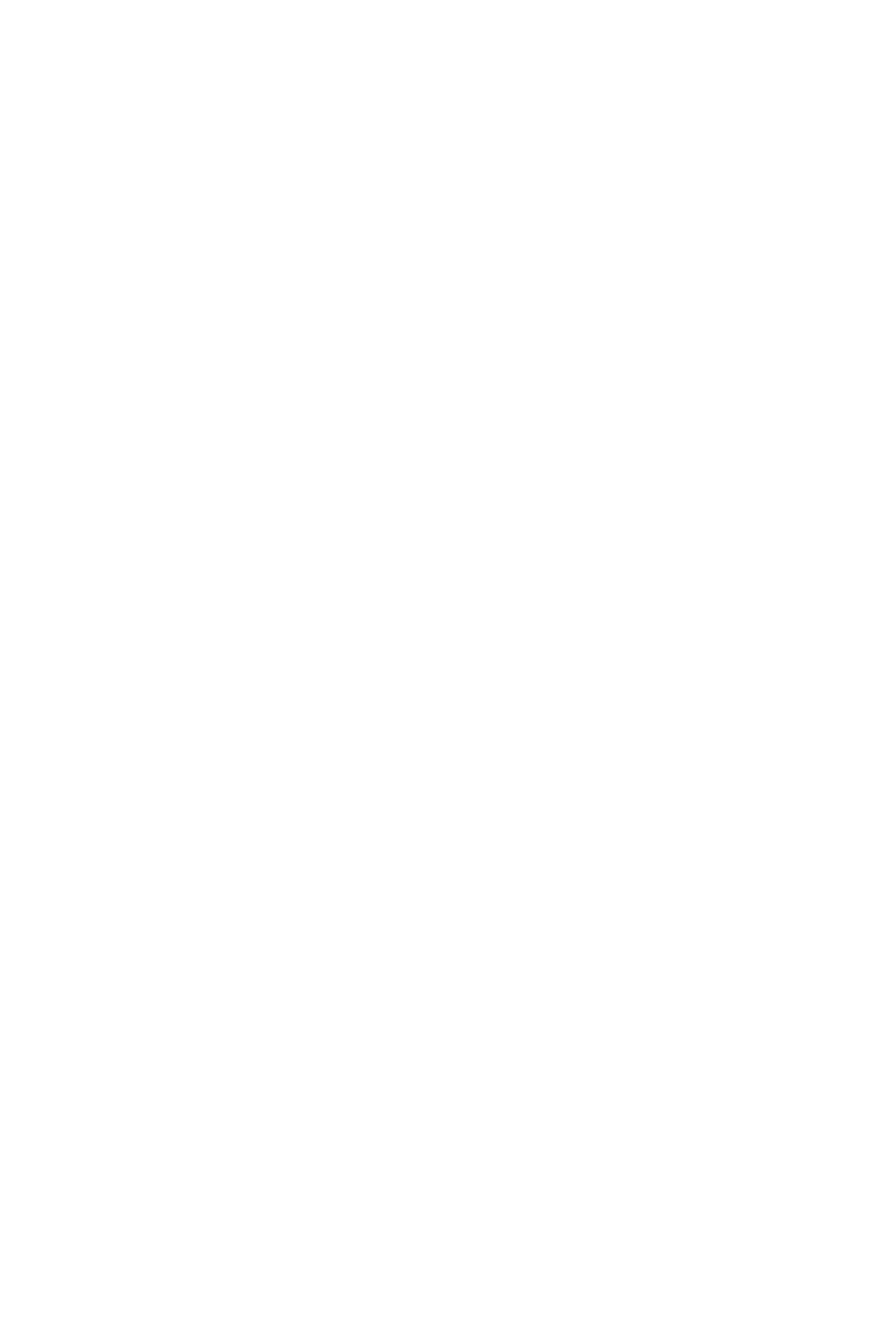## **Managing International Borders of India Strategic Stability Through Balance and Coherence**

#### **Abstract**

The text, comprising approximately 14,000 words, recommends a stable and sustainable system for the effective management of the land borders of India that should include the defence of our border zones as well. The persisting adhocism that prevails in the manner our Security Forces (SFs) are presently organised and deployed towards missions is to be regretted.

In the aftermath of the Kargil operations, the Committee on Border Management, presided over by Shri Madhav Godbole, former Home Secretary, had specifically recommended that deployments be effected on the basis of *one-border-one-force* which was partly implemented but discontinued midway—a phenomenon best described as regretful, and in that backdrop, the author recommends a systemic development, with emphasis upon distributive ministerial responsibilities that have greater relevance to a particular region. The Madhav Godbole Committee had confined its recommendations to the Border Guarding Forces (BGFs) under the Ministry of Home Affairs (MHA) only; in the dissertation now put forth, the Army is emphatically factored in on the basis of a threat perceived over a wider perspective, and the issues are analysed beyond mere policing of international borders.

Unity of command and homogeneity in the deployment of the SFs is emphasised so that on a particular International Border (IB), we are not saddled with an assortment of forces reporting to different ministries of the union government which, regretfully, is the system that presently prevails.

It is reasoned that, in the first place, ministerial responsibilities need to be rationalised and thence only the concept of *one-border-one-force,* as approved by the government can be effectively implemented. Having achieved the same, the homogeneity in the organisational structure of the SFs can thereafter be developed towards ensuring effectiveness!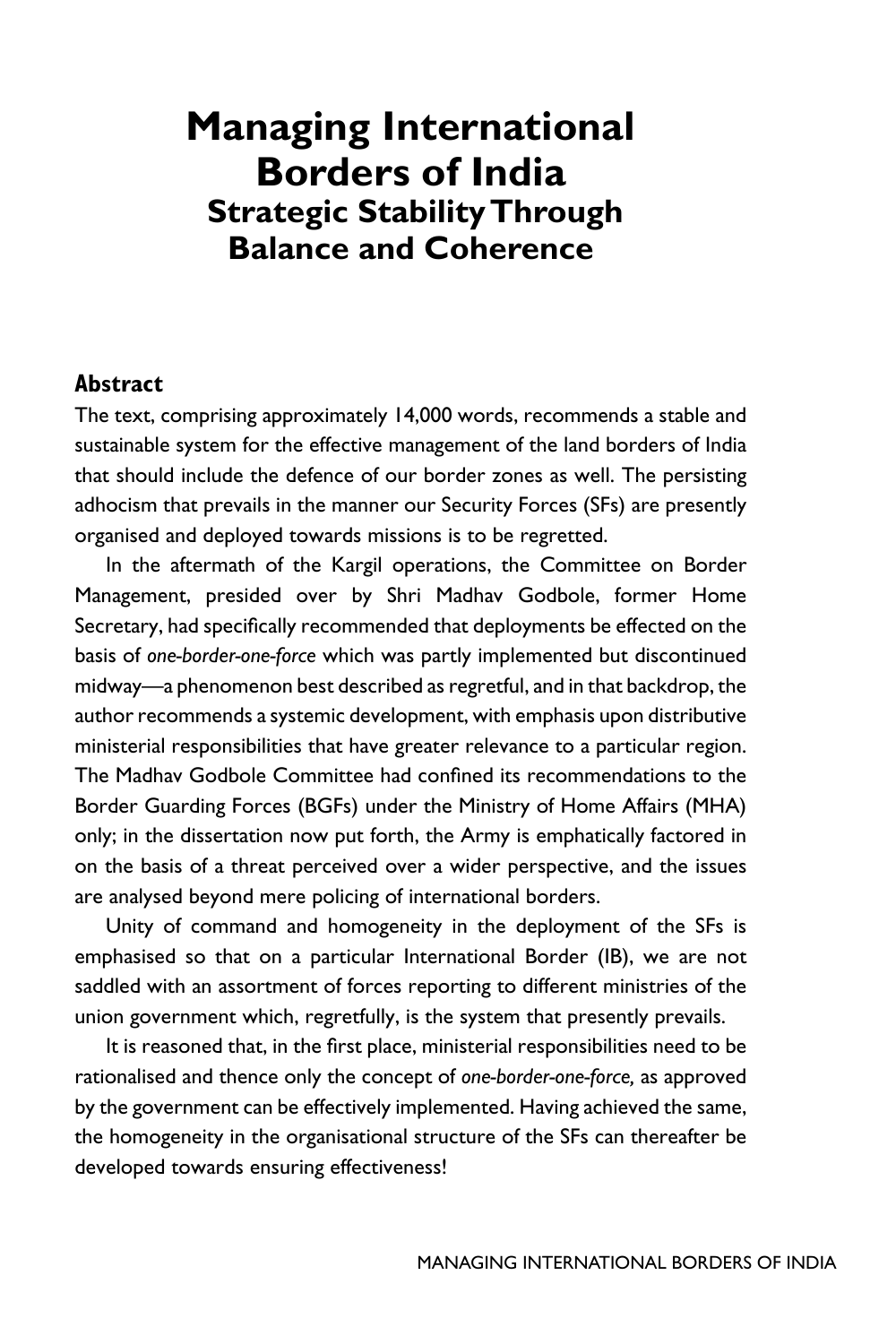**2**MANEKSHAW PAPER NO. 68, 2017 MANEKSHAW PAPER No. 68, 2017

The author has emphatically expressed concern over the ease with which the Indo-Pak IB was repeatedly pierced in the Jammu region in December 2013, in Gurdaspur in July 2015, and in the attack on our Pathankot air base in the first week of January 2016 when the attackers came dangerously close to threatening our strategic assets located therein.

In the backdrop, the author questions the effectiveness of the Border Security Force (BSF), its structure that led to the loading of the BGF with an inventory like equipping with an artillery arm, provisioning of 81mm mortars and two Light Machine Guns (LMGs) in each rifle section. The BSF needs primarily to be organised towards ensuring the surveillance and security of the IBs but the organisation, as it has evolved, apparently tends to duplicate the Army. A good percentage of its manpower is thereby engaged in managing assets like artillery, 81mm mortars and two LMGs per section and, consequently, is NOT available for deployment on the primary task of surveillance and security of the assigned IB to effectively defeat the repeated attempts at hostile infiltration.

The author has also put forth the reasoning that since substantial parts of our land borders are threatened with a situation that could conflagrate into a military conflict on the conventional plane, the forces that we deploy in such parts of our IBs need to be accordingly prepared and developed to respond effectively in a much shortened timeline.

The problem of leadership development in the BSF is addressed in detail. The author questions the suitability of the officer leadership placed at the helm and highlights the negative impact of such an arrangement which stifles the growth of the officer leadership of the BSF officer cadre. His proposal to transfer the leadership at the apex (or helm) to the Army in a temporary arrangement merits consideration.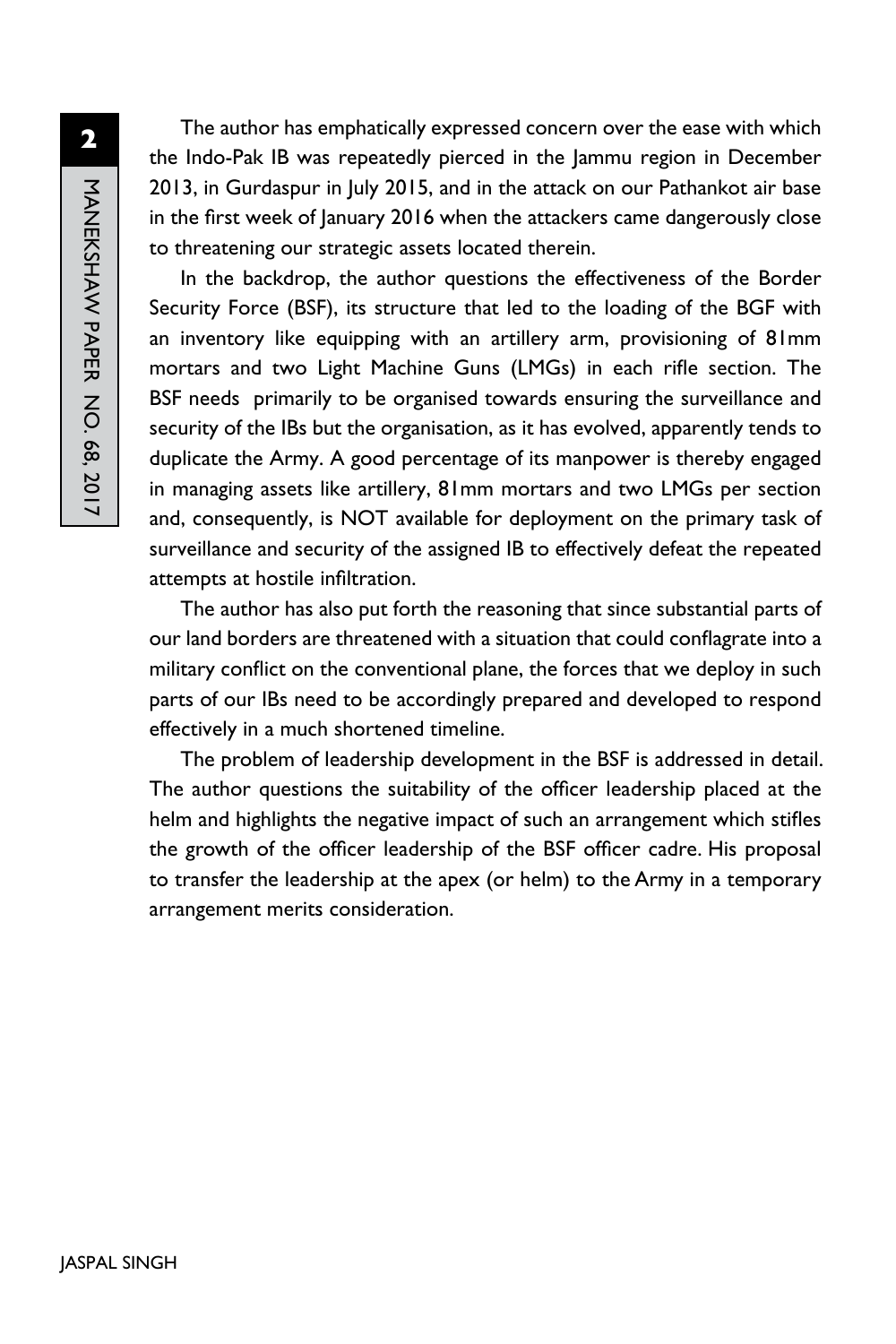# **Introduction**

We have vast and expansive International Borders (IBs) on land over which we need to maintain surveillance, and as we commence the project study, we first profile the IBs:

| S            | <b>Description of the IB</b>                                                                                                                                                                                                                                                                                                                                                                                                      | Lengths                        |
|--------------|-----------------------------------------------------------------------------------------------------------------------------------------------------------------------------------------------------------------------------------------------------------------------------------------------------------------------------------------------------------------------------------------------------------------------------------|--------------------------------|
| No.          |                                                                                                                                                                                                                                                                                                                                                                                                                                   |                                |
| $\mathsf{L}$ | Indo-Pak IB. In the north from a point opposite Akhnoor (Jammu<br>and Kashmir - J&K) aligned southwards through the states of Punjab,                                                                                                                                                                                                                                                                                             | 2,300 km                       |
|              | Rajasthan and Gujarat to Sir Creek in the Rann of Kutch.                                                                                                                                                                                                                                                                                                                                                                          |                                |
| 2.           | Line of Control (LoC) in J&K. The LoC stretches from the same point<br>opposite Akhnoor but is aligned northwards to Kargil, thence farthest<br>north, identified on the map as coordinate NJ 9842 at the southern<br>point of the Siachin Glacier.<br>The LoC delineated in the aftermath of the December 1971<br>operations serves as a de-facto border between the Indian state of J&K<br>and Pakistan Occupied Kashmir (POK). | 778 km                         |
| 3.           | Siachin Glacier Sector, Actual Ground Position Line (AGPL). The AGPL<br>was determined by the Indian Army in the sector and it secured the<br>Saltoro Ridge on the watershed line, which Pakistan refused to accept.                                                                                                                                                                                                              | <b>110 km</b>                  |
| 4.           | Total length of India-Pakistan borders, inclusive of Sers-2 & 3, which are<br>in dispute.                                                                                                                                                                                                                                                                                                                                         | 3,118 km                       |
| 5.           | Indo-Bangladesh (BD) IB. The Indo-Bangladesh IB's length extends to<br>4,351 km and surrounds Bangladesh with the Indian territory in the<br>pattern of a horse-shoe rim on three sides, and the Bay of Bengal coast<br>lies to its south                                                                                                                                                                                         | 4,351 km                       |
| 6.           | Indo-Nepal and Indo-Bhutan borders.                                                                                                                                                                                                                                                                                                                                                                                               | Not a<br>significant<br>issue; |
| 7.           | India-China border. The India-China IB remains 'undemarcated' and<br>presently, an underlying norm that identifies the boundary is a tacit<br>observance of the geographic principle of 'watershed' that follows the<br>crest of the highest mountain range dividing India and Tibet.                                                                                                                                             | 4.056 km                       |
| 8.           | India-Myanmar border. The IB with Myanmar marks the easternmost<br>frontier of India and is clearly identified.                                                                                                                                                                                                                                                                                                                   | 1,643 km                       |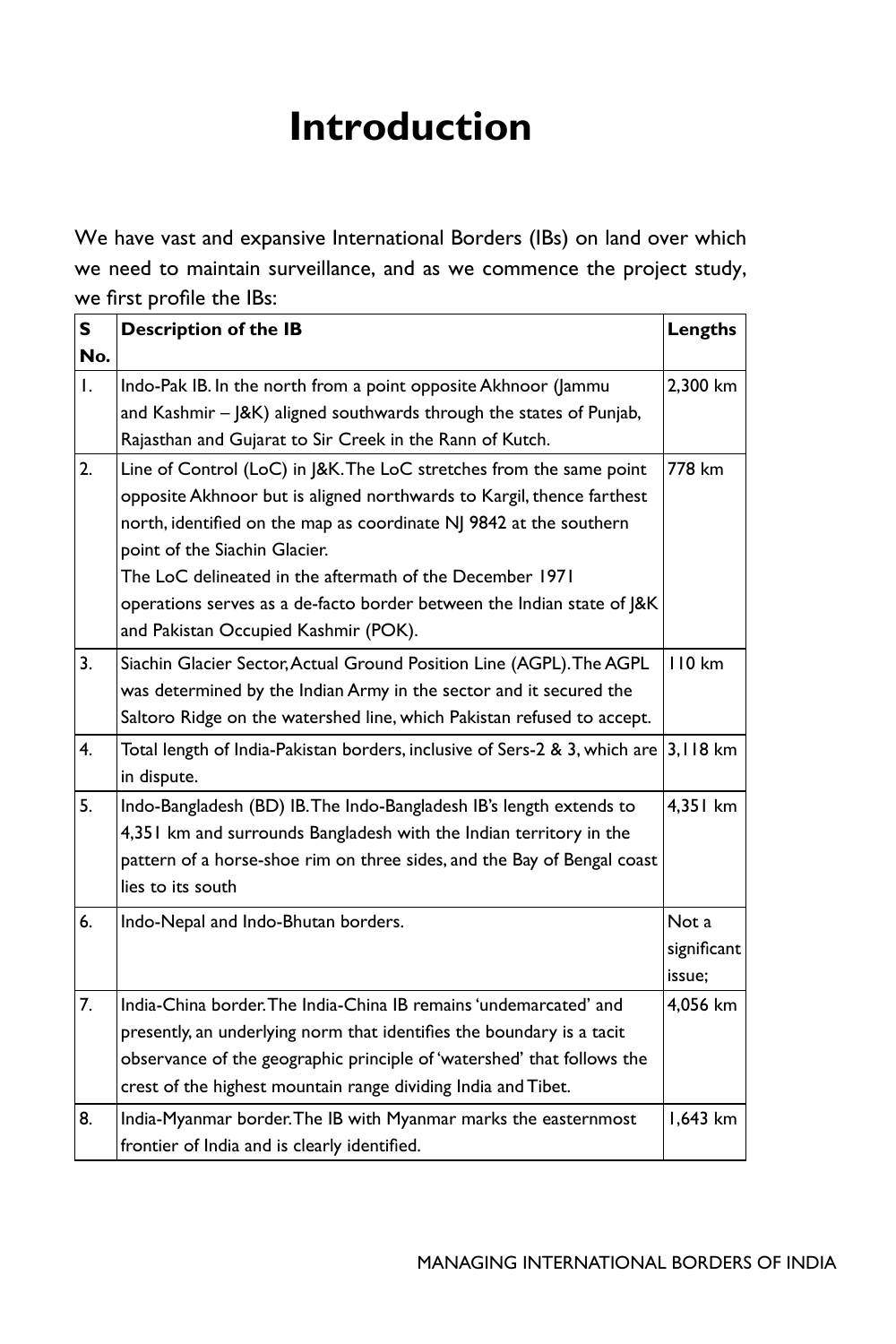The lengths of the frontiers were taken from an article authored by Dr Pushpita Dass, entitled "Issues in the Management of India-Pakistan International Border",<sup>1</sup> in the IDSA bi-monthly Journal, Vol 38 (May-June, 2014), pp. 307, 308.

The lengths of the frontiers with countries other than Pakistan are taken from the book authored by Col Gautam Dass titled, *Securing India's Borders: Challenges & Policy Options*<sup>2</sup> (New Delhi: Pentagon Press, 2011), p. 53.

The committee on border management assembled in the aftermath of the Kargil conflict 1999, and presided over by our former Home Secretary Shri Madhav Godbole, made sound recommendations that propounded the concept of *one-border-one-force*. The idea entailed that on a particular IB with a specific country, only one designated Border Guarding Force (BGF) should be deployed.

Accordingly, the implementation of the process had begun in the year 2002, in that, two battalions of Assam Rifles had even deinducted from the Indo-China (Tibet) IB and redeployed on the Indo-Myanmar IB and the Indo-Tibetan Border Police (ITBP) battalions, in turn, deployed in the locations vacated by Assam Rifles on the Indo-China (Tibet) IB. However, the process was halted after the redeployment of only these two battalions of Assam Rifles and the decision of deploying the BGFs on the basis of the concept of *one-border-one-force* was reversed. It was decided to retain the deployment of the BSF on the Indo-Myanmar IB as well.

Shri Madhav Godbole lamented the government's apathy in reversing the decision and expressed disappointment during his address at the Institute for Defence Studies and Analyses (IDSA) on December 03, 2014.

The concept of *one-border-one-force,* however, addressed to the deployment of the Border Guarding Forces (BGFs) under the Ministry of Home Affairs only and did not factor in the Army in the paradigm of border management. On the basis of the threat perceptions, it is essential that the Army be fully involved in the arrangements for managing our international borders on land.

Though the probabilities of all-out conventional wars have considerably receded, these cannot be ruled out altogether! We need to appreciate that conventional military operations with our potential adversaries, to our west (Pakistan) and north (China), will be in the backdrop of a 'nuclear overhang' and the warring countries will be equally concerned to prevent the hostilities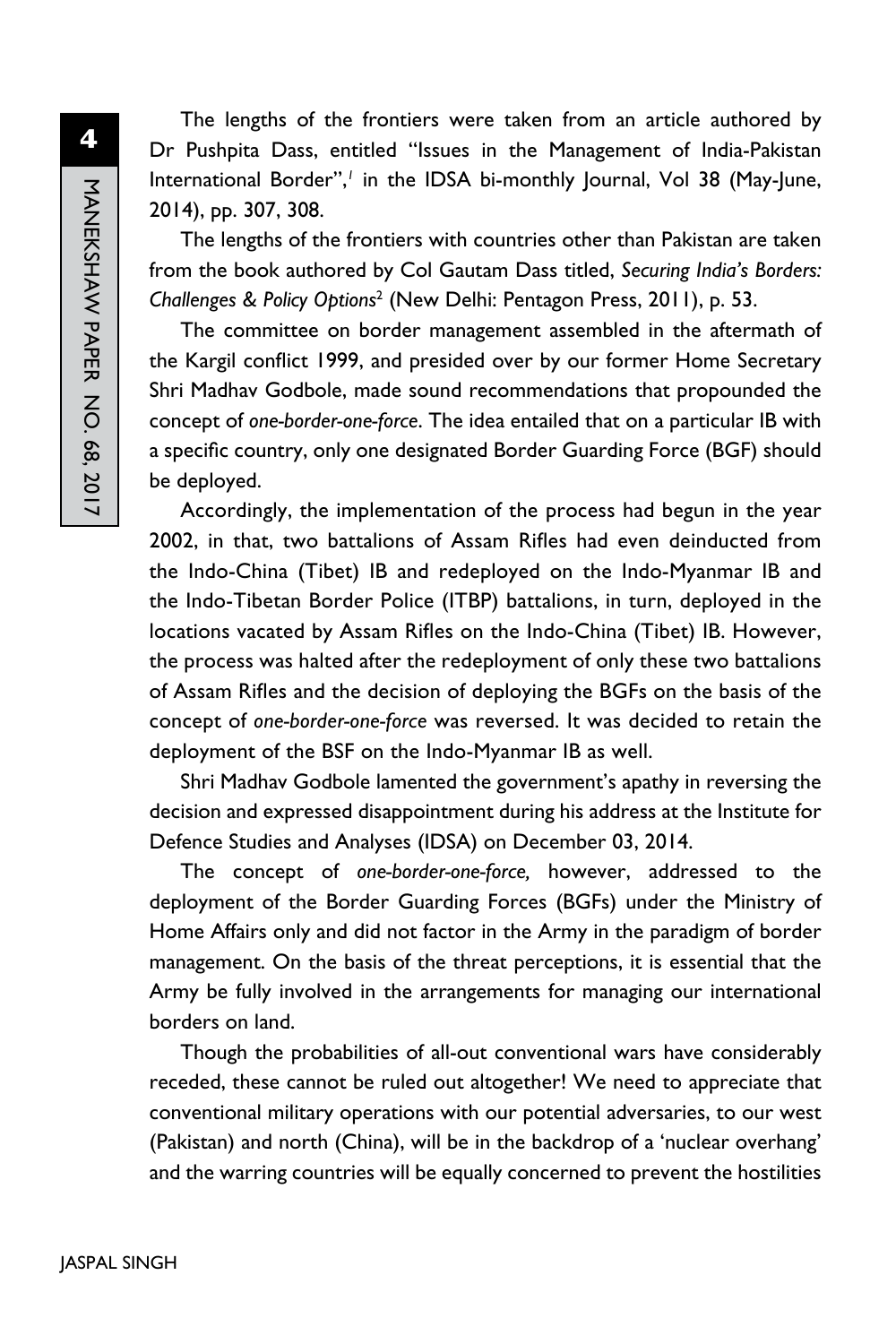escalating to a nuclear exchange. In this backdrop, the threat perceptions visualised over a foreseeable future would, thus, tend to suggest that interstate military conflicts in all probability may well develop on a pattern involving a series of 'short-swift' military engagements at various places on the IB and remain confined to the border regions, in which the opposing sides will seek to gain a significant advantage in their own favour within the limited time span.

In view of the necessity, it is essential that the Army be fully involved in the arrangements for managing our international borders on land. The hostile military actions by our adversaries will need to be contained, stalemated and defeated locally at an operational level in the border region itself.

Certain important ground areas get identified, the denial of which to the enemy is vital, and there could also be a requirement towards the capture of specific areas of ground whose control may need to be wrested from the enemy to place us in a favourable position in the negotiations that follow! In the context, apart from the security and surveillance of the IBs, the defence of our 'border zones' also is of importance. On certain segments of our international borders on land, therefore, we need to sustain a defensive posture in order to remain prepared to meet contingencies that could involve military conflicts on a conventional plane.

Presently, it has become apparent that the deployment of our BSF, the country's prime BGF, is vastly stretched from the IB in the east, from Myanmar and Bangladesh, to the west, where it is deployed to cover the entire Indo-Pak IB. Thereafter, BSF sub-units are placed under the command of the Army's infantry battalions wherein their deployment gets extensively stretched along the entire Line of Control (LoC) from Akhnoor in the south to Kargil in the northeast of J&K state.

In the backdrop, strategising towards stability becomes essential and would imply that we develop and retain balance in our deployments that safeguard against a reactive approach to the enemy's moves and maximise the productivity of our resources deployed in a particular sector.

Regretfully, a situation persists on our IBs in which the SFs and other agencies deployed in the same border regions are reporting to different ministries in Delhi and the all-important arrangement of ensuring 'unity of command' in managing the security forces is not adhered to. We, therefore,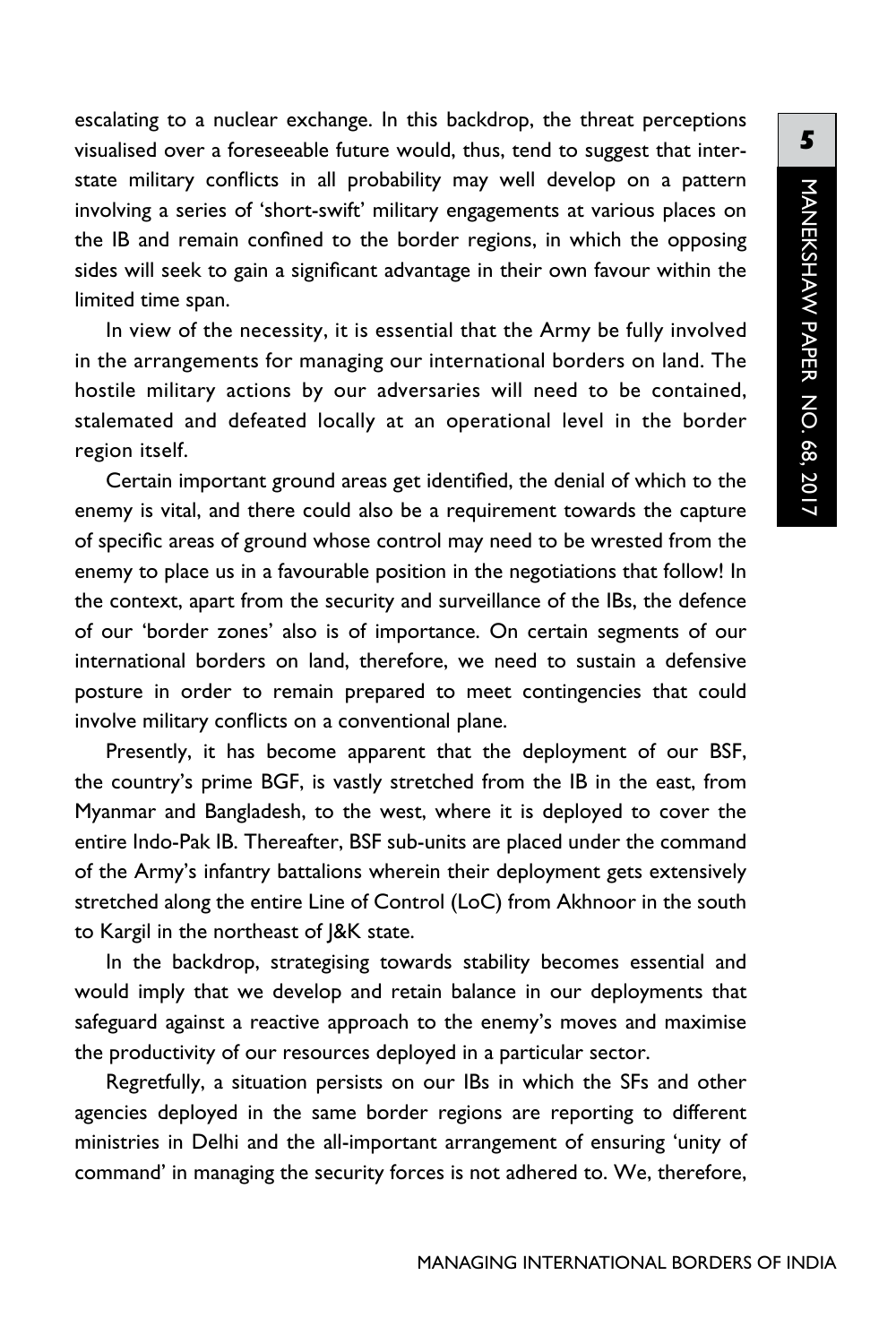need to examine the prevailing deployments on our IBs for their balance and coherence to enable effective responses from our side to counter the activities of our neighbouring countries that are indicative of hostile intent and are inimical to our security. We, therefore, begin with defining an approach towards managing our IBs that could enable us to address the following:

- Distributive responsibilities between the Ministry of Home Affairs (MHA) and the Ministry of Defence (MoD) for the respective IBs.
- Deployment and categorisation of the SFs to be deployed for the surveillance and security of the respective IBs.
- Defence of the border zones.

#### **References**

- 1. Dr Pushpita Dass, "Issues in the Management of India-Pakistan International Border", *IDSA Bi-monthly Journal,* Vol 38, May-June 2014, pp. 307, 308.
- 2. Gautam Dass, *Securing India's Borders: Challenges & Policy Options (*New Delhi: Pentagon Press, 2011), p.53.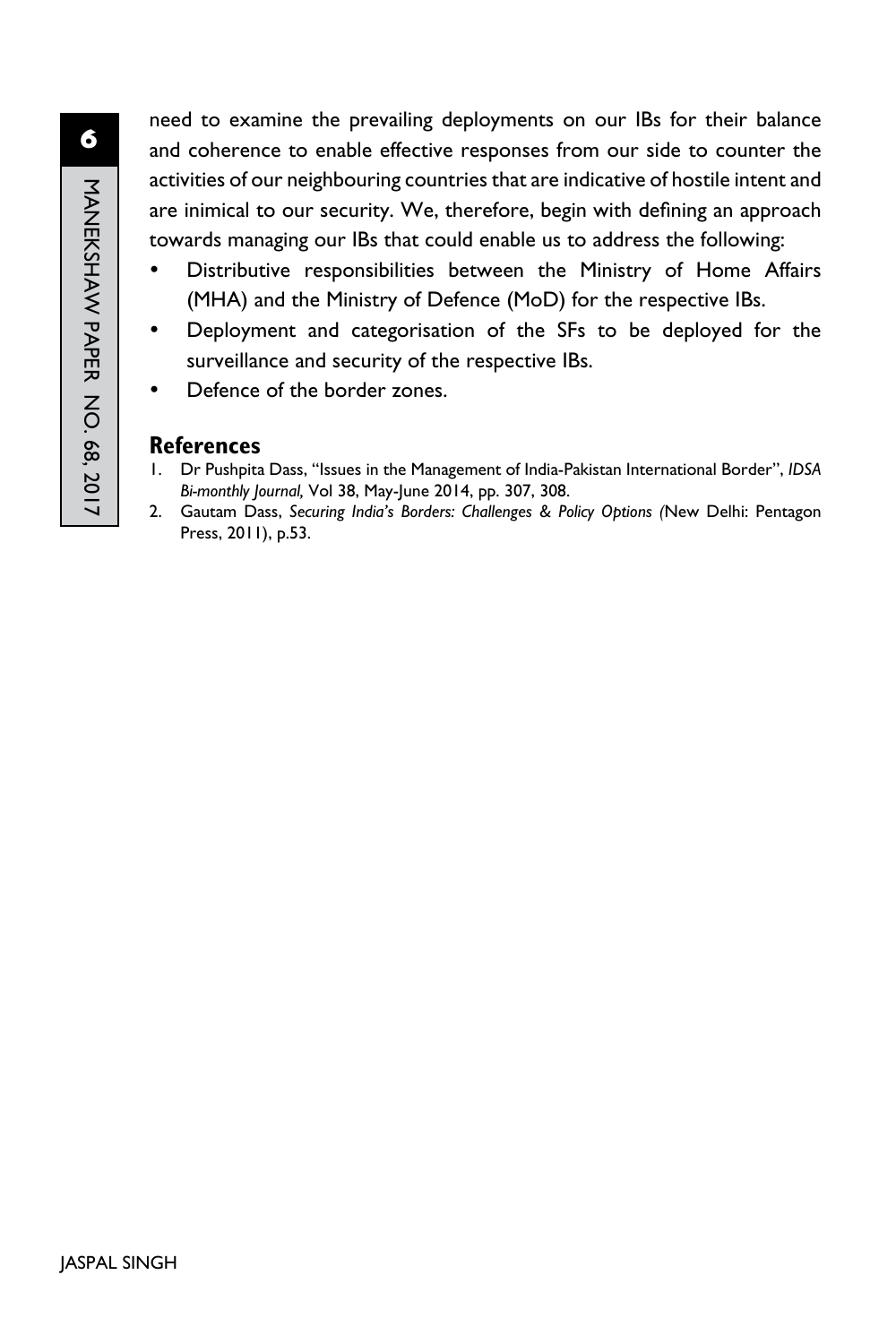## **Chapter 1 India-Pakistan Border**

The India-Pakistan border is organised in three specific segments, as described below:

**Segment 1:** The IB, which was demarcated and confirmed through the Radcliffe Award, 1947, extends from a point opposite Akhnoor in the Jammu region in the north and is thence aligned southwards, separating the areas of West Punjab and Sindh in the west which were to form part of Pakistan from own provinces of East Punjab, Rajasthan and Gujarat.

The IB is settled, and duly indicated with boundary pillars installed, regularly spaced, and from our side, strengthened with fencing along its entire length except in the portion of the Ravi river bed where a gap is left as no fencing is possible in this particular area. The IB is managed by the MHA and the BSF is deployed for its surveillance and security and is charged with the responsibility in a 'no-war situation'.

In the recent times, however, we have experienced a potent military threat emerging from Pakistan with greater vigour at the sub-conventional level in the form of persistent terrorist strikes and increased fire assaults across the Indo-Pak IB. There is evidence of repeated illegal crossing of the Indo-Pak IB by Pakistan-based terrorists who have repeatedly pierced our security apparatus with comparative ease—commencing with the Jammu region in December 2013 in which the military camp that housed a cavalry regiment of the Army was targeted, resulting in the killing of the second-incommand and wounding of the Commanding Officer of the regiment.

The pattern was later followed in Gurdaspur in July 2015, and as the New Year dawned, on January 02, 2016, well trained hard-core terrorists crossed over from the Shakargarh area of West Punjab (Pakistan) and attacked our Pathankot air base. The attack was defeated after a brave fightback by the security sub-units deployed at the air base but the attacking terrorists came dangerously close to a possible destruction of the strategic assets located therein.

Recently, on November 29, 2016, we again faced a terrorist attack on our Army camp at Nagrota (J&K) which endangered the lives of the officers'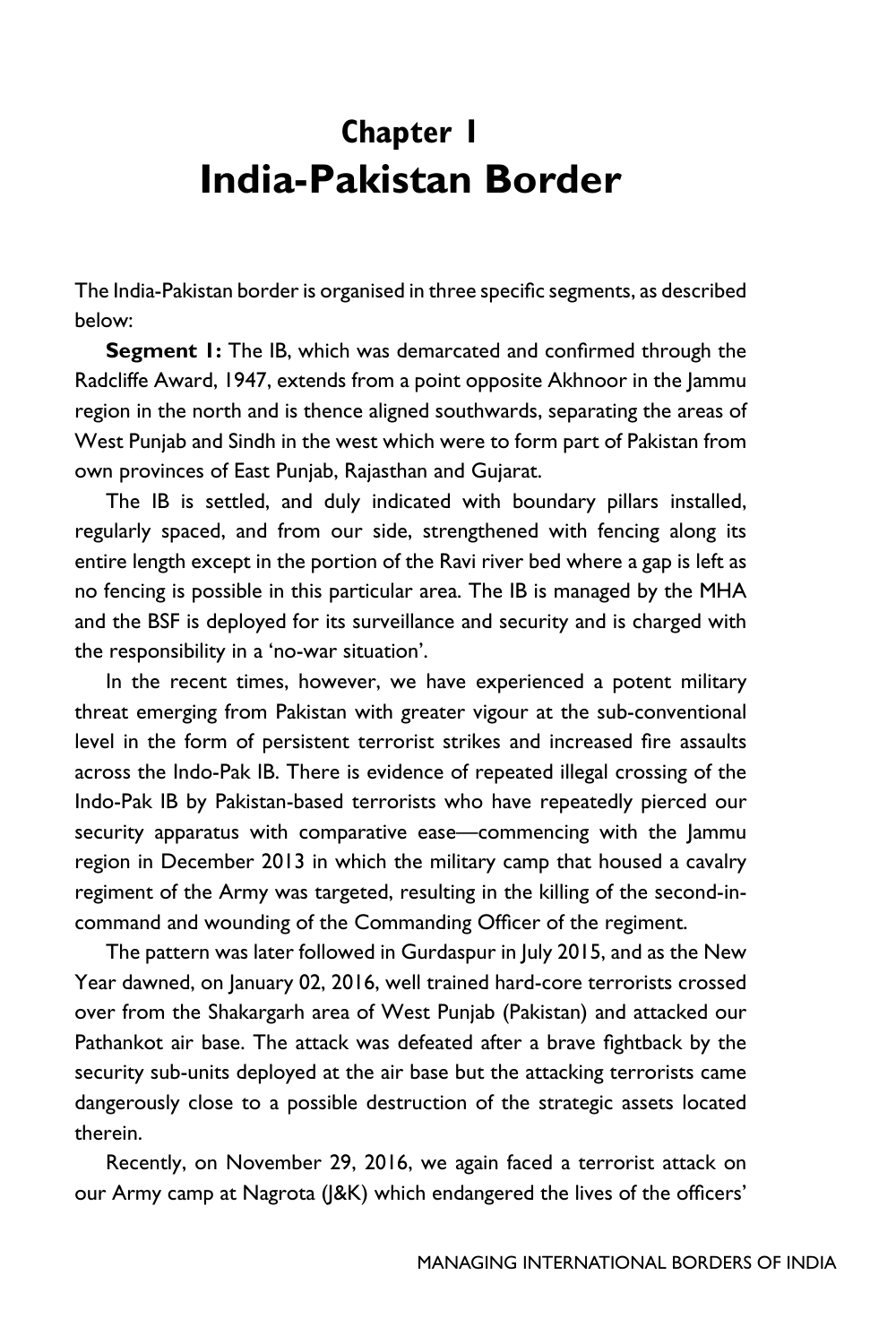families living in the camp. The attack was defeated by our troops but it cost us the lives of two officers in the course of a brave fightback! The terrorists who infiltrated the Indo-Pak IB are known to have come through a tunnel dug beneath the fencing on the IB.

It has now become very clear that the transgressions through covert routes and the fire assaults emanating from the Pakistani soil are not confined to threat of war or actual war situations but may well continue to occur in environments that appear to be normal!

In the immediate aftermath of such events, solutions are often sought through the ritual strengthening of the security force by adding to the numbers of personnel, and provision of the related equipment. However, the problem lies elsewhere and needs an in-depth examination, including of the origin and development of the BSF, as also its excessively stretched deployment that has led to fatigue and stagnation amongst its personnel.

Essential aspects relating to the BSF deployments are discussed in a subsequent part of this chapter, as also in the later relevant chapters of the project study.

**Segment 2:** At the Line of Control (LoC) in J&K, there is an acute situation consequent to the deployment of the BSF being stretched from the Indo-Myanmar IB at the country's eastern extremity thence moving westwards to the IB with Bangladesh and thereafter, along the Indo-Pak IB. Such stretched deployment is further compounded with substantial quanta of BSF personnel deployed along the entire 778 km length of the LoC in J&K in such a manner that the BSF companies are detached from their parent battalions and deployed piecemeal by being placed under the command of the Army infantry battalions<sup>1</sup>. Such an arrangement lacks cohesiveness and adversely disturbs the effectiveness of the BSF as also of the Army. Persisting with such an arrangement would continue to breed inefficiency. The corrective action would suggest that the LoC be manned exclusively by the Army, and the BSF companies should revert to serve in a cohesive arrangement within their parent BSF battalions only.

**Segment 3:** Siachin Glacier Area: An Indo-Pak military conflict ensued over the control of the Siachin Glacier in 1984 and the Indian Army successfully secured the watershed line of the Saltoro Ridge. Consequently, the Army was able to determine the watershed line as the 'Actual Ground Position Line (AGPL)' which the Pakistan Army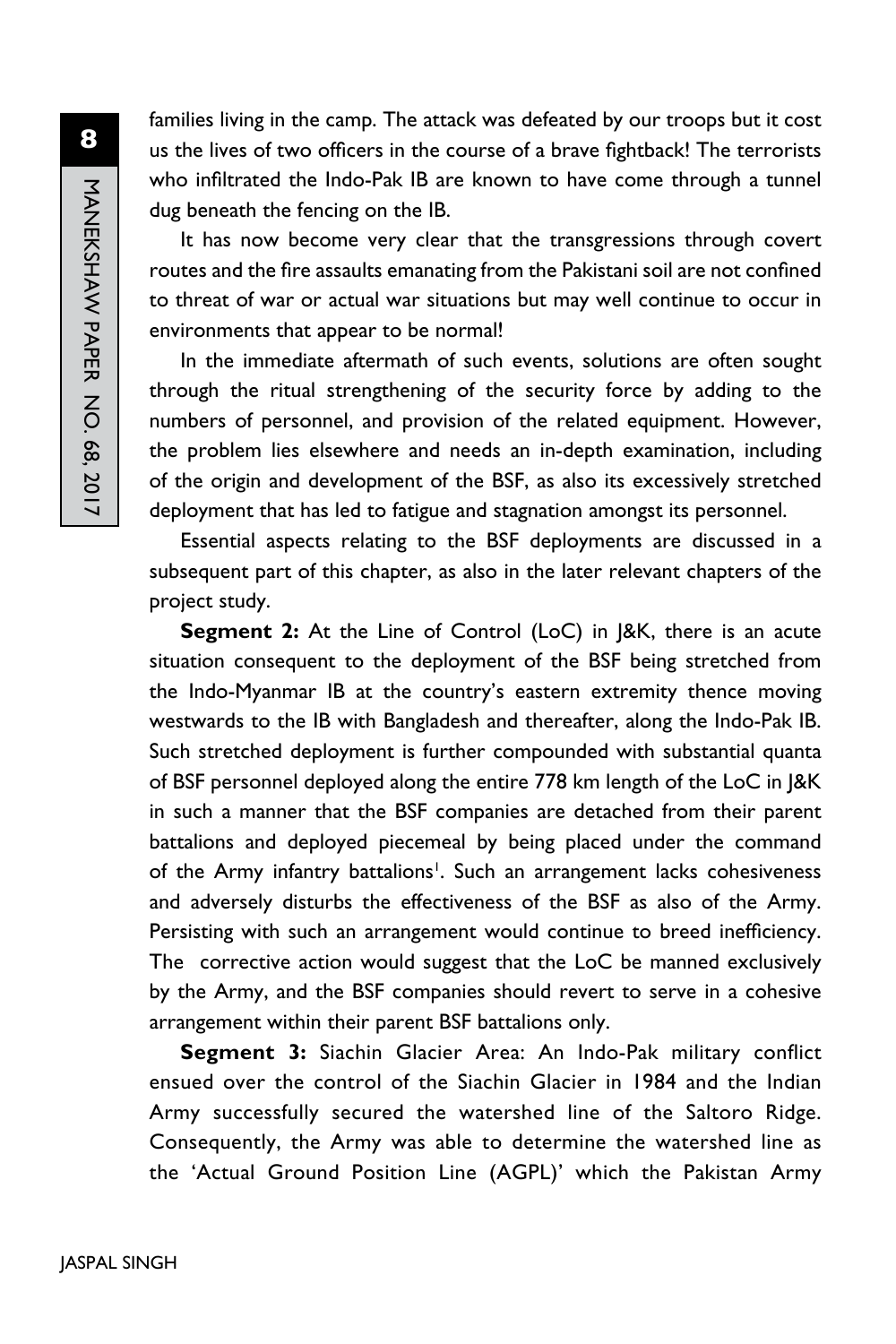refused to agree to and the dispute lapsed into a stalemate which remains unresolved. The total length over the AGPL alignment is determined as 110 km and is manned exclusively by the Army.

#### **Indo-Bangladesh (BD) Border**

The IB between India and Bangladesh is fully settled and there is no military threat to India from across this particular IB. The Land Border Agreement of May 2015, concluded between India and Bangladesh, ensures that the IB on land between the two countries is now aligned more in contiguity, and, hence, enables improved surveillance by the security forces of both countries engaged on this common border.

The main threat across this IB is that of unabated infiltration which is primarily due to economic causes. Large scale migration continues from this part of the subcontinent to the Indian states contiguous to the Indo-BD border, in particular, West Bengal, from where the migrants gradually spread to other parts of India in search of livelihoods.

It is to be emphasised that the time has come to implement the concept of *one-border-one-force* in the larger interest of national security, and that would involve **splitting the BSF** deployed on the Indo-Pak and Indo-BD borders. Bangladesh has been an independent country for a period of 45 years, with an intervening space of Indian territory that extends over a width of 1,500 km between Pakistan and Bangladesh. A single Border Guarding Force (BGF) assigned to man the IBs with two widely separated independent nation states would suffer from incompatibility as the prevailing state of the relationships and ground situations are at a marked variance. To continue with such an arrangement could as well run the risk of unproductive deployment of resources.

A separate BGF under a Director General based at Kolkata should be made exclusively responsible for the surveillance and security of the Indo-Bangladesh border. The proposed BGF could appropriately be designated as the Eastern Frontier Rifles (EFR) – a force with this designation was deployed in the area prior to the Partition in 1947, and its assets were transferred to Pakistan that raised the East Pakistan Rifles (EPR) on its nuclei<sup>2</sup>. On the secession of East Bengal from Pakistan, the EPR was later to become the Bangladesh Rifles (BDR) and is now known to be designated as the Bangladesh Border Guards (BDBG).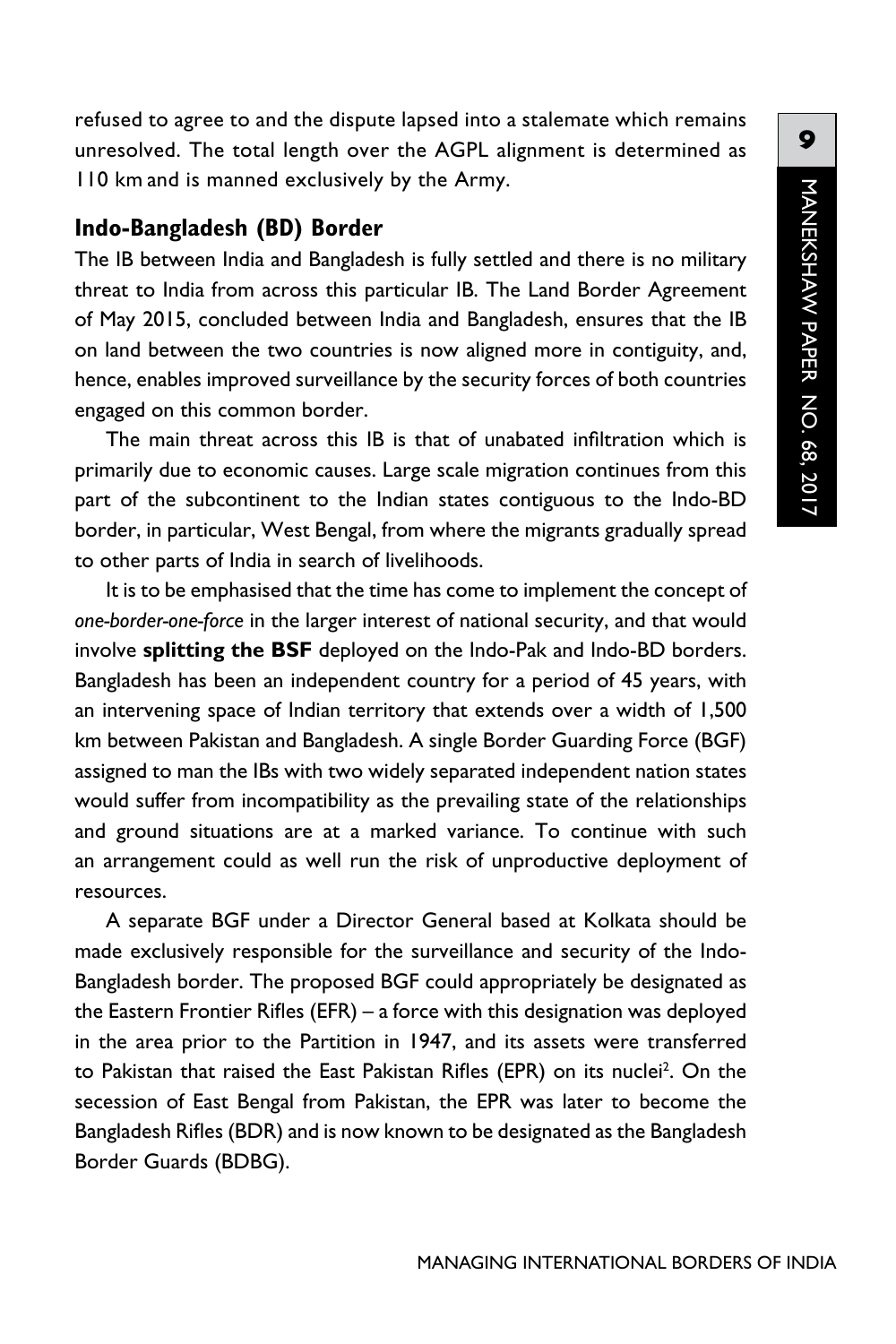The events of May-July 2016 suggest a possibility of terrorist infiltration/ exfiltration across this IB and reported smuggling of 'Fake Indian Currency Notes (FICNs)', as indicated convincingly with the interception in the Malda district of West Bengal. Further, with the reported rise in the involvement of the Islamic State of Iraq and Syria (ISIS) sponsoring home grown terrorists in Bangladesh, the SFs of both countries need to remain alert and operate in complete cooperation to intercept the cross-border movement of such criminal elements.

### **Indo-Nepal and Indo-Bhutan Borders**

The arrangements of border guarding are under the aegis of the MHA and there is no military threat from across these borders. The IBs with these countries are in close proximity to each other and the extent of the border lengths being small, a single Border Police Force designated as the Sashastra Seema Bal (SSB) is deployed to effect surveillance of the borders with both countries that maintain open borders with India. The arrangements have proved to be very satisfactory, and stability on these IBs is ensured.

### **References**

- 1. "Securing the Front", *Hindustan Times* (New Delhi), October 18, 2016.
- 2. Author's discussion with the DG Bangladesh Rifles at Tekanpur (Gwalior), in 1998.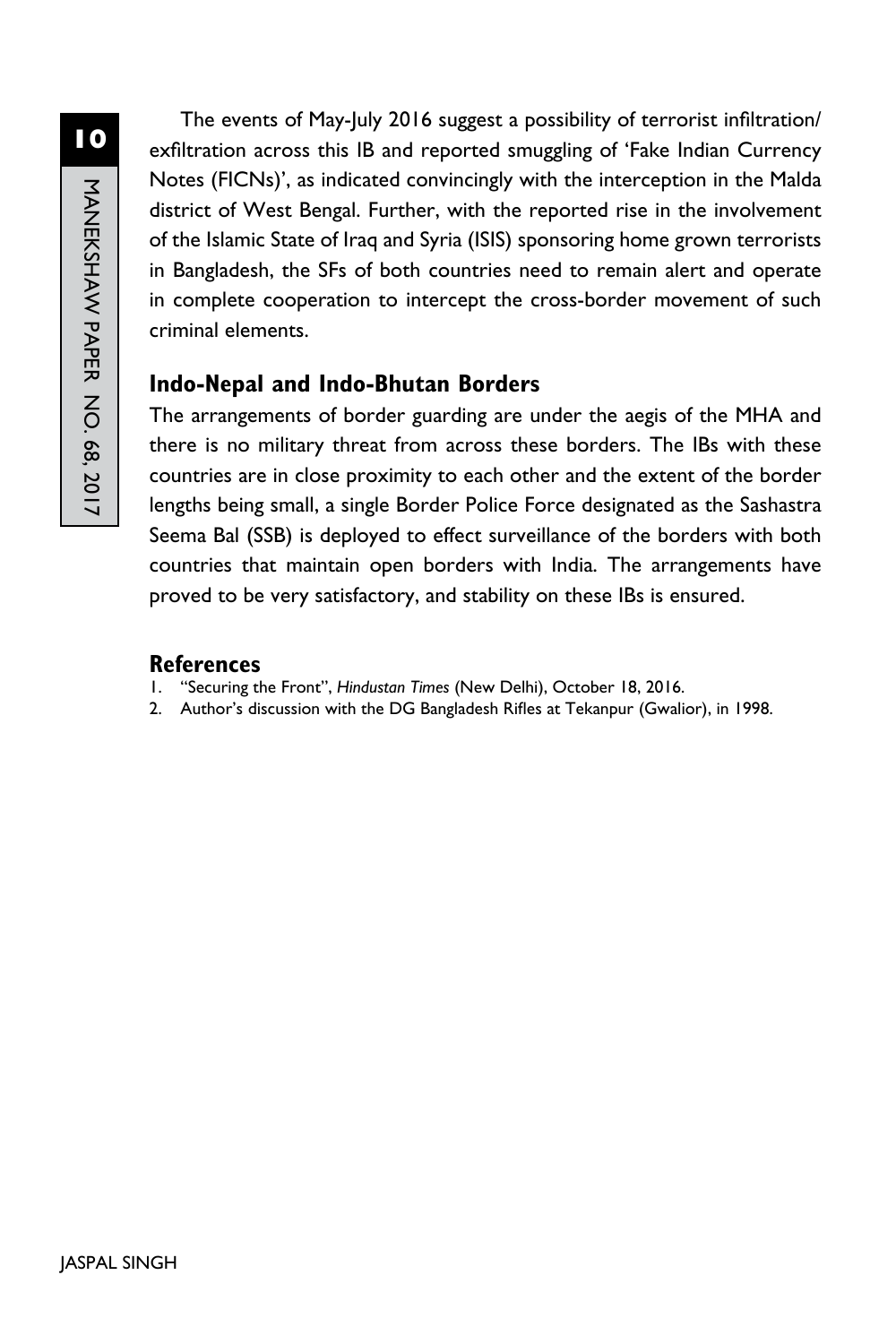## **Chapter 2 India-China Border**

The India-China (Tibet) border extends over a length of 4,056 km, from a point south of the Pamirs and thence eastwards to a point at the tri-junction of India-China-Myanmar. The India-China IB remains 'undemarcated' and presently an underlying norm that identifies the boundary is a tacit observance of the geographic principle of the 'watershed' that follows the crest of the highest mountain range dividing India and Tibet.

The area of 596 km out of the total length of the India-China (Indo-Tibet) border relates to the boundary line indicating the IBs between our states of Himachal Pradesh, Uttarakhand and Sikkim. The remainder 3,460 km<sup>1</sup> of the IB with China is referred to by the Chinese as the Line of Actual Control (LAC), distributed over Ladakh and Arunachal Pradesh, which remain in dispute!

Ladakh Region: It is not in the scope of the dissertation now being put forth to delve into the genesis of the dispute over the identification and delineation of the IB between India and China. The particular requirement is being dealt with by the specialised teams engaged in the rounds of negotiations since 1981. The responsibility that enjoins upon us is to safeguard the areas presently in our possession and prevent further transgressions or violations in order to ensure the sanctity of the IB. Towards the same, we need to understand the background to the situations at the operational level as they emerged, and prevail in the IB region in the present times.

The *Sunday Guardian*<sup>2</sup> newspaper, dated April 28, 2013, depicted an illustration of China's occupation of the entire snowy desert area of Aksai Chin and its claim line extending to the Karakoram mountain range marked in a north-south alignment. In the same illustration, the Indian claim line, however, extends to the Kunlun mountains to the east, which indicates Aksai Chin as belonging to India and which was surveyed and demarcated in 1865 by WH Johnson, a British surveyor in the service of the Maharaja of J&K. The Johnson Line was shown as the boundary of Kashmir in an atlas published under the authority of the Government of Jammu and Kashmir<sup>3</sup> in 1868.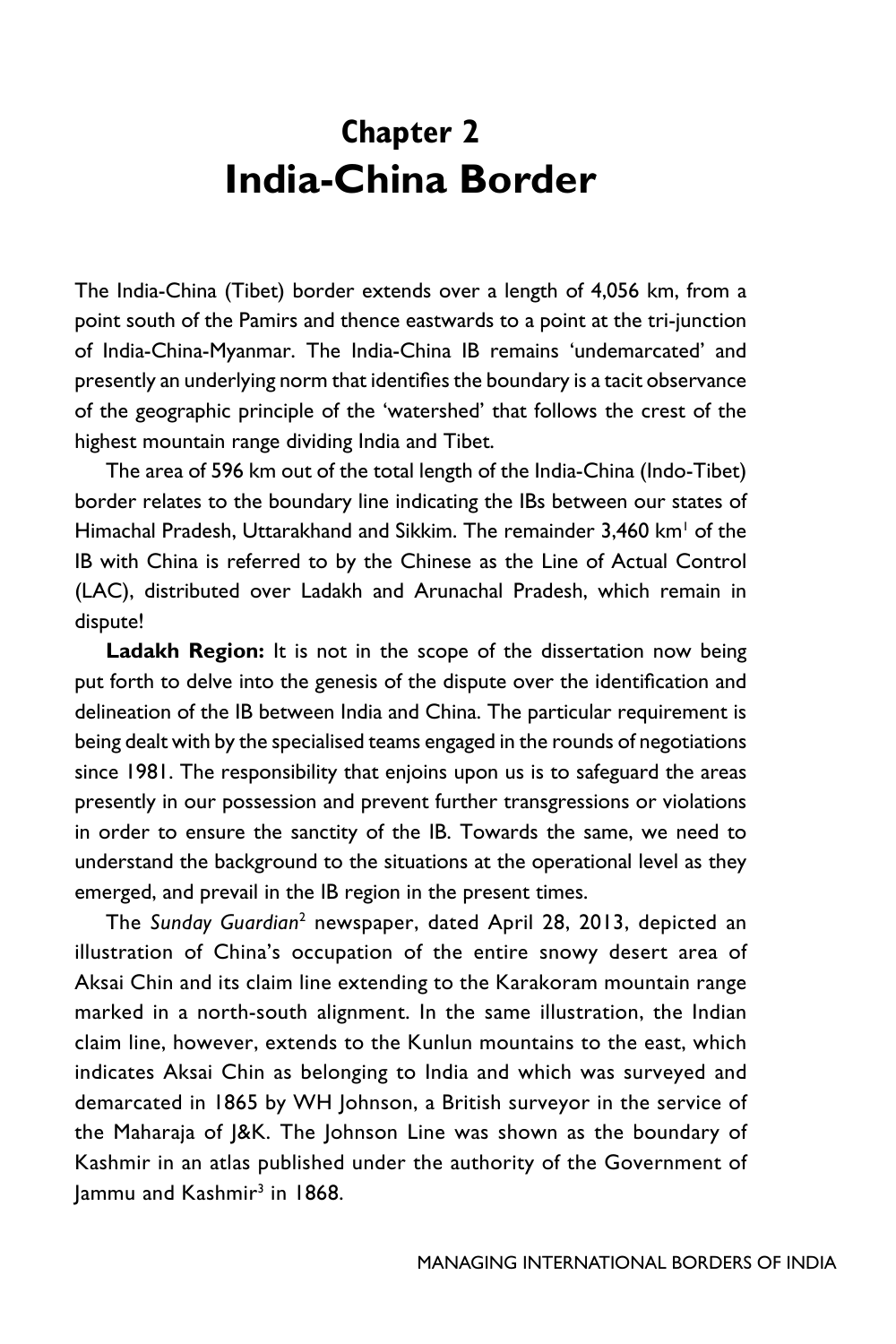**12**MANEKSHAW PAPER NO. 68, 2017 MANEKSHAW PAPER No. 68, 2017

In 1890, Captain Younghusband (who fourteen years later led a military expedition to Lhasa) was sent to the Pamirs with the objective of tracing the theoretical limits of China's claim. The Chinese would not negotiate with Younghusband and are simply known to have informed that their boundary ran along the watershed between the Indus and the Tarim Basin. Later, in 1892, the Chinese reportedly gave physical expression to their claim by erecting a boundary marker at the Karakoram Pass with an inscription proclaiming that the Chinese territory to the east began from that particular point<sup>4</sup>.

A fact that needs to be understood is that the surveyor, WH Johnson, demarcated the boundary that included Aksai Chin within the territory of J&K state in 1865, and the boundary of Kashmir was accordingly and very distinctly shown in an atlas published in 1868. The Chinese, however, gave physical expression to their claim through a boundary marker at the Karakoram Pass only in 1892 – a good 24 years after WH Johnson had completed his survey, with the boundary duly ratified in the atlas published in 1868 wherein Aksai Chin was included within the territory of the J&K state.

WH Johnson's survey was later ratified and updated in print in the Imperial Records illustrated through *Collins Atlas of the World*, published by William Collins Sons & Co Ltd, Glasgow, Scotland<sup>5</sup>. On the integration of the J&K state into the Indian Union, the Imperial Records indicating the delineation of the boundary with Tibet were inherited by the Government of India.

The dispute in the Ladakh region is deadlocked, with rival claims over the possession of the vast snowy desert of Aksai Chin.

In the year 1949, the Communist-led government in China seized power and occupied Tibet in 1950. A year later, in 1951, they began the construction of a road through Aksai-Chin from Sinkiang (now Xinjiang) province of China which gave the Chinese a reliable route to reach western Tibet directly from the heartland of China via Xinjiang instead of from central Tibet in the east, over the hostile Khampa dominated mountains. As per the Chinese perception, this road was a strategic necessity but they unilaterally enforced their occupation of the Aksai Chin desert area and, consequently, impinged upon the sovereignty of India!

**Arunachal Pradesh:** The IB in this region is also aligned along the watershed line which is the highest crest line of the eastern Himalayas from Myanmar, at the eastern extremity of the IB with Bhutan to the west. The alignment is known as the McMahon Line, named after Sir Henry McMahon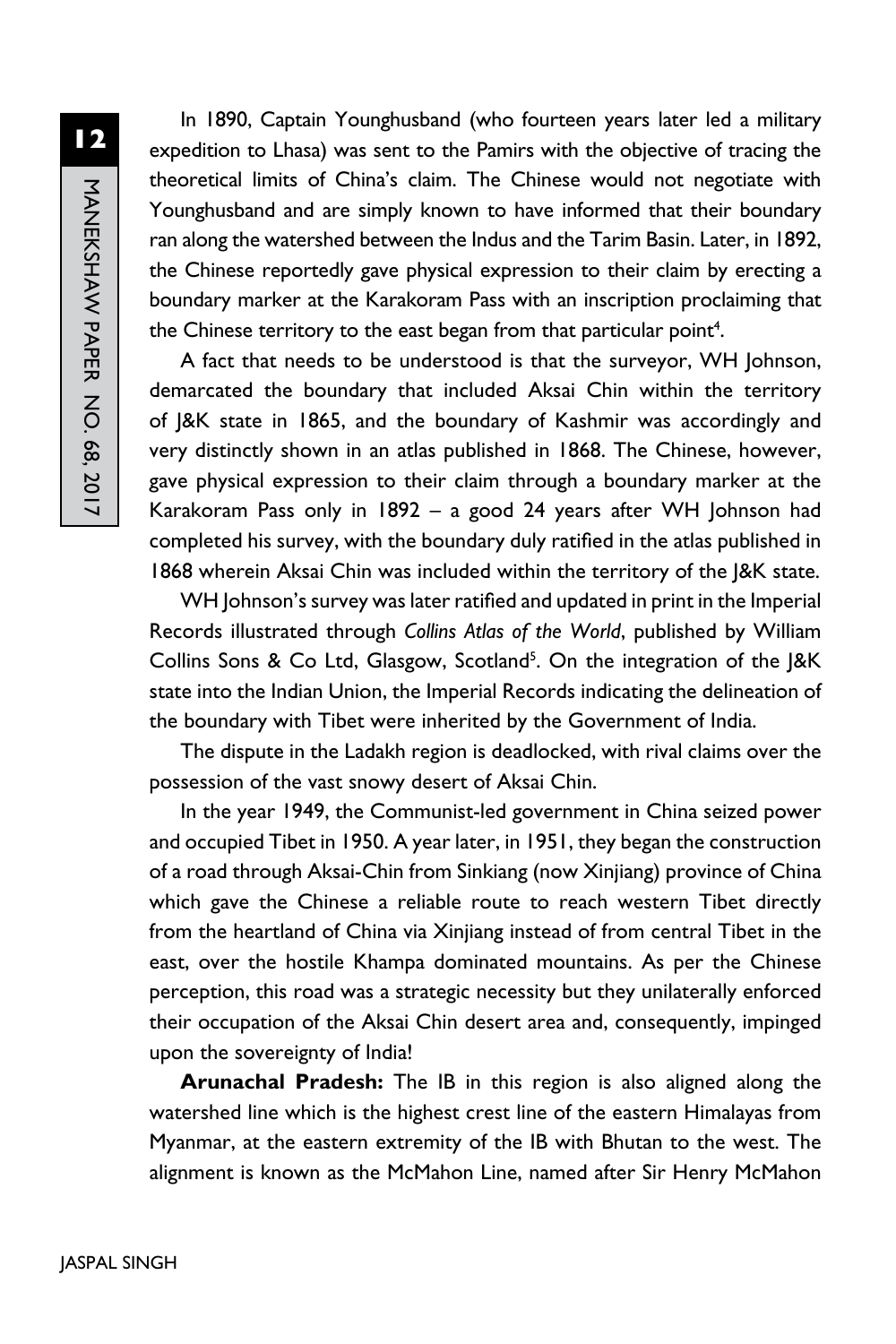the then Foreign Secretary who drew this line to designate the delineation of the boundary between India and Tibet. The *Collins World Atlas* in which the details are drawn from the Imperial Records, very specifically denotes the McMahon Line aligned along the watershed line from Myanmar at its eastern extremity to Bhutan at its western end!

The Chinese, however, considered the area south of the McMahon Line as territory belonging to them and the 'Indian Boundary' at the time of Partition was that accepted by the Chinese along the foothills that implied, it was aligned along the 'southern limit' of what is now the Indian province of Arunachal Pradesh. The Chinese, since then, have persistently referred to this area as 'Southern Tibet'. A 400-year-old Buddhist monastery which is located in the border town of Tawang, in the earlier times was known to collect taxes in the region and deposit a part of the revenue with the Head Monastery at Lhasa.

In 1938, the imperial government in India moved to assert its claim up to the line drawn by Sir Henry McMahon and a column of Assam Rifles troops under a British officer was sent to occupy the town of Tawang but had to withdraw under the pressure of vehement Tibetan protests from the Lhasa monastic authority.

Later, in 1951, after the occupation of Tibet by the Chinese in 1950, the Nehru government of independent India moved decisively with a strong Assam Rifles detachment to Tawang to assert its claim up to the farthest point on the watershed line at a place named Bum La where an outpost was established<sup>6</sup>. It is now a well-developed Border Outpost (BOP) manned by the Indo-Tibetan Border Police (ITBP) and a Chinese border outpost is also set up opposite, on the Tibetan side of the IB.

Markings in the Chinese maps, however, show that the alignment of the McMahon Line, for reasons which remain unexplained, falls on to the valley floors of the Namka Chu river as it approaches the Bhutan border at its western end. The highest feature on the 'watershed' in the area is the 'Thagla Ridge' along which McMahon had actually drawn his line7 but on the map, it was found approximately four miles north of the point along which, the Chinese insist, the alignment of the McMahon Line is indicated. At the time of the Sino-Indian War-1962, Thagla Ridge was found to be in the illegal possession of the Chinese and remains so in the present times as well.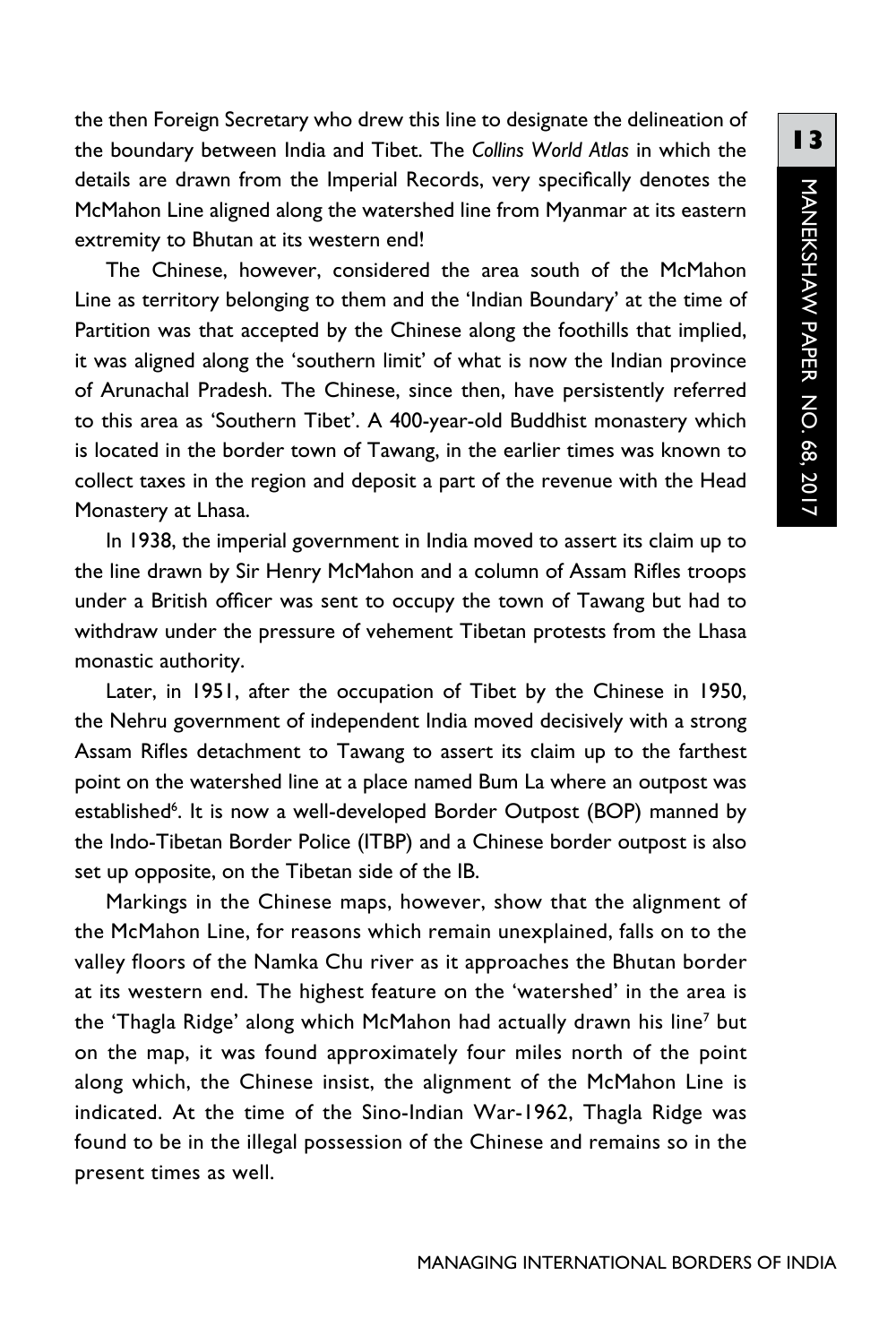In the region of the eastern Himalayas, the Chinese had accepted the McMahon Line as the boundary between India and Tibet but only as marked on their map which excludes the 'Thagla Ridge'. The dispute in this region remains deadlocked over this issue.

Despite negotiations with China since 1981 to find a peaceful resolution of the boundary question, the impasse persists! After this long phase of stalemate, the Chinese have now again begun to stake a claim over the entire Arunachal Pradesh that involves 96,000 sq km of Indian territory, and continue to refer to this area as 'Southern Tibet'.

In an analysis towards understanding the Chinese stance, Monica Chansoria, in an article published in the *CLAWS Journal,* Summer 2016 Issue,8 stated (excerpts reproduced);

The writing on the wall is clear. China has the political and military will and capability to notch up tensions in the Himalayas with India, at any time and place of its choosing, and the stealthily recurring transgressions/incursions are aiding China in strengthening its leverage against India, both by means of hardening its diplomatic stand during negotiations and stepping up military pressure. (Article Text, p.14).

The Sino-Indian territorial and boundary dispute holds the potential of flaring up into a border conflict, limited or otherwise, placing the overall strategic balance in Southern Asia at risk. (Article Text, p.14).

The likelihood of the dispute 'flaring up' into a military conflict may well entail the capture of Tawang as the prime focus of a possible Chinese offensive.

#### **Central Sector: Himachal Pradesh and Uttarakhand**

In this sector, the environment may appear stable but with an undercurrent of fragility! Across the IB in Uttarakhand, our vulnerability to an offensive by the Chinese People's Liberation Army (PLA) across Kaurik Pass into the Barahoti Plain is discerned, which may well pave the way to the country's heartland! The Army has initiated steps to deploy troops in the sector<sup>9</sup>. The ITBP deployed in the same isolated sector is not under the command of the Army and reports directly to the MHA. Ensuring a unified command chain and integration of logistics in such an isolated area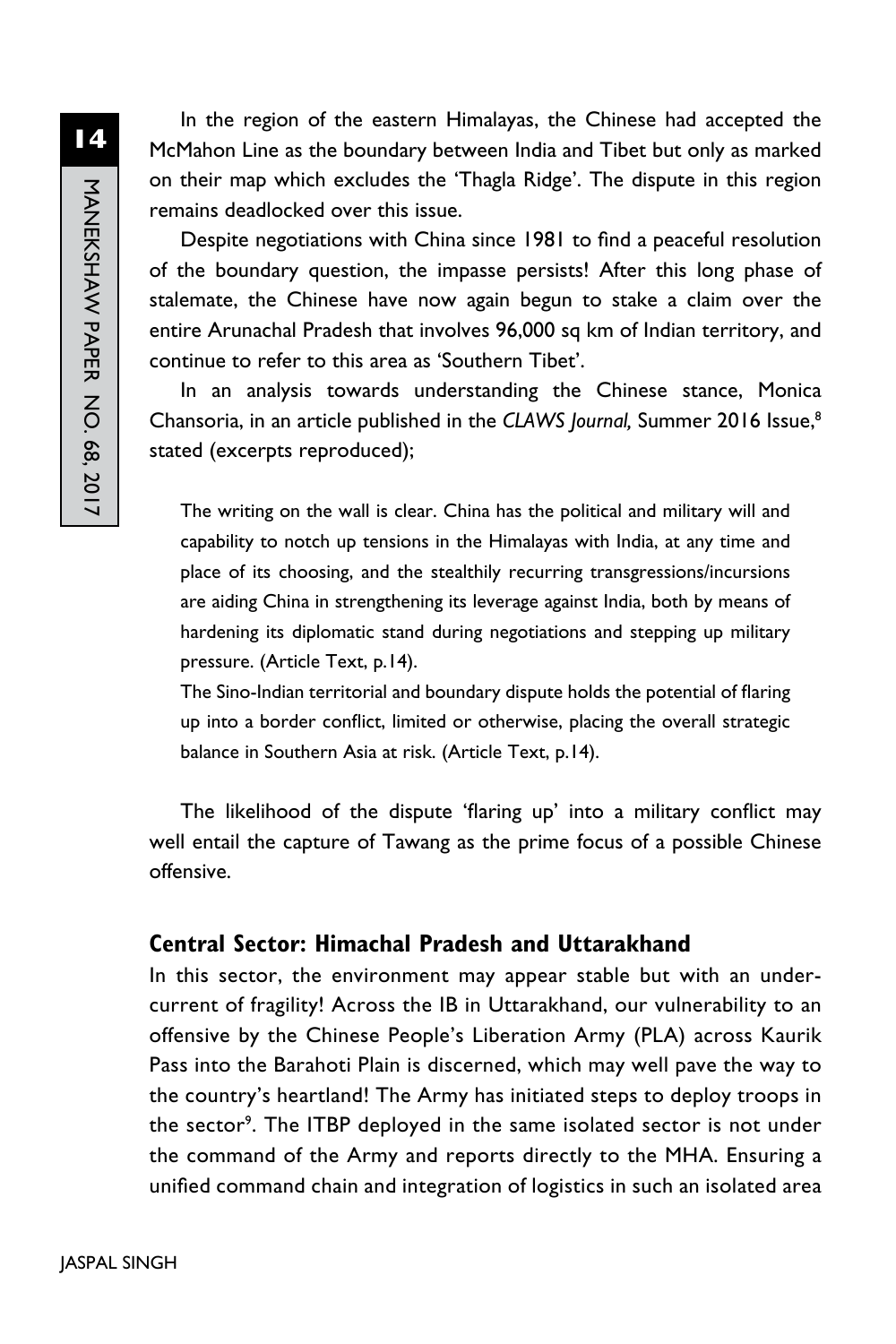in mountainous terrain, is essential, and, thus, it is a flaw which needs correction!

### **Sikkim-Tibet Border**

Sikkim was an independent country which became a protectorate of British India through a treaty ratified in February 1817 and this status was retained and transferred to India when it became independent in 1947. In the year 1975, Sikkim was integrated into India through a democratic process in which its inhabitants gave a majority consensus in favour of a merger with India and now have an elected Chief Minister heading a popularly elected government, like any other constituent state of India.

The People's Republic of China (PRC) acknowledged the integration of Sikkim with India but has yet to formally grant recognition. Even though the Sikkim-Tibet boundary was agreed upon between Britain and imperial China, regretfully, the PRC places in dispute even minor issues along this 'agreed' boundary as well. In the year 1967, the dispute erupted into an exchange of fire between the Indian and Chinese troops in which we applied our artillery assets to the maximum and inflicted heavy punishment upon the Chinese. Since then, a lull has prevailed on this segment of the border but use of force by the Chinese in the future, is not ruled out.

## **Managing the India-China Border in the Present Times**

The purpose of highlighting a brief historical background was primarily to emphasise upon the volatility of the issue that could well be the nearest to a situation conflagrating to a 'limited war' on the conventional plane!

The settlement of the India-China border dispute appears most unlikely in the foreseeable future, and deployment on this IB would necessitate the following:

- Our troops remain 'battle ready' with a the ability to respond militarily which could well entail delivering a telling riposte with massive artillery fire in a minimal time-span should the security needs at the local level so require;
- A well-established 'logistics organisation' that can effectively support the existing deployments and any tactical operations that we may need to undertake in the areas.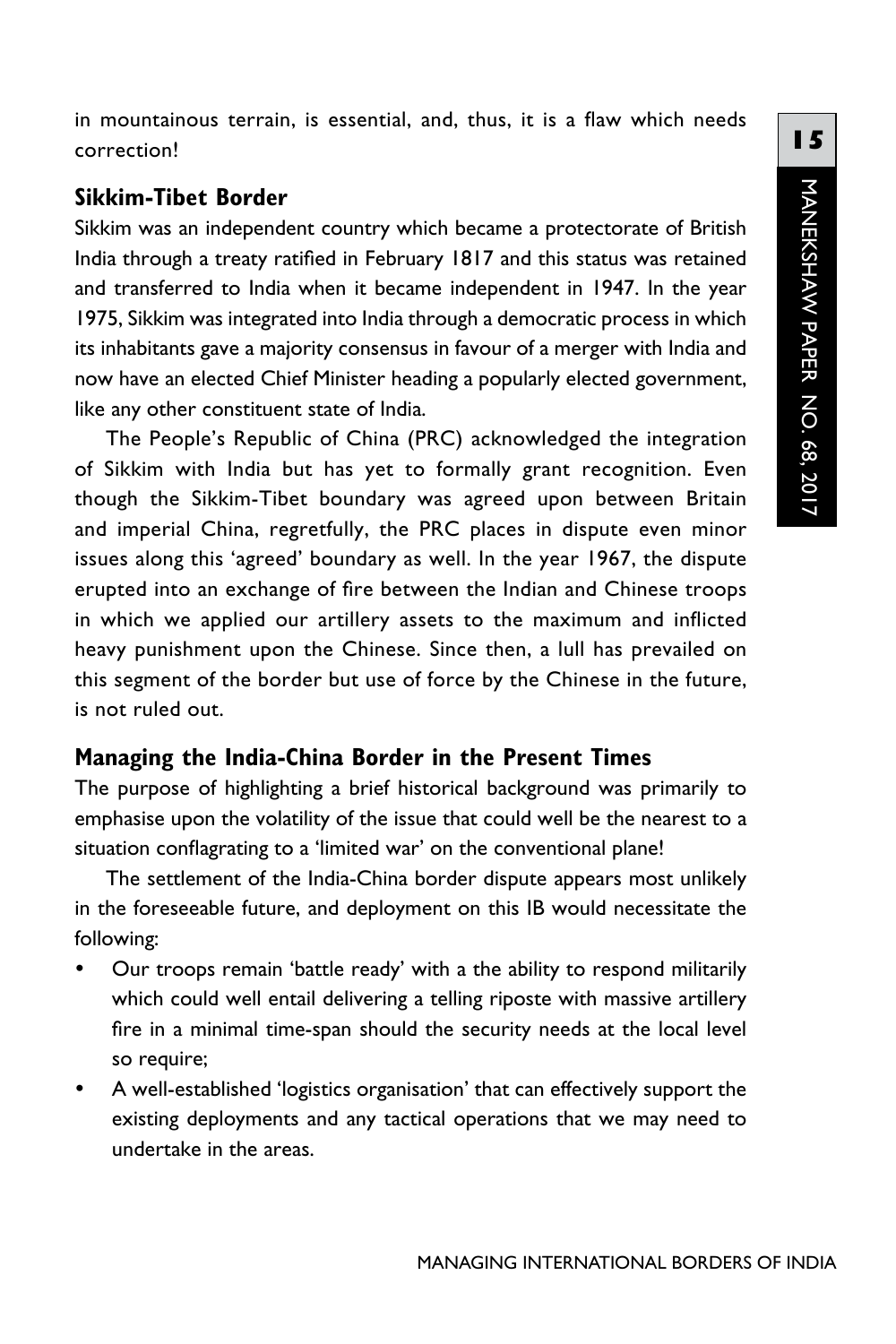In the backdrop, thus, explained, it needs to be emphasised that the responsibility for the security and surveillance of the IB and the defence of the border zones along the entire length of the India-China (Tibet) IB needs to be transferred to the MoD which should be designated as the 'nodal-agency' and the responsibilities in the field thence be assumed by the Army.

Our former National Security Adviser (NSA) Shivshankar Menon, on assuming charge in 2010, found that the ITBP, a force specifically trained for border guarding duties on the India-China (Tibet) IB, was being used by the Home Ministry for internal security duties in the Naxalite-infested areas of Andhra Pradesh, Chhattisgarh, Jharkhand and Orissa<sup>10</sup>. It is to be highlighted that diversion of a security force which is specifically trained for guarding our northern border, leads to disturbing the balance and coherence in our deployments on the India-China IB. In this context, our proposal emphasising upon the 'unity of command' amongst the forces in the field finds greater relevance.

Hence, we recommend and emphasise upon greater cohesion amongst the SFs in the field which should entail the integration of the ITBP with the Army. In such a dispensation, the ITBP will need a change of nomeclature and it becomes more appropriate to designate it as the Indo-Tibetan Border Scouts (ITBS), and the present Army Scouts like the Ladakh, Dogra, Garhwal, Sikkim and Arunachal Scouts can also become part of such an outfit. The proposed ITBS should thence be categorised as a Para-Military Force (PMF) and eventually officered by the Army. In a transitory arrangement, however, the existing officer cadre of the ITBP will need to be absorbed into the Army.

We primarily advance our reasoning on the basis of the very essential requirement of ensuring 'unity of command' which is best facilitated through the homogenous characteristics of the forces deployed in the field. The proposed ITBS units/sub-units, if made part of the Army, can then be integrated in the tactical battle plans of the local Army field formations.

In respect of the Indo-China IB, the duality in the chain of command leads to inevitable frictions: the Army-ITBP blame game over the Chinese incursion in Ladakh in the area of the Depsang Bulge on April 15, 2013, is a pointer!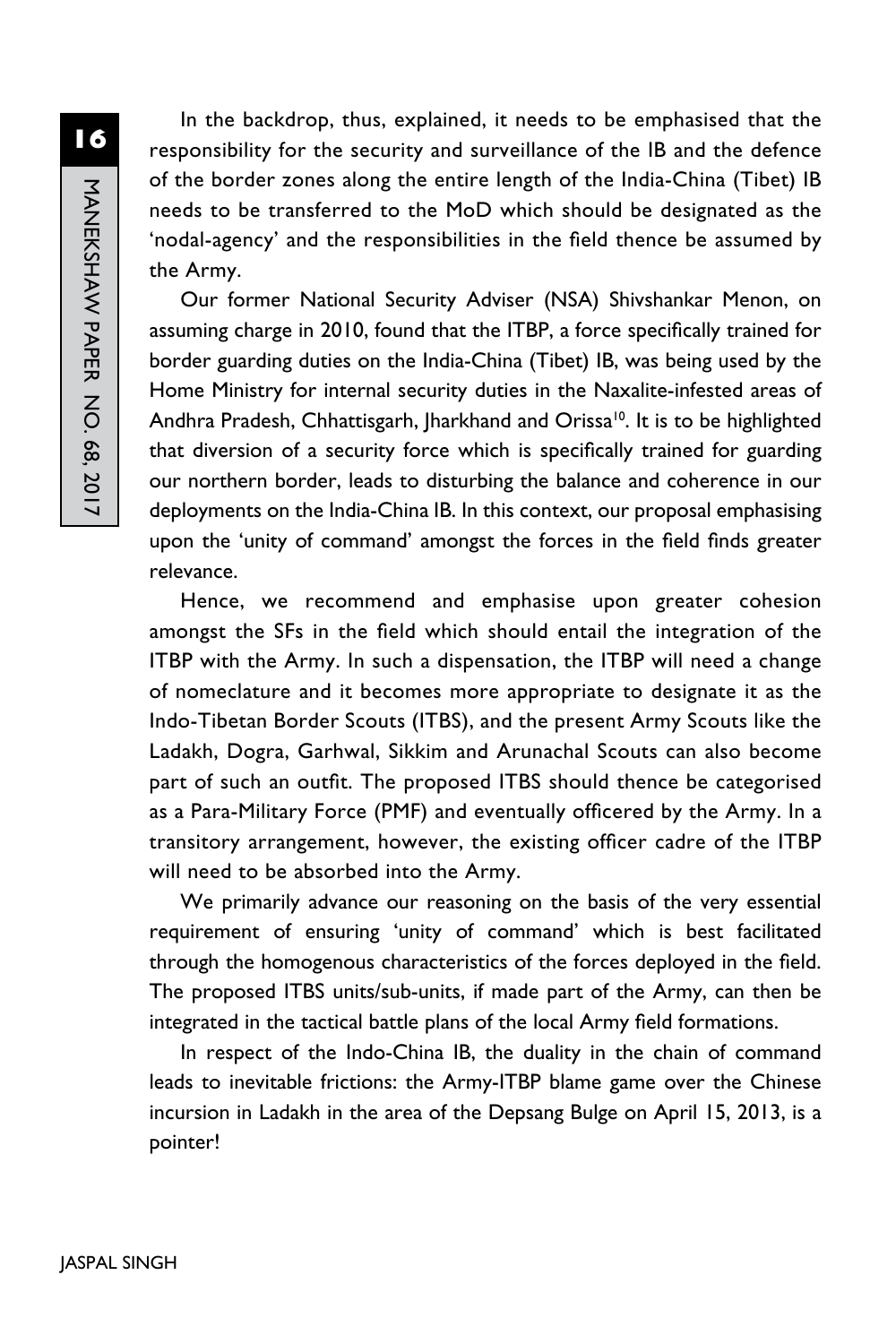#### **Notes**

- 1. Gautam Dass; *Securing India's Borders: Challenges & Policy Options* (New Delhi: Pentagon Press, 2011), p.53.
- 2. Extract of map reproduced in the newspaper, *Sunday Guardian,* April 28, 2013, depicting the Chinese incursion and the rival claim lines.
- 3. Neville Maxwell, *India's China War* (Dehra Dun: Natraj Publishers), pp.26-27.
- 4. Ibid., p.30.
- 5. *Collins Atlas of the World* (Glasgow, Scotland: William Collins Sons & Co Ltd) (First published in 1983 and revised in 1988).
- 6. DK Palit, *War in the Himalayas* (Lancer International; updated publication in 1991), Ch 2, pp.41-42.
- 7. Maxwell, n.4, pp.292-293.
- 8. Monica Chansoria, "Where From, Where to? The Inveterate India-China Talks on the 'Boundary Question", *CLAWS Journal,* Summer 2016, pp.1-19.
- 9. Shishir Gupta, *Himalayan Face-Off* (Gurgaon: Hachette Book Publishing India Pvt Ltd), pp.226 and 228.
- 10. Ibid., Observations by the former NSA, Shivshankar Menon, p.227.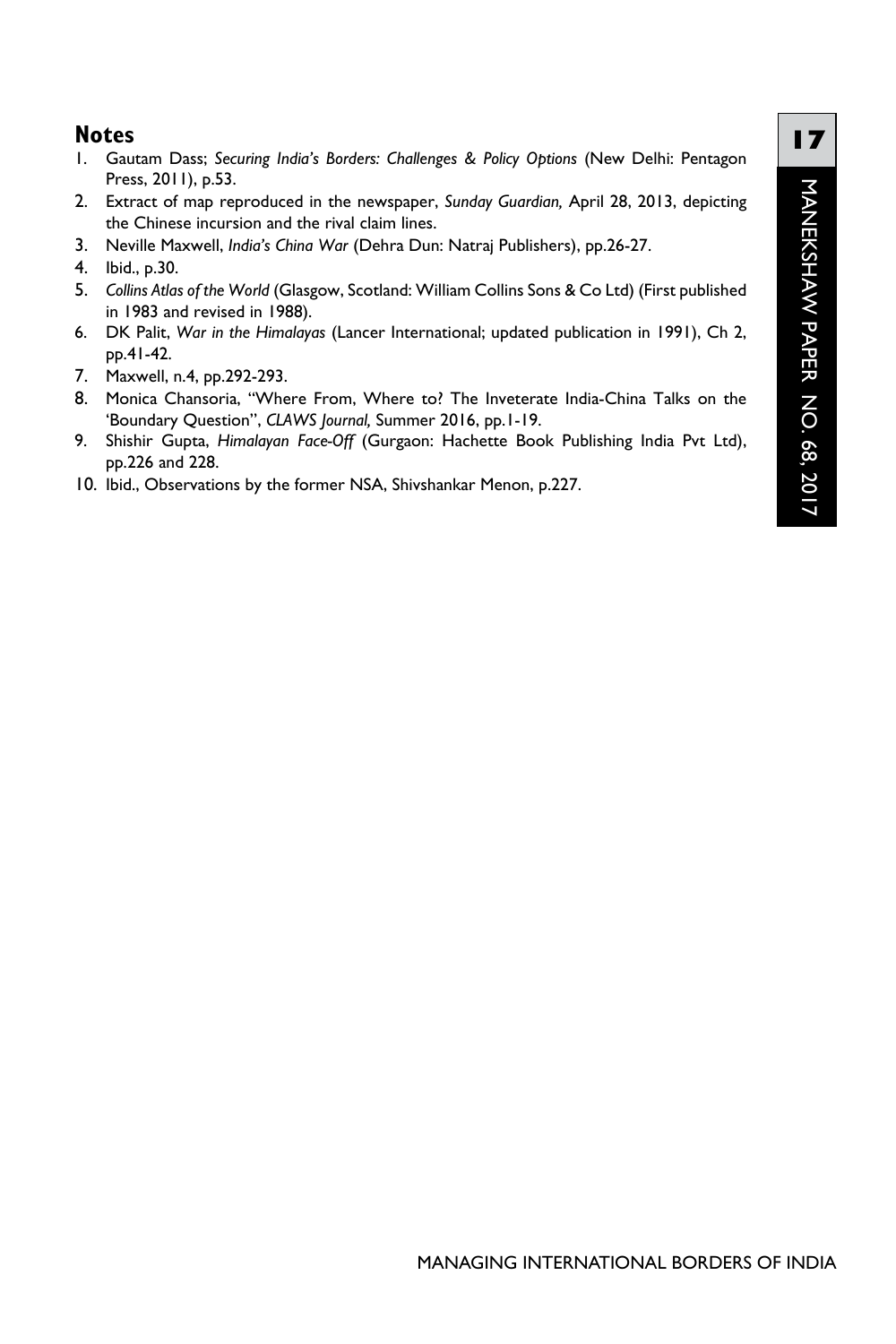## **Chapter 3 Indo-Myanmar Border**

The committee on border management, presided over by our former Home Secretary, Shri Madhav Godbole, made sound recommendations in propounding the concept of *one-border-one-force*. As highlighted in the introductory part of the project study and now briefly repeated, the process had begun to be implemented in the year 2002, and two battalions of Assam Rifles had been even deinducted from the India-China (Tibet) IB and redeployed on the Indo-Myanmar IB. The ITBP battalions, in turn, were deployed in the locations vacated by Assam Rifles on the India-China (Tibet) IB'. The process was halted after the redeployment of only these two battalions of Assam Rifles and the decision of deploying the BGFs on the basis of the concept propounded as *one-border-one-force* was reversed. It was decided to deploy the BSF on the Indo-Myanmar IB as well?

The problem has been further compounded because for meeting the commitment on the Indo-Myanmar border, the BSF has placed a demand for additional manpower, requiring 41, 000 of all ranks<sup>1</sup>. Further, in the context of the Home Minister's statement, reported in the Hindustan Times<sup>2</sup>, October 18, 2016, it was announced that the BSF is required to seal the border with Pakistan completely by December 2018. This would involve sealing the frontage of 2,473 km of the IB with Pakistan wherein the BSF may even need to add to its manpower which gets stretched further.

In the January 2014 issue of *Geopolitics*<sup>3</sup> , it was reported that on the Indo-Myanmar border, the BSF would deploy at the zero-line on the IB whilst Assam Rifles will deploy to the rear and conduct counter-insurgency operations only. Such an arrangement, in which two different agencies of the government are deployed in close proximity in the same border region, with the functions of border guarding and conduct of counter-insurgency divided between them is highly inadvisable. The functions involving the surveillance of the IB with Myanmar and conduct of counter-insurgency are very much compatible and should be performed by only one single agency of the government in the same border region. Dividing these functions between the two different agencies will only lead to friction and conflict apart from the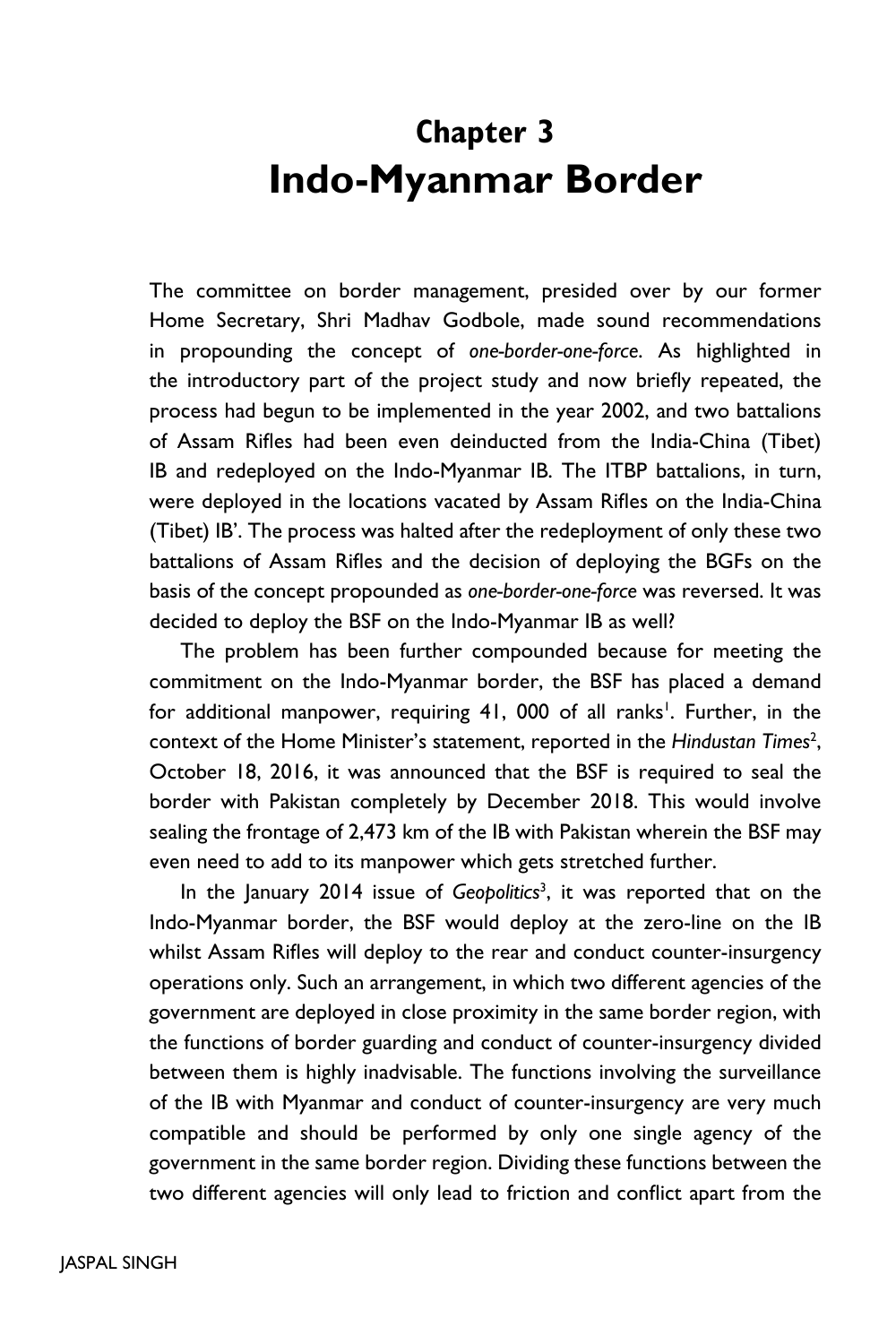resultant non-productive appropriation of resources. Herein, once again, the concept of *one-border-one-force* stands violated.

Deployment of the BSF in the manner described, has had a very unbalancing effect upon its organisation which will be compounded when the deployment is further stretched towards meeting the requirements specified in the *Hindustan Times*<sup>4</sup> , October 18, 2016.

The BSF is best placed to effectively guard only the Indo-Pak IB and should not be diverted for tasks on IBs with countries other than Pakistan. This aspect is emphasised in the backdrop of its initial development, as primarily it was raised to integrate all the state armed police units assigned to the IBs of the Indian provinces bordering Pakistan and accordingly built strong foundations in the border regions.

The BSF has not yet taken over the responsibility of the Indo-Myanmar border and the author strongly recommends that the proposed planned deployment of the BSF on the Indo-Myanmar border be reversed. India should strictly adhere to the concept of *one-border-one-force,* as stipulated in the Madhav Godbole Committee report and the BSF should be assigned only the Indo-Pak IB in the west.

In a similar vein, Assam Rifles is most suitable for undertaking the commitments of border guarding along the entire length of the Indo-Myanmar border as the force enjoys a chequered history which integrates and blends ethnically and culturally with the northeast region of India. Raised initially in 1835 in the country's northeast as the "Cachar Levy", it grew and was nurtured in the same area for more than 178 years! The rank and file of Assam Rifles is well informed of the local lore and intelligence and, in most part, speak the same language as well.

A potent military threat persists on the Indo-Myanmar IB at the subconventional level and was convincingly manifested in the ambush of the Army convoy on June 04, 2015, near Chandel in Manipur (on the Indo-Myanmar IB) in which the Army suffered 18 killed. The incident is indicative of a deliberate attempt towards the revival of the 'Naga insurgency' consequent upon a faction of underground Naga insurgents (led by a dissident leader Khaplang) having junked a 14-year-old ceasefire with the government<sup>5</sup>.

A dispassionate macro-view needs be undertaken before we develop a methodology towards guarding the international border with Myanmar. A 'Memorandum of Understanding' (MOU) on border cooperation was signed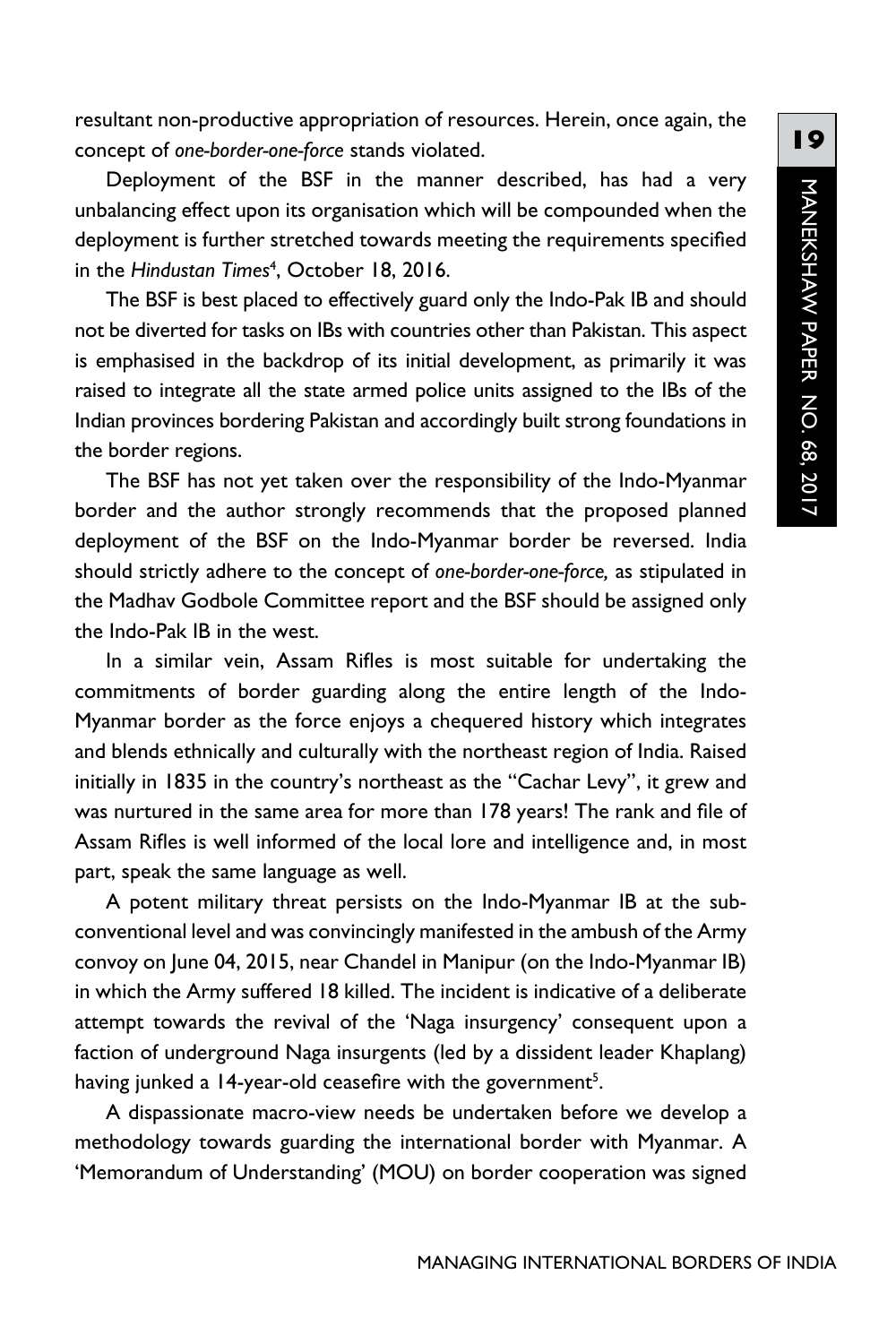between India and Myanmar at Nay Pyi Taw on May 08, 2014, which, besides other provisions, specifically entailed exchange of information in the fight against insurgency, arms and drug smuggling.

In consonance with this agreement, our government reacted swiftly and the Indian Army launched an immediate riposte against the insurgents who, after an attack on our troops at Chandel, had retreated into their sanctuaries across the border to the east in Myanmar. In the riposte thereof, the Indian Army used a force of 60 personnel from its Special Forces that were landed across the border by helicopters and supported by fire from the M-35 attack helicopters<sup>6</sup>.

In an article published in the *Hindustan Times*, on June 07, 2015, former Home Secretary, Shri K Padmanabhaiah wrote: "*Government should seek cooperation from the Myanmar authorities to deny safe havens for militant groups active in India. The international border is to be managed in an effective manner to stop crossing-over of militants.*

*"Taking into account the cross-border movement of the insurgent groups in the Northeast, the sealing of the India-Myanmar border should be the sole responsibility of the Army7 ".*

In view of the foregoing, we should be left in no doubt that the ministerial authorities and security forces should be so deployed in order to effectively manage the IB with Myanmar. The threat perceptions are clearly indicative of a sustained high-intensity insurgency which may well entail a series of armed engagements at the sub-conventional level. Appropriately, the task of ensuring the security of the IB with Myanmar should be transferred to the MoD as the nodal agency, and in the field, the Army should be entrusted the responsibility, with the Assam Rifles transferred under its command—an arrangement that now stands implemented, and it is strongly recommended that it should be firmed in.

#### **References**

- 1. *Geopolitics* (New Delhi: Newsline Publications), January 2014, p. 34, geopolitics@newslinne. in
- 2. "*Securing the Front", Hindustan Times* (New Delhi), October 18, 2016.
- 3. *Geopolitics* (New Delhi: Newsline Publications), October 2014, p. 60, geopolitics@newsline. in
- 4. *Hindustan Times* (New Delhi), June 05, 2015.
- 5. IDSA, *Strategic Digest*, Vol 44, No 05-06, May-June 2014, p. 286.
- 6. *Hindustan Times* (New Delhi), June 10, 2015.
- 7. K Padmanabhaiah, former Home Secretary, in *Hindustan Times*, June 07, 2015.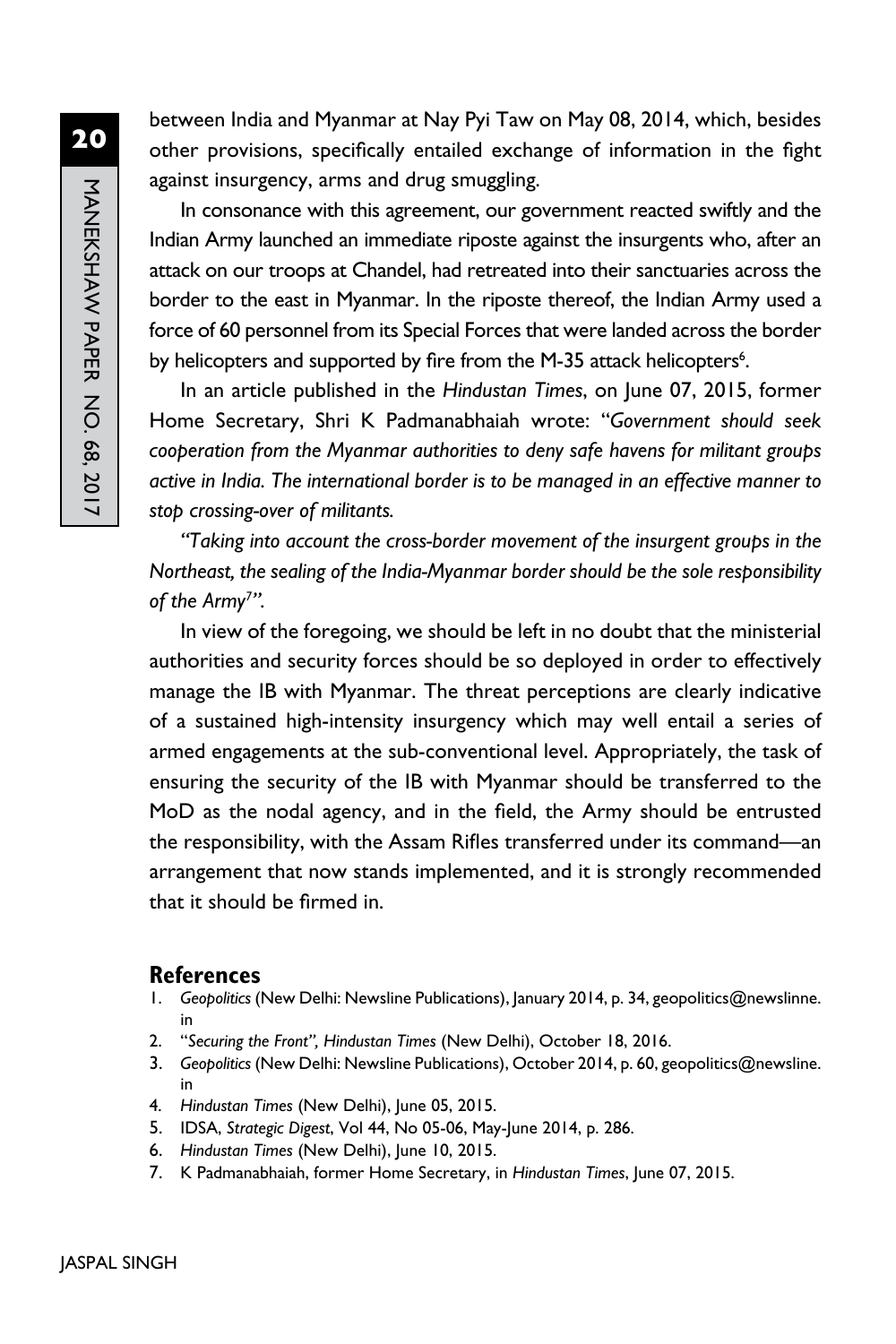# **Chapter 4 Restructuring BSF: An Essential Long Overdue**

Appropriately, we commence this chapter by reproducing an excerpt from an editorial appearing in the *Hindustan Times* (New Delhi), December 02, 2016, whose headline read<sup>1</sup>;

### *Smart Borders Alone Won't Work! The BSF and Other Security Forces Need to be Educated on Border Management*

A relevant excerpt is reproduced below:

the Indian side should continuously look at how to strengthen the border through soft measures. Illegal migration from Bangladesh is largely an economic issue. India should, therefore, seek to provide a legal visa path for such workers. Keep in mind that the number of Indian workers attracted by Bangladesh's thriving textile sector is not insignificant. Some sort of reciprocity in this area should be worked out. Otherwise, economic incentives will ensure that criminality and smugglers will find means to get through even the smartest of borders. The experience of the US and Mexico, where much of the migration is now governed by temporary work visas, should be instructive. India already has open border arrangements with Nepal and Bhutan.

Border management with Pakistan will have a different set of priorities, almost all *related to security. But first smart reform needed is to improve the training and internal compliance structures of the Border Security Force and related bodies like the Assam Rifles.*

In Chapter One, we have highlighted the repeated successes of the Pakistan sponsored terrorists who managed to pierce our international borders with ease, and came dangerously close to destroying our strategic assets at the Pathankot air base on January 02, 2016. Later, on December 29, 2016, they succeeded in reaching the officers' family quarters of our Corps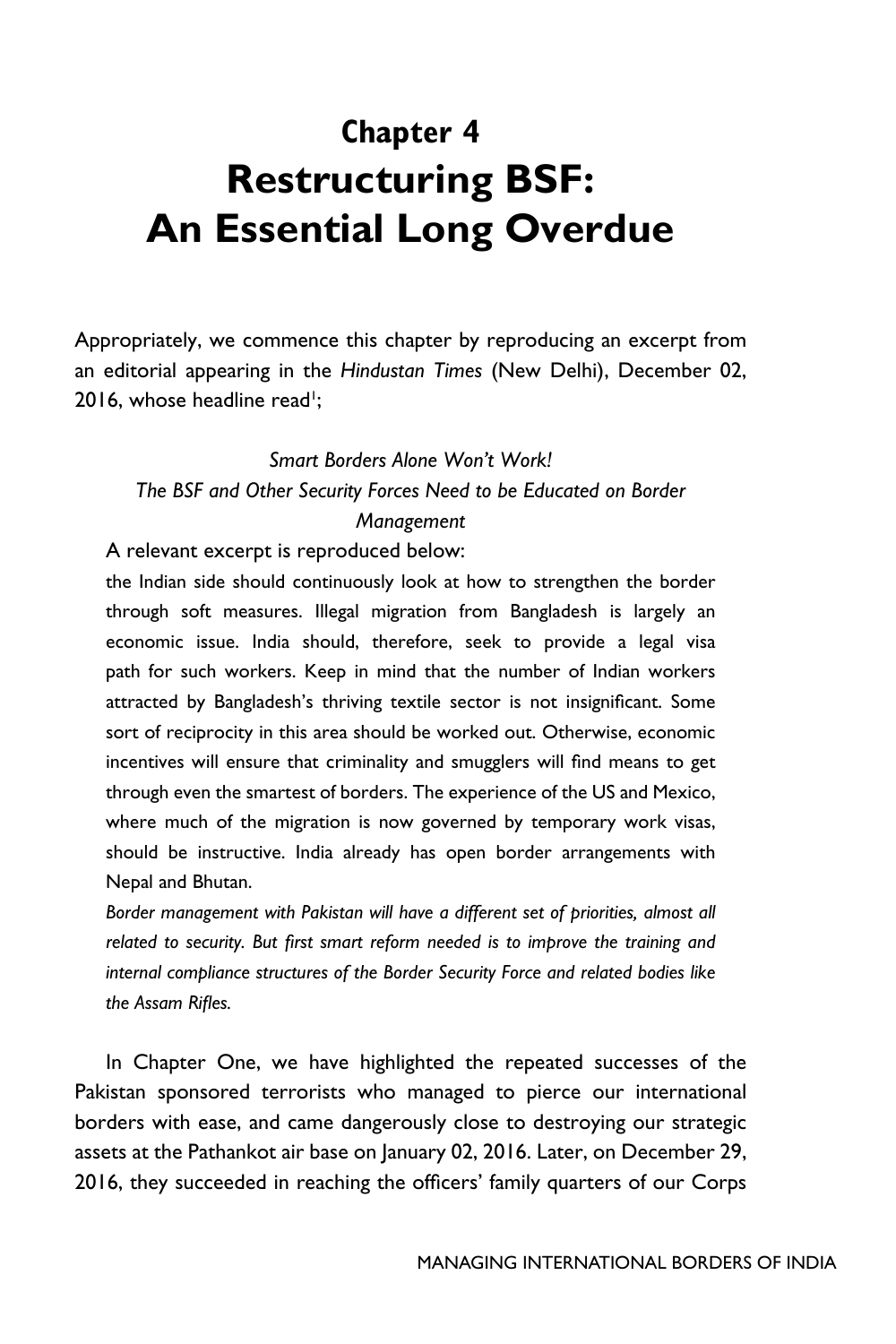Headquarters (HQ) location at Nagrota, where an attempted attack on the officers' family quarters was averted as a result of a brave fightback by our troops that cost us the lives of two officers.

In the backdrop of our analysis of the repeated success of the Pakistan sponsored terrorists in piercing our international borders, we recorded this in Chapter One, and repeat for emphasis.

In the immediate aftermath, solutions are often sought through a ritual strengthening of the security forces by adding to the numbers of personnel and provision of related gadgetry. Regretfully, the problem lies elsewhere and needs an in-depth examination, including of the origin and development of the BSF, as also, its excessively stretched deployment that has led to fatigue and stagnation amongst its personnel.

In order to ensure appropriate, timely and lethal responses, the BSF on the Indo-Pak IB needs to be strengthened through a restructuring of its composition, with greater emphasis upon its prime activity levels of the rifle platoon and company, and a major shift in its inventory with inputs of technology.

The role defined for the BSF was evolved by a Government of India Study Group in the **year 1968.** It virtually duplicated that of the Army and has never been reviewed ever since. Hence, the BSF is saddled with an inventory comprising 20 regiments of artillery which involves committing a total of 12,000 personnel for manning 360 artillery guns<sup>2</sup>, for which, according to report in the *Geopolitics* magazine, March 2016, the BSF has now demanded Rs 100 crore towards their modernisation. The artillery arm of the BSF is positively a non-productive asset that gets compounded by authorising one 81mm mortar platoon in each battalion comprising six infantry mortar guns, thereby committing 30 personnel in each battalion to man these weapons. Consequently, in the 200 BSF battalions as on date, the sum total of holdings will amount to (6x200 battalions)—1,200 infantry mortar guns and 6,000 personnel (30x200 battalions), specifically committed to man these weapons.

A cost assessment undertaken at the Centre for Land Warfare Studies (CLAWS) in the year 2011 indicated that maintaining the artillery and mortars could costs Rs 500 crore annually, and adding an escalation of 10 percent per annum leads to no productive outcome either?

Lack of understanding in determining an appropriate inventory that is compatible with the primary task of the BSF led to a second Light Machine Gun (LMG) being added to the inventory of each rifle section, and total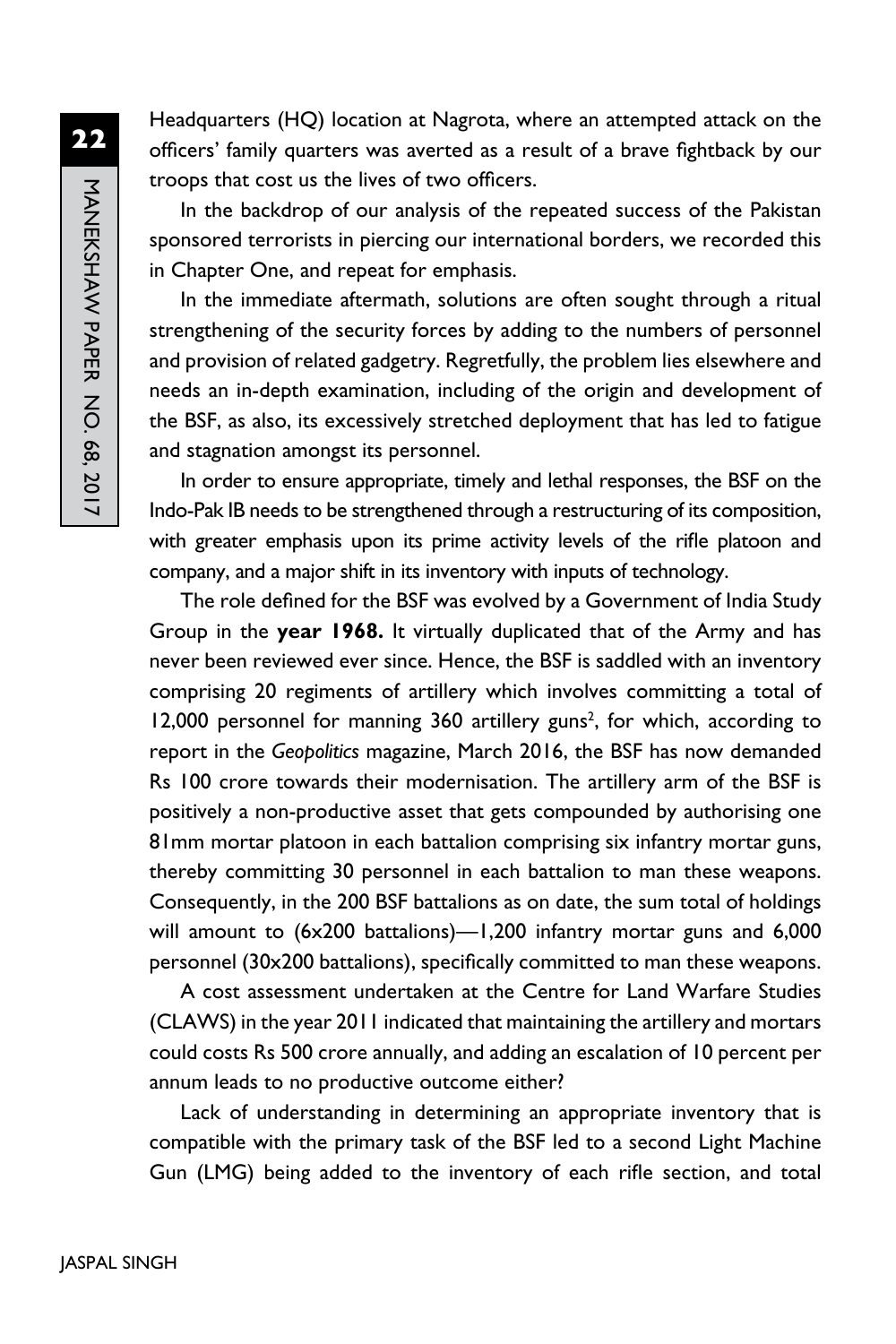holdings in the force add up to a whopping 21,600 LMGs, whereas from a professional stand-point, even half the numbers (10,500) may well be found excessive. A much improved productivity in the budgetary provisions is achieved if the sum spent towards the maintenance of artillery, infantry mortar guns and excessive LMGs is instead appropriated towards procuring state-of-the-art communications and surveillance equipment, three sniper detachments in each platoon and a percentage of rifles fitted with nightaiming devices.

The vastly stretched deployment of the BSF also led to a situation in which the span of control in each BSF battalion was extended to include seven companies and the arrangement adversely affected the strength at the activity level, normally found to be only 50–60 all ranks in each company. In consequence, the BSF is unable to muster reserves at the tactical levels and also unable to effect periodic turnovers of any kind that could enable rest and relief.

Shri Madhav Godbole's lament about the non-implementation of *one-border-one-force* in his address at the Institute for Defence Studies and Analyses (IDSA) on December 03, 2014, was followed by an intense discussion and debate. The innate desire and quest that resisted the proposal of *one-border-one-force* appeared to be nothing but protecting and expanding the established turf!

As highlighted in Chapter One, "persisting with the arrangement of continuing piecemeal deployments of BSF companies under the Army infantry battalions on the LoC in the J&K would only continue to breed inefficiency. Corrective action would suggest that the LoC should be manned exclusively by the Army and the BSF companies should revert to serve in a cohesive arrangement within their parent BSF battalions only".

As for taking over the responsibilities on the LoC, it is expected that the Army will say that it lacks the manpower for the purpose. Regretfully, over the span of eight years, during the period 2000-07, accretions to the Central Armed Police Forces (CAPFs) increased by 167,000 personnel<sup>3</sup>. The BSF, deployed with the Army on the LoC, numbers approximately 8,000 personnel<sup>4</sup> only. Thus, out of the accretions for the CAPFs over the period 2000-07, an equivalent number of 8,000 could have been planned for the Army and instead, the BSF personnel with the Army released to join their parent battalions in the BSF.

The arrangements as explained would not have enjoined recruitment of additional personnel nor incurred significant additional expenditure but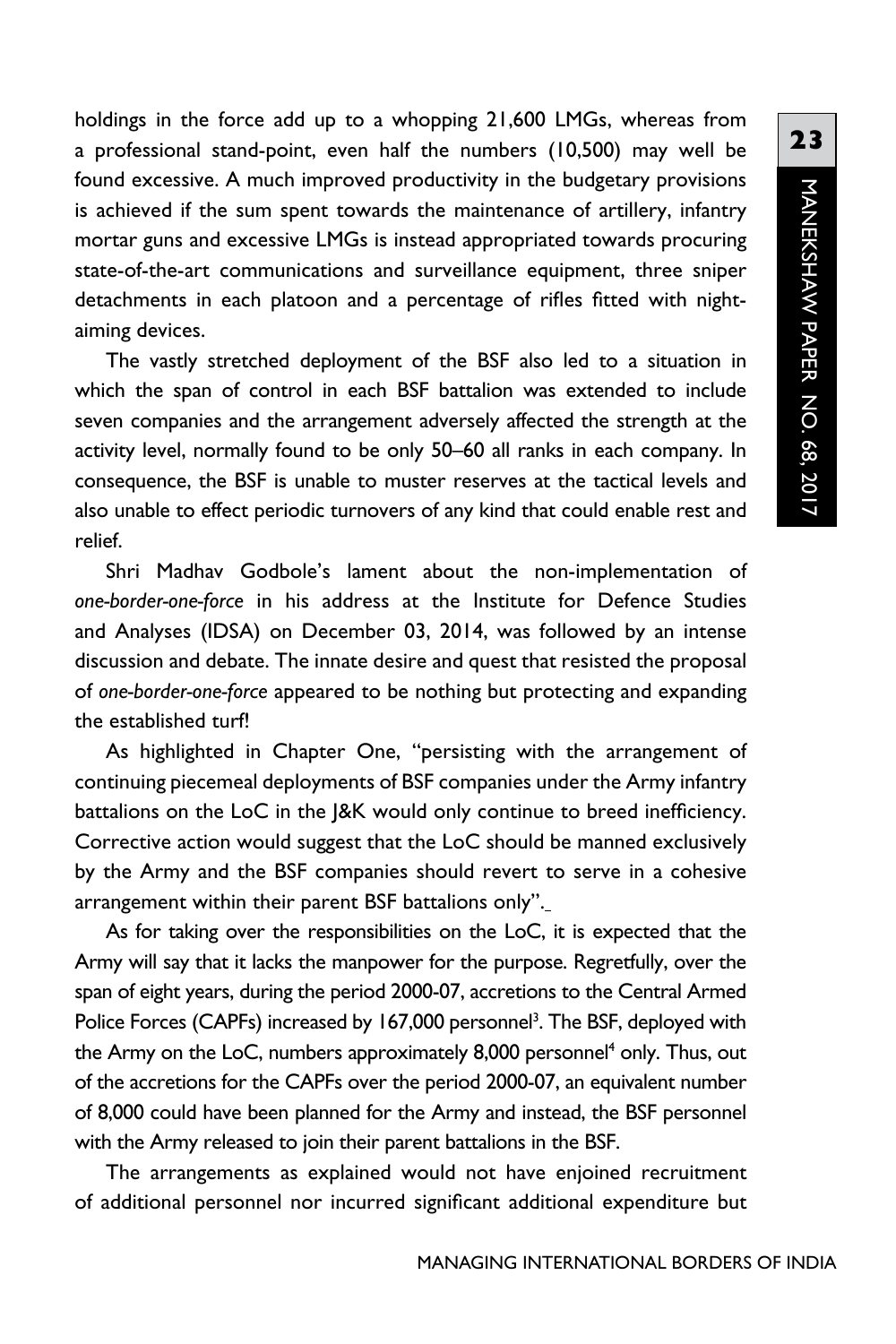MANEKSHAW PAPER NO. 68, 2017 MANEKSHAW PAPER No. 68, 2017

**24**

would have enabled the Army to deploy a cohesive force structure to exclusively man the LoC, and the BSF companies, released to join their respective battalions, would have thereby ensured cohesion in their parent BSF battalions and contributed towards efficiency at that end as well!

We can only regret the lack of integrated manpower planning at the apex governmental level which eventually leads to such wasteful budgetary expense. The problem will get further compounded if the plan propounded by the Home Minister, Shri Rajnath Singh, declaring the intent to 'seal' the Indo-Pak IB<sup>3</sup> by 2018 is eventually implemented. The demand for manpower for the BSF will continue to increase.

There is a positive need for more integrated manpower planning in respect of the SFs to be institutionalised under the aegis of the central government. A proper assessment of roles/tasks becomes necessary in order to ensure maximising productivity in the employment of manpower. Piecemeal deployment of the BSF sub-units under the Army infantry battalions, as explained, does not augur well for the enhancement of the efficiency of the BSF battalions.

The LoC with Pakistan in J&K should appropriately be manned exclusively by the Army under the aegis of the MoD designated as the sole nodal agency for the de-facto border that was mutually agreed and defined as the LoC in the year 1972. The BSF's responsibility is thereby restricted to the surveillance and security of the Indo-Pak border along the Radcliffe Line. The arrangement proposed is very much in consonance with the concept of *oneborder-one-force*!

#### **Personnel and Equipment for BSF Rifle Company: Need to Blend with the Essentials**

At the outset, we need a correct and appropriate identification of the role of the BSF in our security paradigm. To our mind, it could best emerge as:

*Ensure effective surveillance and security of the International Border (IB) with*  Pakistan so as to deter and counter attempts at infiltration, and/or any other form of *unauthorised crossing of the IB by personnel operating from the territory of Pakistan*.

Such clear 'role identification' would provide specific directions towards devising the tasks within the required framework of our national security paradigm which, in turn, would make it possible to determine the appropriate SF, its personnel strength, and compatible inventory for facilitating the role and specific tasks on the assigned IB.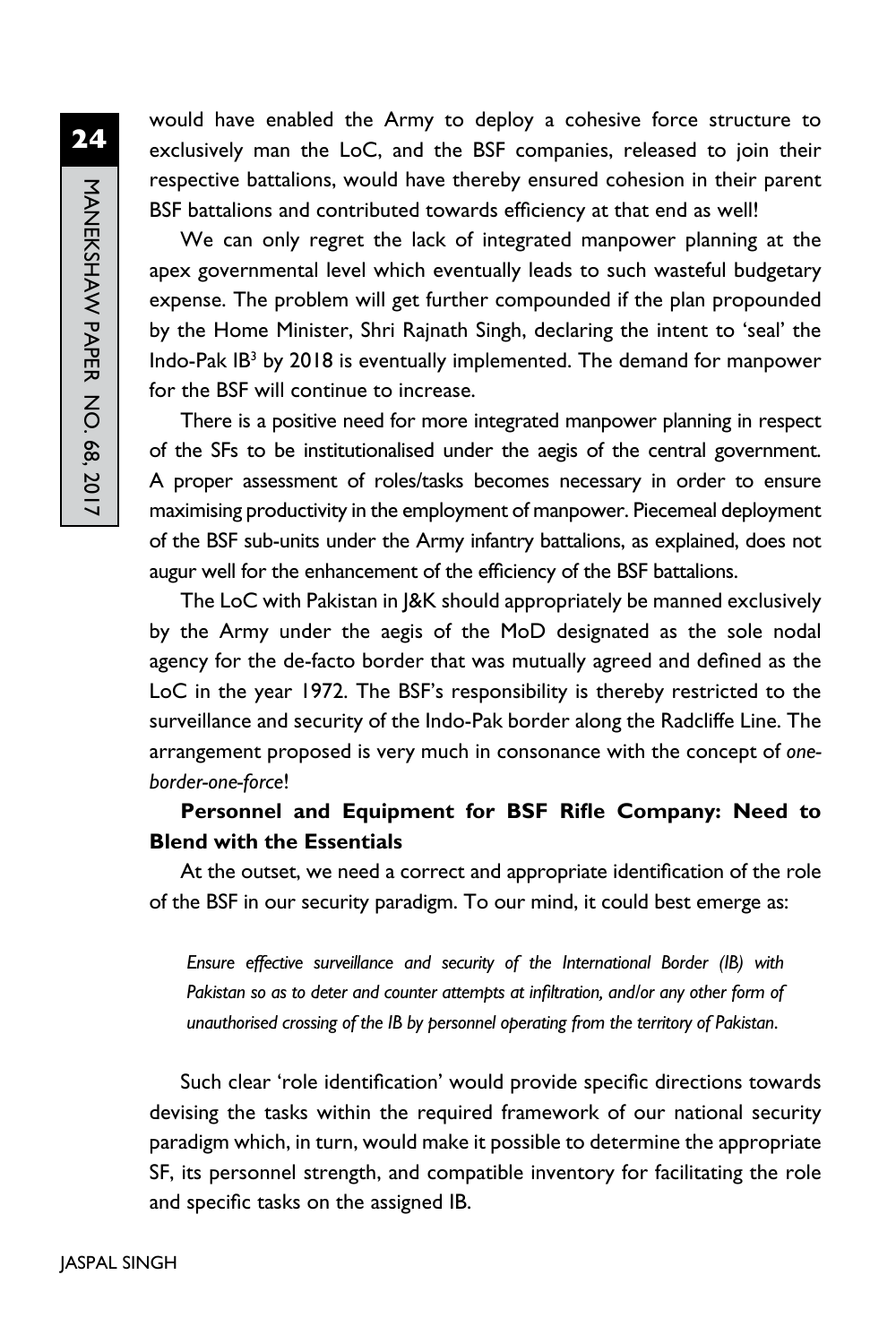As for determining the personnel staffing of a BSF battalion, in the project study, we can only conceptualise the requirements on the basis of which the details can be determined subsequently at the organisational level. Towards the same, we identify and place below the relevant aspects for consideration:

1. The span of control of the BSF battalions needs to be reduced to four rifle companies instead of seven companies to which figure it has drifted in an ad-hoc manner as a result of the perception of requirements more on a day- to-day basis.

During my assignment with the BSF over the years 1994-2000, I remained directly involved in imparting instructions at the BSF Senior Command Course and on all the serials of the particular course wherein the serving Battalion Commanders attending the course would strongly recommend the reduction of the span of control to four companies only.

2. The manpower base at the activity levels of company and below needs a marked increase. The strength ideally should be 200 all ranks per company and a BSF battalion should comprise four rifle companies only. The fifth company in the battalion would need to be organised as the Headquarters Company, comprising a platoon to staff the Battalion Headquarters, specialist platoons to include the Communications Platoon to organise line and radio communications, and the Quartermaster and Mechanical Transport Platoons for facilitating the administration of the battalion.

 The strength of the Headquarters Company may also build up to 200 all ranks, and in this manner, the BSF battalion could, in sum total, reach 1,000 all ranks!

- 3. At the basic foundational level will be the 'rifle platoon' whose strength we recommend should comprise 60 all ranks, which is recommended as the minimum strength that should be appropriated for the manning of a Border Outpost (BOP).
- 4. The undermentioned weapons are essential for a BSF company deployed on the western border with Pakistan;
	- One section MMG (Medium Machine Guns) (Two-MMGs Mag-58);
	- One 84mm rocket launcher per platoon;
	- Sniper detachments  $-9$  in each company (one per rifle section).

In the organisational structure, thus, conceptualised, the activity and functional levels are adequately staffed. A company can still have 150 all ranks available towards deployment for tasks on the IB, even if 25 per cent, strength is away on leave and temporary duties.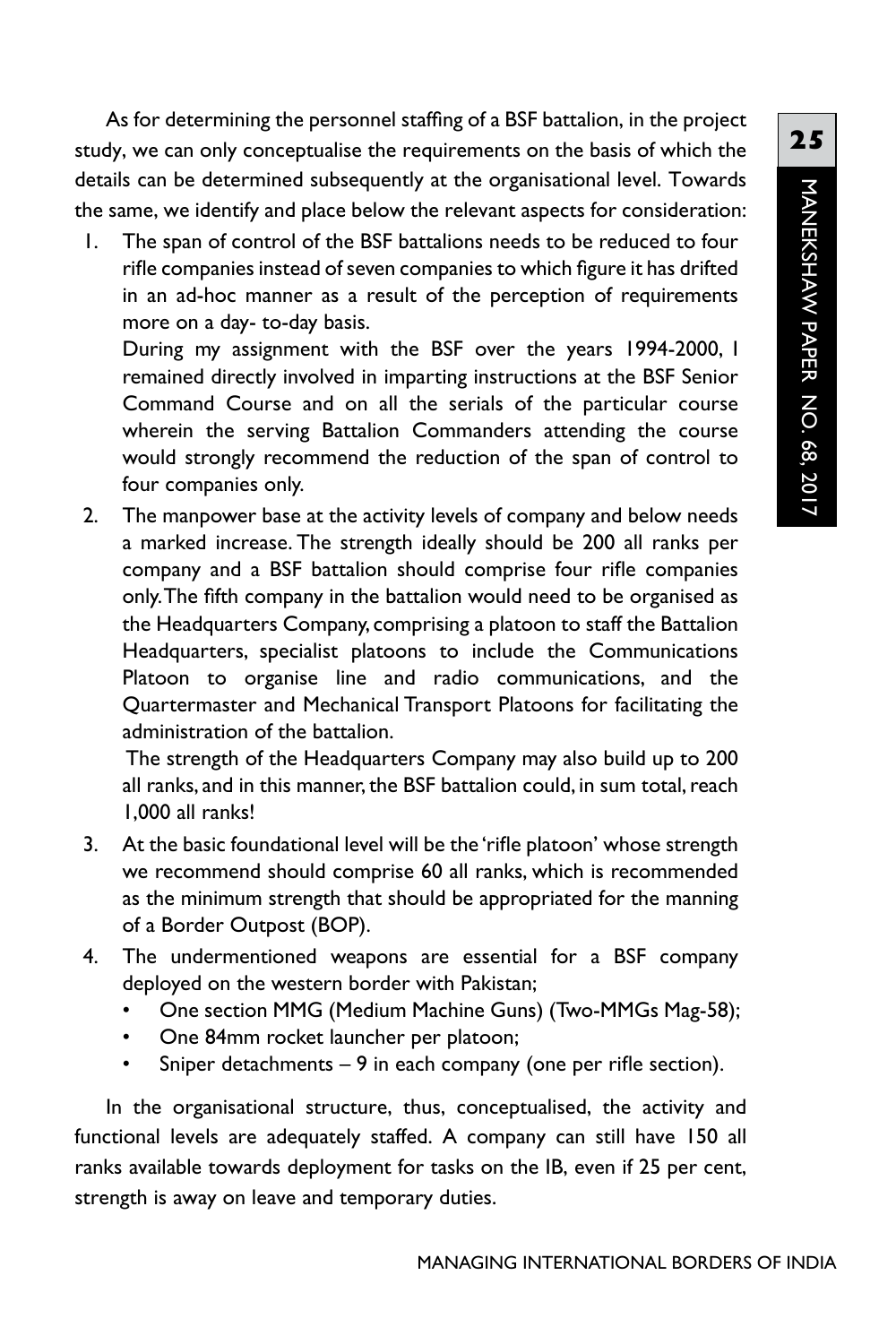One pressing reason to organise seven companies per battalion could well be an attempt to seal gaps and enable interception of infiltrators from the company post only. Herein, we emphasise that it would be impossible to seal 'all the gaps' by increasing the BOPs within a battalion and a better way to intercept unauthorised crossings or hostile infiltration is to deploy patrols in multiple ambushes in a 'planned matrix', with ambushes being sustained over a period of 48-72 hours! Periodically, the location of the ambushes should be altered.

## **Essential Training Inputs at the Rank and File Level**

In our analysis, we have identified a very specific role of the BSF and in that backdrop, an organisational structure is required at the basic activity level. The organisational structure discerned primarily ensures enhancement and maintenance of functional efficiency in the sub-units whilst engaged in the performance of tasks.

At the foundational level of the rank and file, training inputs are discerned and emphasised upon which would enable development and maintenance of the functional efficiency at the rank and file level. The training inputs identified are:

Basic Military Training (includes inputs towards basic tactical training).

- 1. Physical Training (PT).
- 2. Drill.
- 3. Weapon training.
- 4. Fieldcraft.
- 5. Map reading.
- 6. Tactics, to include, and emphasise upon, section and platoon battle drills.
- 7. Patrolling: basics to be developed in the backdrop of environments which the rank and file will face whilst undertaking patrolling tasks on the IB—a primary task of the force.

The weapon training and other subjects need to be cemented with a vigorous and honest schedule of live firing practice. Writing in the Guest Column of *Bureaucracy Today,* January 16-31, 2015, Mr Jai Kumar Verma, former Director, Cabinet Secretariat, drew attention to the lack of infrastructure for training in the BSF and made a pointed reference to the lack of adequate firing ranges, an area that needs to be addressed<sup>5</sup>.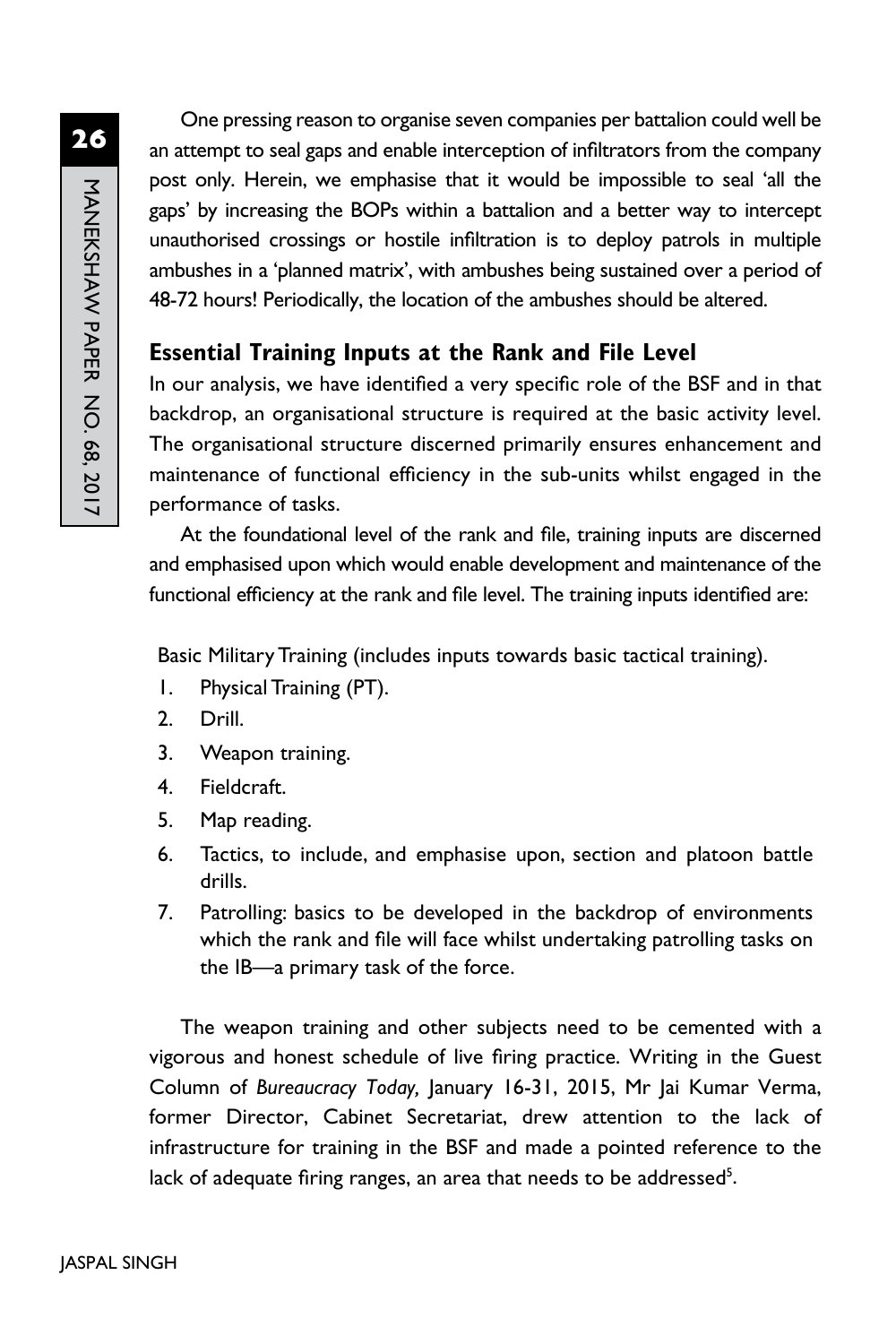The deployment pattern at the level of a BSF battalion along the IB should enjoin:

- Three companies to be deployed along the IB; and
- One company held as the reserve.

Following up with developing standardisation up the chain, the deployment pattern in the BSF sector should include three BSF battalions on both counts, minimum and optimum, and ideally;

- Two battalions deployed on the IB;
- One battalion remains uncommitted and provides additional reserves, that is, over and above one company reserves in each battalion;

Organising reserves at battalion and sector levels is essential because it improves balance in the planning and conduct of tactical operations through flexibility and increased options.

#### **Developing Institutional Strength Within the BSF**

The model of the Indian Army needs to be understood. It is the Army regiment which supports recruitment, initial training and regulates retirement. The battalions of the regiments, once organised and formed, are never again split, and retain the homogeneity of the institution. The Regimental Centres serve as the 'soul' of the regiments, and a sense of belonging to the regiment is a major motivational factor contributing towards the development of leadership.

In respect of the BSF, the battalions, once organised, should remain cohesive outfits and should not be split. Direct tasking of the companies by the headquarters above the battalion should cease! We emphasise that a battalion should retain cohesion through tasking of the 'battalion as a whole' by the Sector Headquarters and, in turn, the Battalion Commander should assign tasks to the companies under his command which form part of the battalion.

Deployment in the militancy infested areas becomes inescapable but that commitment should be undertaken by the reserve battalions in the sector and troops should not be drawn from the battalions deployed on the IB.

What is stated above can be explained with help of a case study published in the magazine *Geopolitics*, September 2016. The caption on the cover of the magazine reads<sup>6</sup>, "The Inside Story of how CRPF is losing its Cohesion and Sheen!" The article appearing on pages 66-70 makes a scathing attack, stating;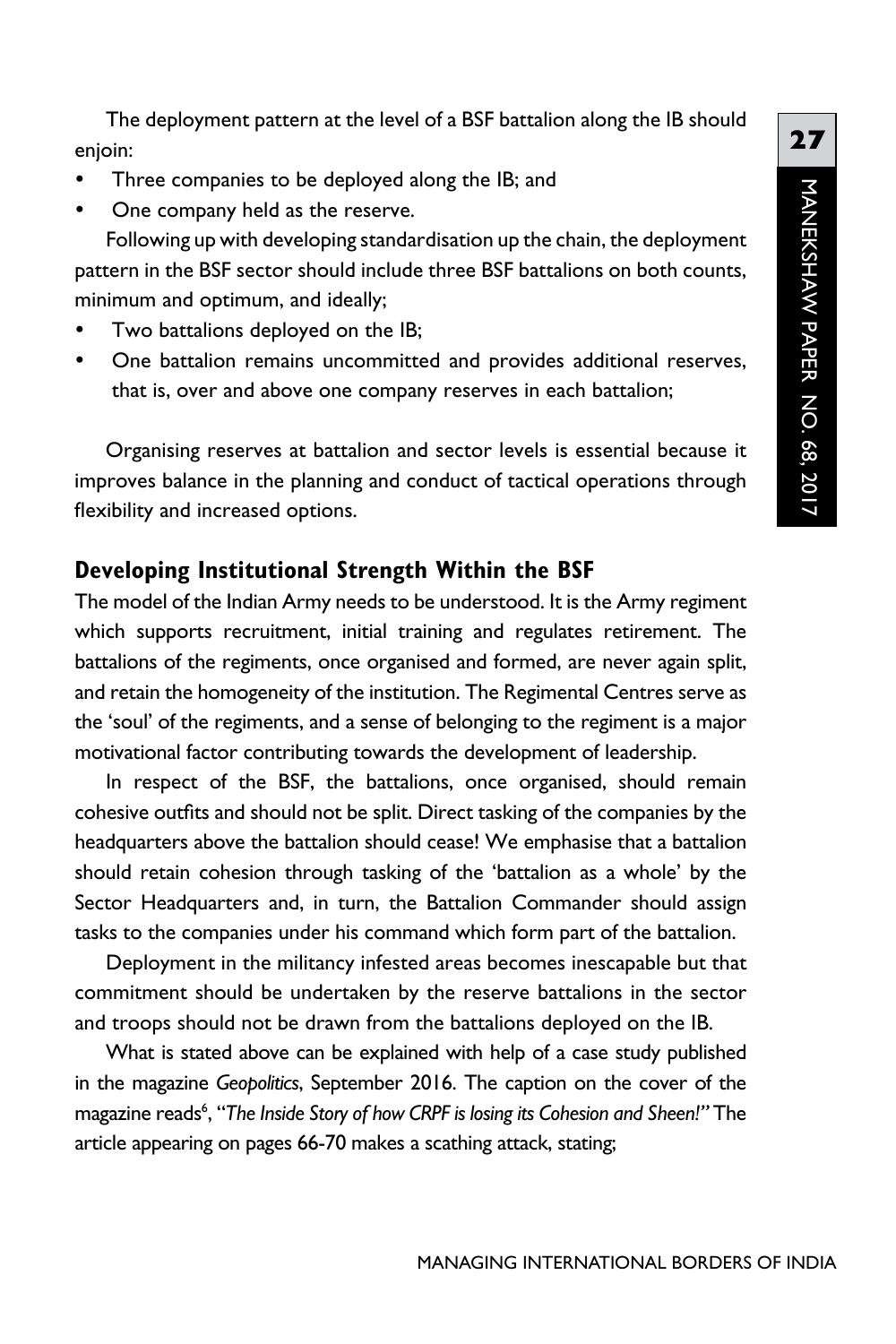The lack of operational and organisational understanding of India's lead internal security force, the Central Reserve Police Force (CRPF) has not only cost it in terms of blunting the effectiveness of the force but is also leading to destruction of the structure, ethos and cohesion of the units. The author, Mayank Singh, then goes on to state in the article;

The CRPF Directorate General has issued an order on July 5, 2016 that Annual Change Over (ACO) was being stopped and to start rotating the 25 per cent of the manpower in the form annual transfer.

What is the policy being implemented? Now, 25 per cent of the manpower of units will be transferred and that too within four zones which India will be divided into, as per the deployment. The earlier policy was that a unit used to move as a whole from one deployment to another in any part of the country. Before we talk about the voices which gave strong reasons against the new policy, let us understand how a body of troops is shaped into a unit and why their integration as a whole, officers and men, is a matter of importance. Trust in each other is a matter of life and death when troops operate in the Counter-Insurgency, Counter-Terrorism and Left Wing Extremism areas. It takes time in building trust, thus, more time is needed to weave troops to function as a group.

The importance of battalions developing into cohesive outfits on the lines of the Army is evident. Cohesion within the battalions will enable development of good understanding between the leader and the led; the measure of camaraderie and the emergence of 'well-directed leadership' gets nurtured and strengthened with the passage of time.

#### **References**

- 1. Editorial: "Smart Borders Alone Won't Work"*, Hindustan Times* (New Delhi), December 02, 2016.
- 2. "Rs 100 Crore for BSF to Upgrade Firing Systems", *Geopolitics* (New Delhi: Newsline Publications), March 2014, p. 43.
- 3. Sumit Ganguly and E Sridharan, "Internal Security Challenges and Role of the Central Armed Police Forces", in *India's Military Modernisation* (IRSA Publication, Oxford University Press) 6, pp. 171-172.
- 4. "Securing the Front", *Hindustan Times* (New Delhi), October 18, 2016.
- 5. Jai Verma, Director, Cabinet Secretariat, Guest Column, *Bureaucracy Today*, January 16-31, 2015: www.bureaucracytoday.com
- 6. "Inside Story of How CRPF is Losing its Cohesion and Sheen", *Geopolitics* (New Delhi: Newsline Publications), September 2016, pp. 66-70;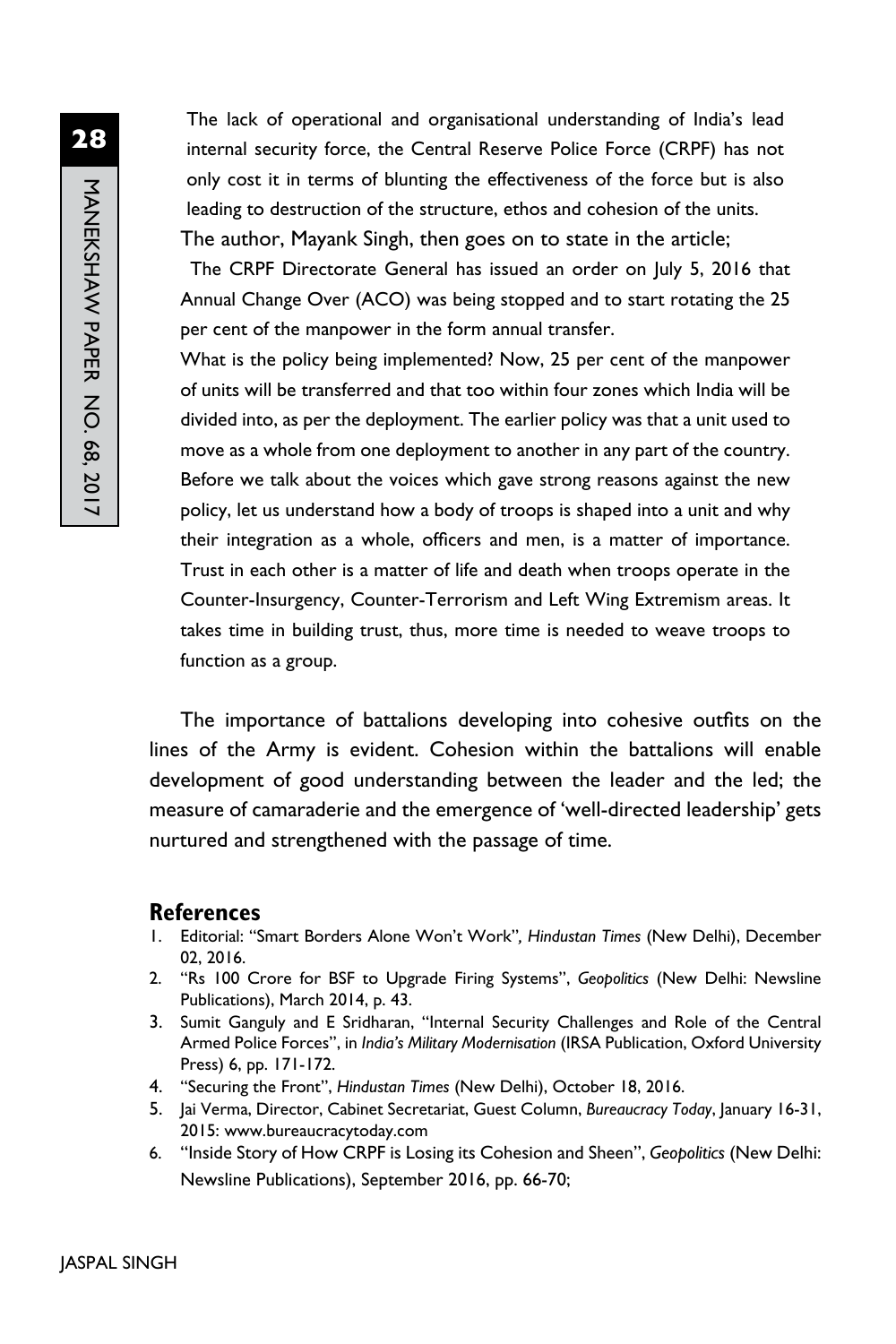# **Chapter 5 Leadership Development: Officers**

The alma-mater of the Border Security Force (BSF) is the BSF Academy at Tekanpur. I consider my posting as the Chief Instructor to this prestigious institution as a great honour bestowed upon me, and take pride in having served the institution for duration of six years over the period 1994-2000!

My analysis may sound critical: however, the intention is not to undermine the institution but to recommend essential improvements to elevate the standards which, in turn, will develop leaders of a quality that will overcome the inadequacies observed and widely lamented at present.

The courses conducted at the BSF Academy at present fall into two categories;

- 1. Basic Foundational Training Courses
	- Basic officers entry course identified as the Assistant Commandants Direct Entry (AC-DE) Course; and
	- Basic entry course for the cadre recruited directly as Sub-Inspectors (SIs). The course is appropriately identified as the Sub-Inspectors Direct Entry (SI-DE) Course.

The minimum academic qualification required for candidates who apply for the entrance examination to these courses is graduation.

2. In-Service Courses

In addition to the two basic courses, a number of in-service courses are conducted at the institution and these are listed below from the lowest levels to the highest;

- Platoon Commanders Course (SIs Direct Entry).
- Platoon Commanders Course (SIs promoted from the ranks).
- Company Commanders Course (Officers promoted from the ranks).
- Company Commanders Course (Asstt Comdts Direct Entry); towards the end of my tenure, this particular course was redesignated as the Junior Command Course (JC Course).
- Senior Command Course (SC Course).
- Higher Command Course (HC Course).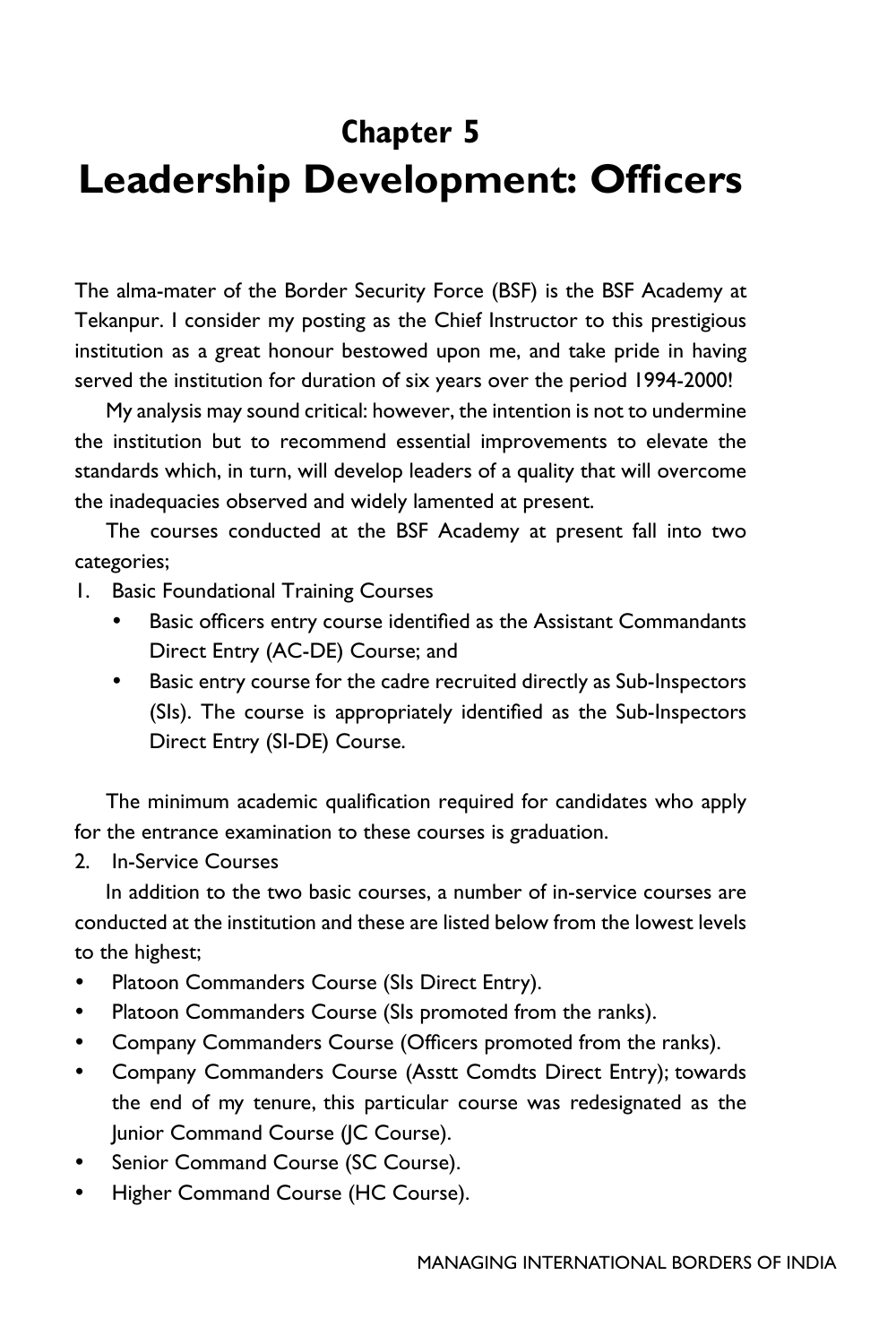I will first discuss the in-service courses, as serialised in the list.

1. Platoon Commanders Course (SIs Direct Entry).

The course is primarily conducted for the Sub-Inspectors (Direct Entry). The particular trainee Non-Gazetted Officers (NGOs), whose minimum academic qualification at the entry stage is stipulated as 'graduate', have already gone through the regimen of training that involves the tactics and techniques of a rifle platoon in detail whilst undergoing the course at the entry level.

Now, the same trainee officers are made to repeat the training after they have spent some time with their units. These repetitive training courses, in the manner described above, are not necessary, and could be discontinued.

- 2. Platoon Commanders Course (SIs promoted from the ranks). Whilst in the rank of Head Constables (equivalent Havildars in the Army), they are trained and tested in the mandatory promotion cadres which they are required to pass before they are promoted to the rank of Sub-Inspectors (SIs). The training conducted in this course is repetitive and should, therefore, be discontinued.
- 3 & 4. Company Commander's Course: There should be only one course for all categories of Officers, that is, the direct entry officers from the AC (DE) Courses, officers promoted from the lower ranks that is to include, officers inducted through the SI (DE) Courses, as also, those promoted from the BSF rank & file."
- 5. Senior Command Course: This is not required and should be discontinued. The instruction attempted is entirely Army oriented, 'sans expertise'.

I recall my own experience in the same. It was in September 2000 that I reported at Tekanpur (near Gwalior) where I was assigned the appointment of Chief Instructor at the BSF Academy. On the very first day, I went over to meet the trainee officers attending the Senior Command Course which was in progress. The course was modelled in most part on the lines of the Senior Command Course conducted at the Army War College, Mhow.

I put the officers at ease with an assurance of informality in the discussions to follow between us, and invited questions. The very first question put to me was, "*Sir, what is this bypassing and outflanking*?" The officers were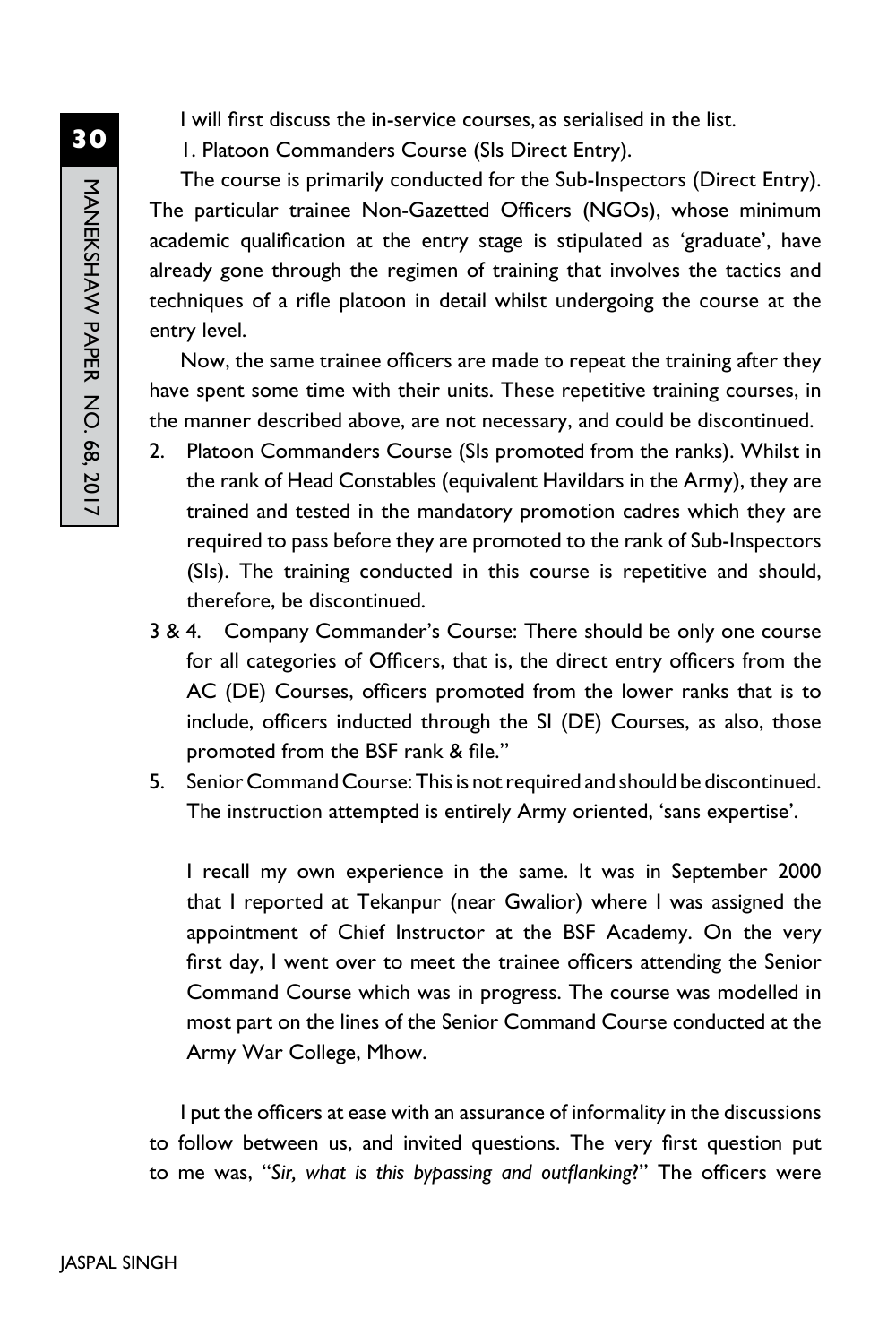somewhat agitated and went on to state that the instructional staff that had put this question to them, had appeared themselves to be unable to find a convincing answer. I expressed regret that they had been questioned in this manner and after briefly educating them on the environment in which such a discussion could take place, I emphatically stated that discussions of that kind had no place in the functioning of the BSF. I assured them that henceforth such questions would not be put to the BSF officers attending the courses at this institution!

6. Higher Command Course: Introduction of this course was primarily due to an ego fixation of the Director (Commandant in Army parlance) in the year 1999-2000. The particular Director was an ex-ECO and harboured bitter memories of his rejection by the Army in the year 1964. No in-depth examination was conducted and the decision was taken unilaterally. The ego problem could be discerned as being that because the Army conducts such a course, the BSF should also conduct a course with the same designation. I strongly recommend that the Higher Command Course presently conducted at the BSF Academy should be discontinued.

It is appropriate to highlight the fact that the syllabi designed for all the courses listed, which include both courses at the basic foundational level and the in-service courses for progression of knowledge, are derived from the precis for the Cadets Course at the Indian Military Academy, Dehra Dun, Platoon Commanders (PC) Course at the Infantry School, Mhow (MP) and JC Course at the Army War College, Mhow (MP). The orientation, therefore, is more towards teaching about 'Operations of War' and the 'Organisation and Administration (O&A) of various 'Army Field Formations' which have no relevance to the job context that the trainees from the BSF Academy face when they join their respective units.

As the officers add up more service years, they come to attend the Company Commander's Course at the BSF Academy, now renamed the BSF Junior Command (JC) Course in an effort at 'aping' the course with the same designation at the Army War College, Mhow (MP). The BSF JC Course is oriented towards the study of tactics required to be adopted in operations of war. The approach towards the conduct of instruction is regretfully 'moribund', and, in good part, does not prepare the trainee officers for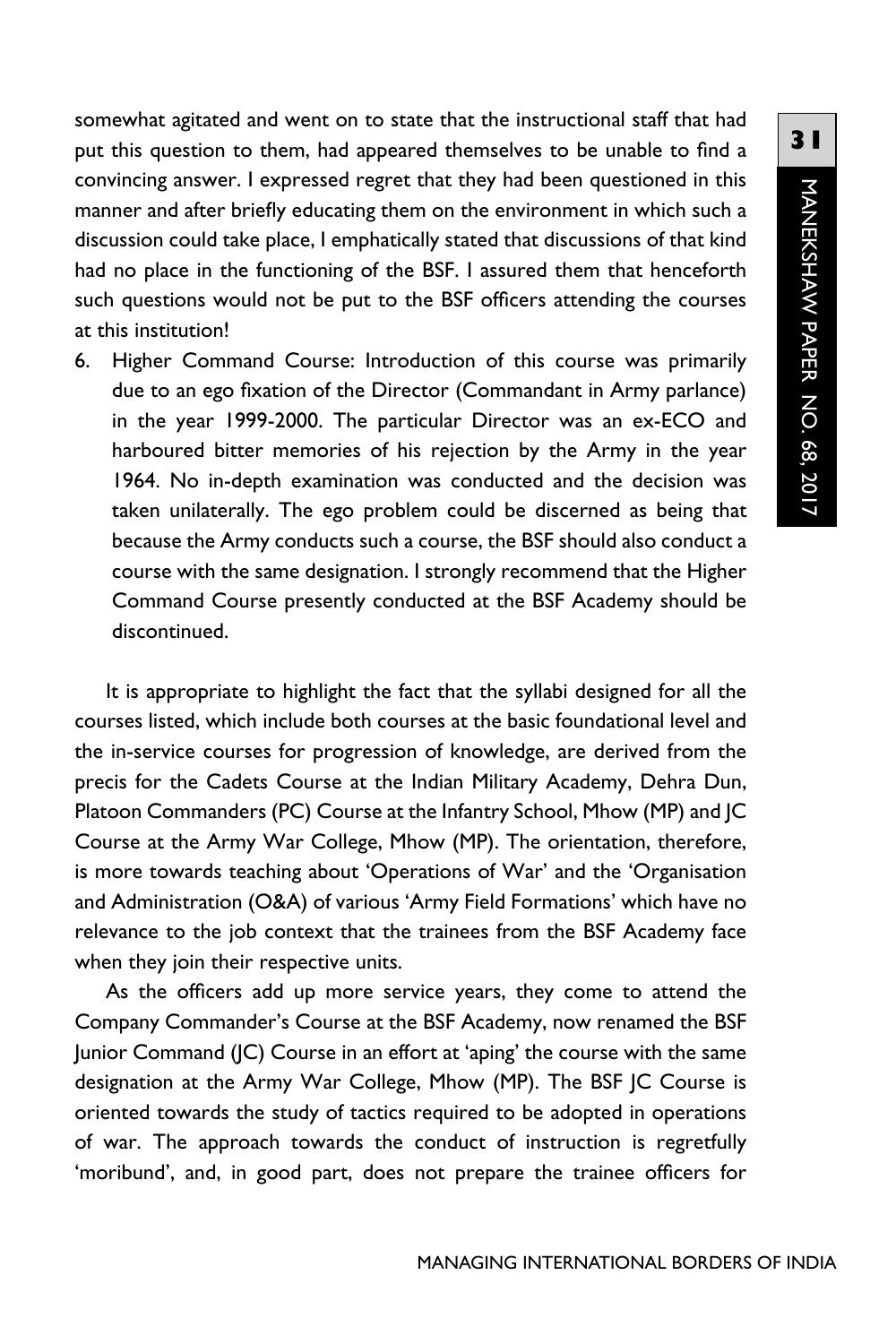the jobs they need to undertake in the environments in which they will be required to operate in the immediate or near future.

I need to illustrate the observations recorded with two specific events that I experienced at the Academy some time in 1995.

During a visit to the training site during day-time, I observed the troops rehearsing for a demonstration of the Forming up Point (FUP) marking by night. I questioned the utility of this demonstration as I could not visualise a situation in which a BSF battalion would in any way be tasked to mount a set-piece attack by night.

The concerned officers searched for an answer and what was conveyed to me was that the Army was known to be practising the particular demonstration, hence, they also practised it. My immediate instructions were that the demonstration on the particular subject be discontinued forthwith.

A second event was related to the briefing of a patrol by its leader; "*Patrol ke ambush ho jane par, RV pichhla bound hoga!"* Again a moribund adherence to the teaching evolved in the Army during the Burma Campaign in 1941-44!

In the year 1998, I was informed by the trainee officers attending the AC-DE Course that they were introduced to the subject of attack in operations of war through a slide which projected that a attack in operations of war is conducted in four phases which were explained as:

- Phase-1: Preparatory period.
- Phase-2: Break-in period.
- Phase-3: Dog-fight period.
- Phase-4: Break-out period.

We presume that the professionals in this particular field are by now convinced about the prevalence of a confused mindset not only among instructors at the BSF Academy but also the hierarchy at the 'helm' as well! The lack of communication between the 'helm' and the instructional staff at the Academy was very obvious. Apparently, the situation is compounded with the suitability of the leadership placed at the helm or apex of the BSF being questionable. This aspect is intended to be debated further in a later part of the text.

The only demonstration that I introduced in 1995 was on the 'Section Battle Drill' that was evolved to overcome a group of four militants for which the rifle section was to be organised into four sub-groups;

The sequence that was set is illustrated in a tabulated format: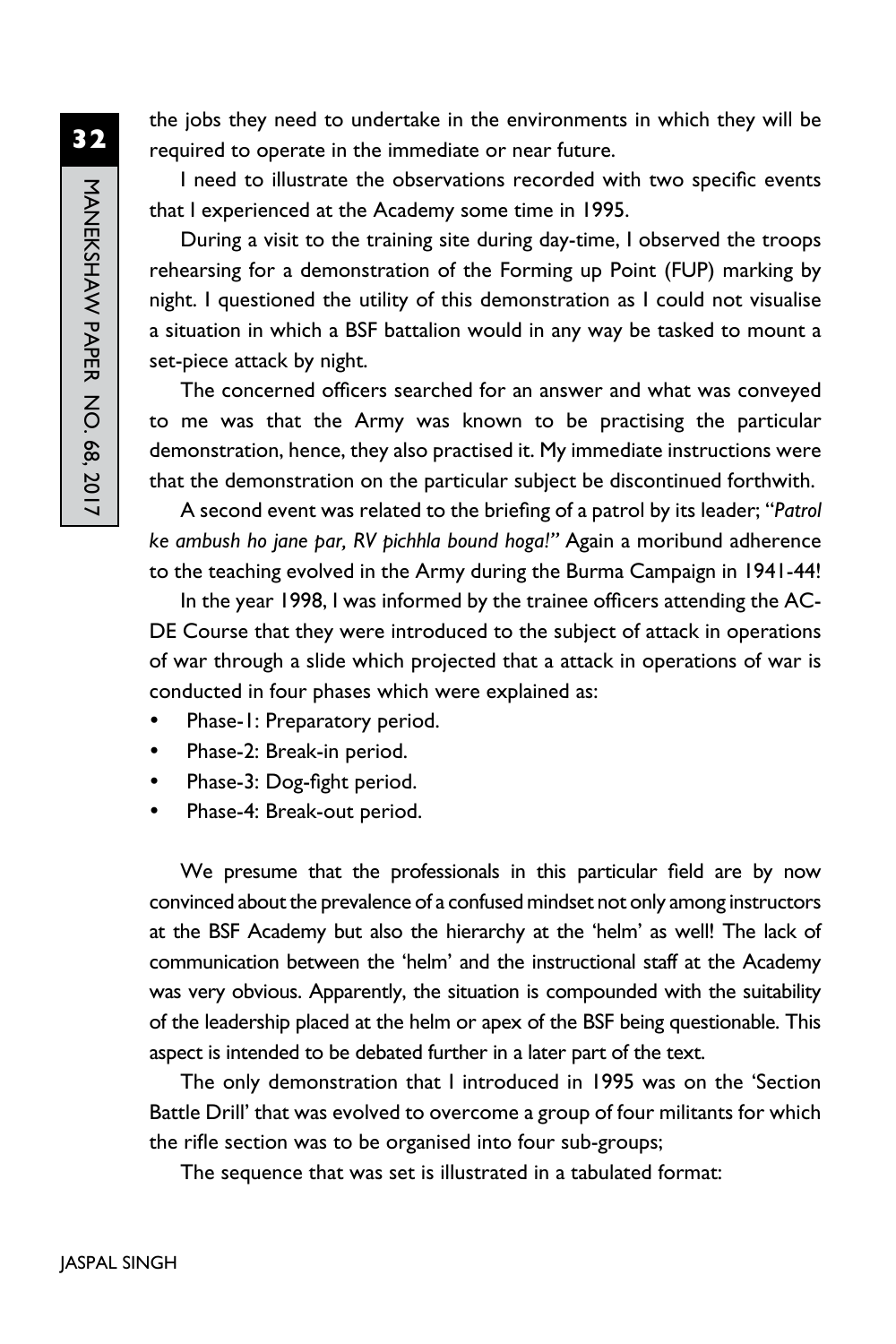|    | <b>Deployment of</b> |              | <b>Methodology of Conduct</b>                                |
|----|----------------------|--------------|--------------------------------------------------------------|
|    | Groups               |              |                                                              |
| Τ. | Scout                | 2 OR         | On being fired upon, the scouts will take up positions       |
|    | Group                |              | to return the fire from the militant group and fix their     |
|    |                      |              | position.                                                    |
| 2. | <b>Rifle Group</b>   | 4 OR         | Rifle group moves up, say, to the right flank, deploys and   |
|    |                      |              | augments the fire of the scouts who are engaged with the     |
|    |                      |              | militant group.                                              |
| 3. | <b>LMG Group</b>     | 3 OR         | LMG group moves up, to the left flank, that is, to the flank |
|    |                      |              | other than to which the rifle group had moved up and         |
|    |                      |              | deployed.                                                    |
| 4. | Cut-Off              | $2$ OR       | Cut-off group (2-OR) moves independently on a wide           |
|    | Group                |              | outflanking move and places itself behind the militant       |
|    |                      |              | group to cut off the route of escape of the militants.       |
| 5. | <b>Total Rifle</b>   | $\mathbf{H}$ | Under cover of the LMG group, the rifle group moves up       |
|    | Section              | OR.          | in pairs to close-in with the opposing militant group and    |
|    |                      |              | lobs grenades into the huts in which they were shown as      |
|    |                      |              | hiding, and liquidates them.                                 |
| 6. |                      |              | Two militants are shown escaping and are intercepted         |
|    |                      |              | by the cut-off group. One is shown as shot dead and the      |
|    |                      |              | other is captured alive.                                     |
| 7. |                      |              | Bull-headed assaults and the ritual shouting of C H A R G E  |
|    |                      |              | was discouraged and eliminated from the drill eventually     |
|    |                      |              | introduced in the training curricula.                        |

The demonstration became a standard format for all the in-service and basic foundational courses at the BSF Academy since 1995. It always generated an intense discussion and debate! Evidently, the trainees were finding it useful because the event was very relevant in the job context in which the BSF units were operating.

It was a 'far cry' from the '*mechanised warfare manoeuvres'* and the periods of attack at the *'corps level'* which were being drummed in till then.

We now examine the basic foundational courses that are conducted at the BSF Academy, Tekanpur.

## **Assistant Commandants Direct Entry (AC-DE) Course**

We first address the Assistant Commandant Direct Entry (AC-DE) Course which is the prime basic foundational level course and is hereinafter referred to in an abbreviated form as the AC-DE Course. Entry to this course requires

**33**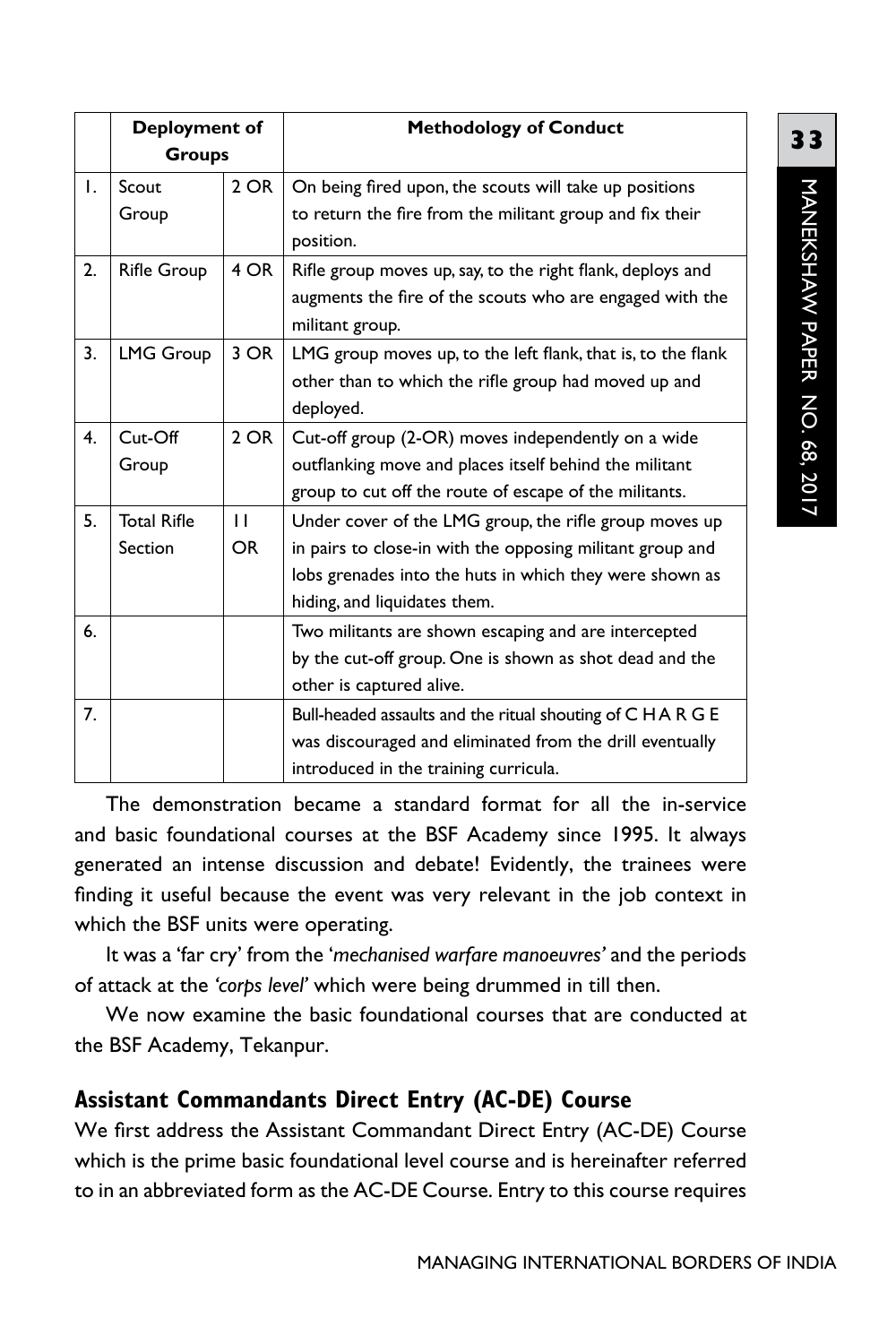candidates to have the minimal educational qualification of 'graduation' in any discipline.

First, a written competitive examination is conducted by the Union Public Service Commission (UPSC), and then the physical efficiency tests and interview by the Departmental Selection Board are carried out. Candidates who successfully qualify are selected to attend a 'one-year course' at the BSF Academy, Tekanpur. As for the conduct of the course, the syllabi is based on the cadets course at the IMA, Dehra Dun, and there is an excessive thrust on the military orientation of the course that includes in large measure, the military 'operations of war'.

While a good foundation through basic military training and tactical training directed towards the job environments in the immediate and near future is highly recommended, considering that it is a basic foundational course for the direct entry officers who are to form the core of the BSF, the sound development of leadership qualities is also essential. This requires a well thought out academic course tailored alongside the basic military training to develop a more complete personality in the new entrant officer. The duration of the basic course should preferably be extended for a period of 18 months, scheduled over three terms of six months each, and including within the proposed schedule, a one-month break between each term.

I attempt a 'conceptualised thought' in respect of the desired syllabi of the basic foundational course required for the AC-DE entrants at the BSF Academy;

|    | S No.   Academic Subjects | S No. | <b>Military Subjects</b> |
|----|---------------------------|-------|--------------------------|
| ۱. | English                   | ı.    | <b>Physical Training</b> |
| 2. | <b>Mathematics</b>        | 2.    | Drill                    |
| 3. | <b>Computer Science</b>   | 3.    | Weapon Training          |
| 4. | Social Studies            | 4.    | Fieldcraft               |
| 5. | Geopolitics               | 5.    | Map Reading              |
| 6. | Law                       | 6.    | <b>Tactics</b>           |

**Inputs of a Comprehensive Training Schedule**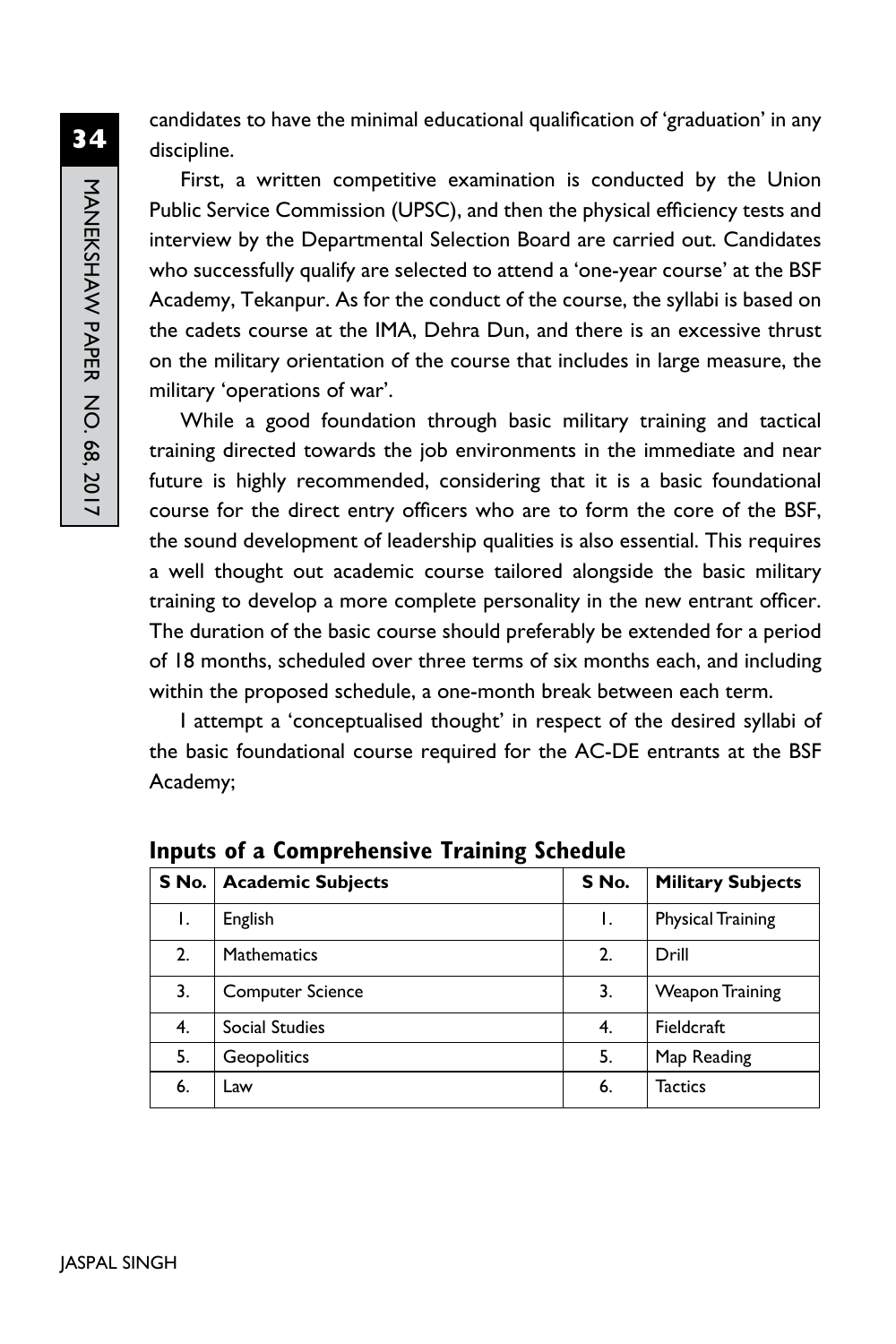| 7.                                            | Psychology: Basics only, with an emphasis    |  |
|-----------------------------------------------|----------------------------------------------|--|
|                                               | upon human behaviour and interpersonal       |  |
|                                               | dynamics. Study of the subject could         |  |
|                                               | help control impulsiveness through an        |  |
|                                               | understanding of human behaviour. Thus,      |  |
|                                               | it is an important discipline that needs to  |  |
| be learnt at the foundational level only, for |                                              |  |
|                                               | development of leadership qualities with the |  |
|                                               | adding of years in the service.              |  |

Academic inputs will eventually be decided by expert staff who would need to be deployed at the Academy. Considering that the trainees are inducted at the stage of graduation from the colleges, the subjects would need to be concise, with the ultimate objective being to bring the trainees on a grid that enables better absorption of military specialist education.

We would emphasise that the foundation of good leadership in the BSF is laid through the foundational course as now conceived. Development and sustenance of leadership is ensured and furthered through institutionalisation within the organisation and judiciously identified essential in-service courses!

### **Sub-Inspectors Direct Entry (SI-DE) Course**

As per the system prevalent in the BSF, officers from a particular cadre who mostly later become gazetted officers, eventually serve as the 'support cadre' to the officers from the AC-DE Courses.

The syllabi for the SI-DE Course should be excerpted from the AC-DE Course but the duration of the course should be reduced to 12 months unlike the AC-DE Course which is recommended to be scheduled over an 18-month period.

### **An Independent Officer Cadre for the BSF**

Earlier in the text, I had questioned the suitability of the existing leadership placed at the 'apex', which entails officers from the Indian Police Service (IPS). All the aspects have been discussed in detail as regards the role of the BSF and the inputs that are essential towards training and development. Hopefully, there is no doubt about the need to give a military orientation to the training, albeit, detailed up to the rifle company level only, as that relates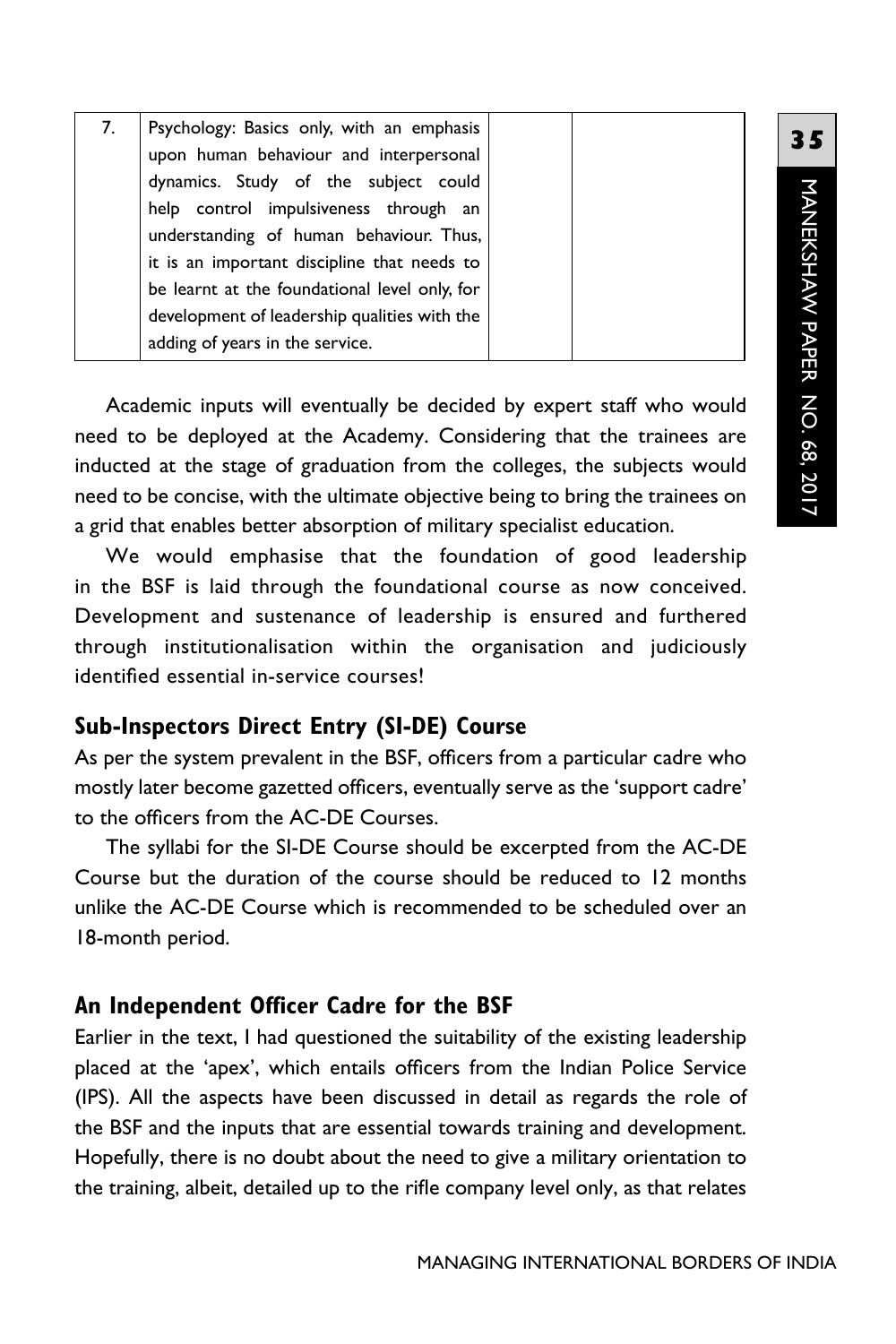to the deployment and functioning of the BSF. The expertise required is with the Army and not the IPS!

It is obviously realised in the established hierarchy that the BSF is a military oriented organisation and in the present times, mostly, it is required to operate in environments that are identified as combat oriented. It becomes essential that the BSF is eventually managed by its own dedicated officer cadre. Presently, in the top hierarchy of the BSF, 44 posts<sup>1</sup> are known to be reserved as quota vacancies for IPS officers.

We have reasoned that the IPS officers placed at the apex of the BSF hierarchy are NOT compatible with the job environments in the BSF. Ideally therefore, the BSF should have an independent officer cadre that develops through exposure to the command, staff and instructional appointments at various stages within the BSF only. Officers who emerge through such a grind are better placed to manage responsibilities at the higher command, staff and instructional levels in the BSF organisation and the select few from amongst the 'BSF cadre officers only' thence get placed at the 'apex'! However, as of now, the officer cadre in the BSF is not yet developed enough to manage responsibilities at the higher echelons of the organisation and, therefore, it is appropriate that the responsibilities in the selective higher echelons are taken over by the Army as a temporary arrangement which presently may necessitate a duration extending to a period of 10-15 years?

We emphasise that the leadership in the BSF cannot develop with mere guidelines through an aide-memoire of 'Do's & Dont's! An independent cadre needs to be developed from within the organisation and in this context, a quote from a former Director in the Cabinet Secretariat Shri Jai Kumar Verma, referred to partly in the previous chapter as well, is relevant.

The directly recruited BSF officers feel that the chances of their promotions are limited as the top posts are reserved for the IPS. In fact, the persons who are aware of the ground realities are too junior to take decisions and the officers who take decisions (IPS officers), possess limited knowledge of the ground realities. This anomaly should be resolved. All these factors demoralise the officers and men of the BSF, which is unfortunate. On the one hand, it kills the vigour of junior and middle level officers and, on the other, the force fails to achieve its targets.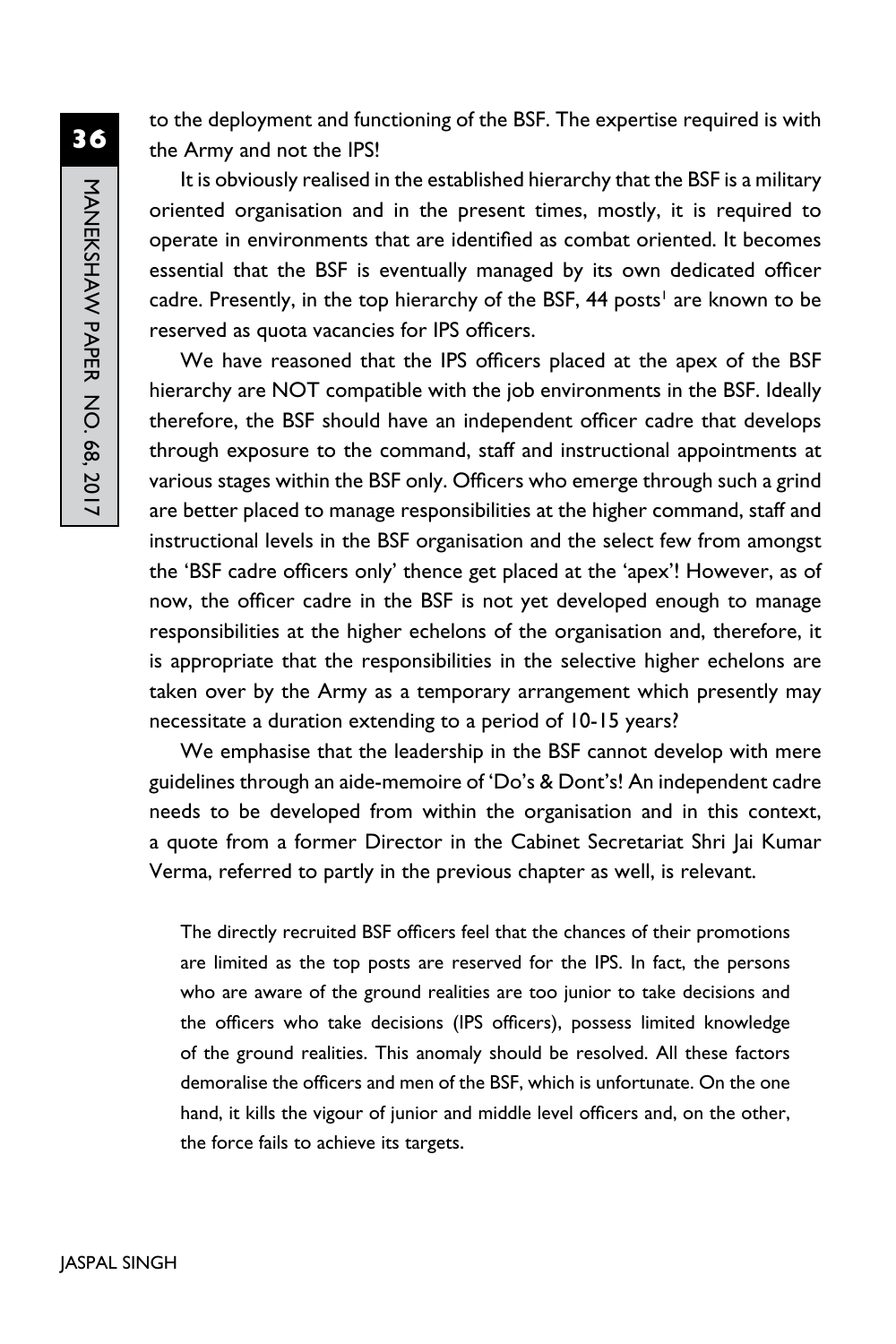**37**MANEKSHAW PAPER NO. 68, 2017 manekshaw Paper No. 68, 2017

We conclude this chapter with significant recommendations;

- The 'BSF officer cadre development' will involve a government notification in accordance with which the officers' seniority list incorporating both direct entry through the AC-DE and the SI-DE Courses, is drawn up.
- In the latter case (SIs-DE), seniority is determined from the day the officers are promoted as Assistant Commandants.
- Eventually, entries to a permanent and independent BSF officer cadre will only comprise officers who have successfully completed their training at the BSF Academy on the AC-DE & SI-DE Courses.

Army officers' entry would first entail;

- Lieutenant General inducted as the Director General, BSF.
- Lieutenant General inducted as the Director, BSF Academy.

An expert academic staff would need to be deployed at the Academy to impart instruction in the academic subjects identified.

#### **Reference**

1. blog.timesofindia.indiatimes.com, October 31, 2016, PTI News Feed, October 18, 2016.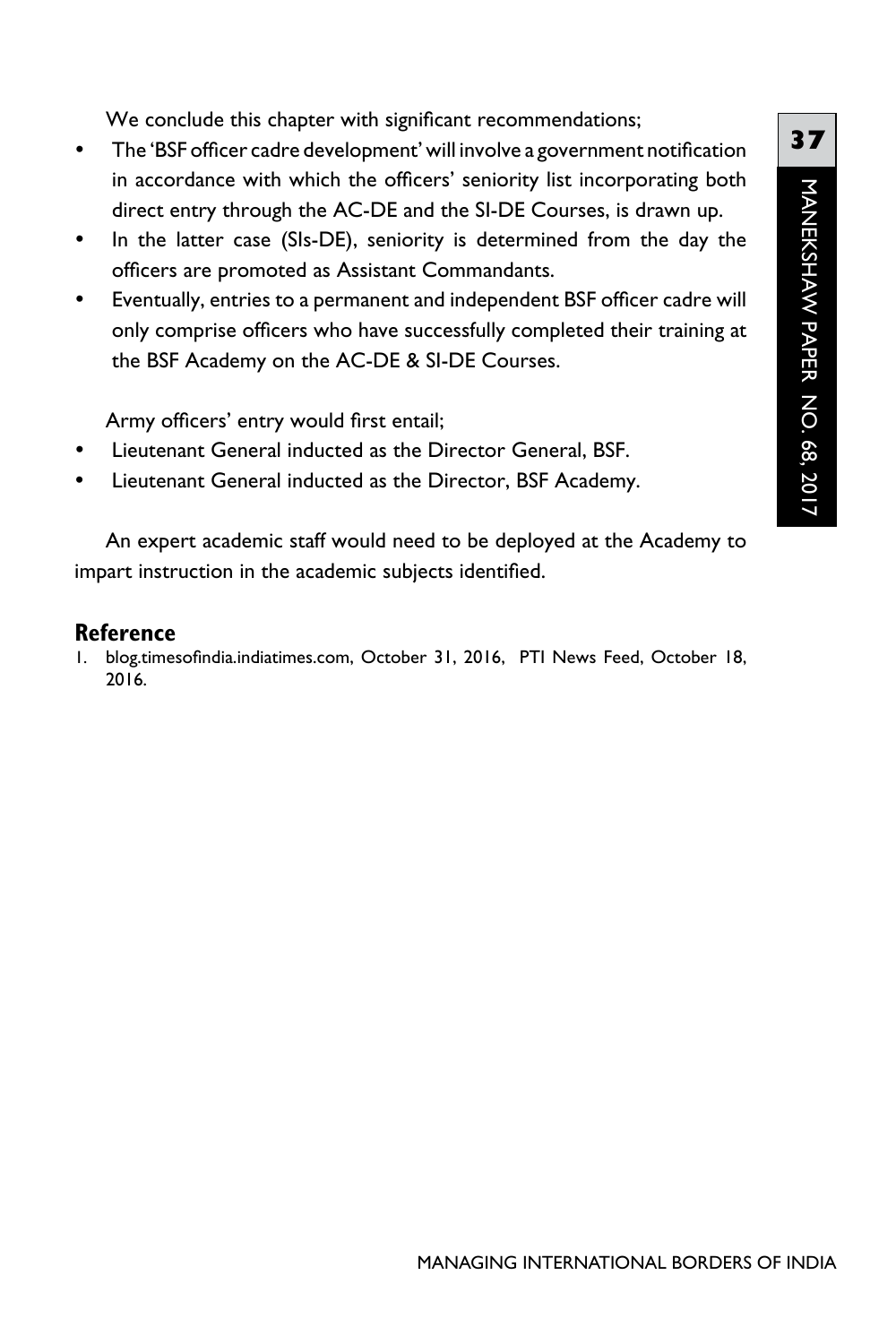# **Concluding Thoughts**

 We have vast international borders on land that are shared with five different nations and the nodal agency at the apex which manages all the IBs is the Ministry of Home Affairs. A situation that presently persists is that the SFs and other agencies deployed in the same border regions are reporting to different ministries in Delhi and the all-important arrangement of ensuring unity of command in managing the security forces is not adhered to.

In the text, therefore, we have reasoned that the responsibilities of the nodal agencies that are placed at the apex should be shared between the Ministries of Home Affairs and Defence in accordance with the threat perceptions, and thereby, the SFs are to be identified and deployed on the respective IBs.

Over the first three chapters, we have extensively discussed this aspect, and placed below is a profile that has emerged for the control of the IBs and deployment of security forces to ensure surveillance and security, and where necessary, defence of the border region as well;

| S No. | <b>IB</b> Identified    | Nodal<br>Agency | Recommendation of the                       |
|-------|-------------------------|-----------------|---------------------------------------------|
|       |                         | Recommended     | SF to be Assigned                           |
|       |                         |                 | Responsibility                              |
| Τ.    | Indo-Pak IB             | <b>MHA</b>      | <b>BSF</b>                                  |
| 2.    | LoC   & K: Indo-Pak IB  | MoD             | Army exclusively                            |
| 3.    | Indo-BD IB              | <b>MHA</b>      | <b>Proposed EFR</b>                         |
| 4.    | IBs with Nepal & Bhutan | <b>MHA</b>      | <b>SSB</b>                                  |
| 5.    | Indo-China (Tibet) IB   | MoD             | <b>ITBP</b><br>exclusively,<br>with<br>Army |
|       |                         |                 | integrated as the ITBS                      |
| 6.    | Indo-Myanmar IB         | MoD             | Army with Assam Rifles under                |
|       |                         |                 | command                                     |

In the aftermath of the Kargil military engagement with Pakistan in 1999, a review committee was set up at the strategic level to ascertain shortfalls in our defence apparatus. As part of the review committee, a committee on the border management, presided over by Shri Madhav Godbole, former Home Secretary, examined the issues in an overall strategic perspective.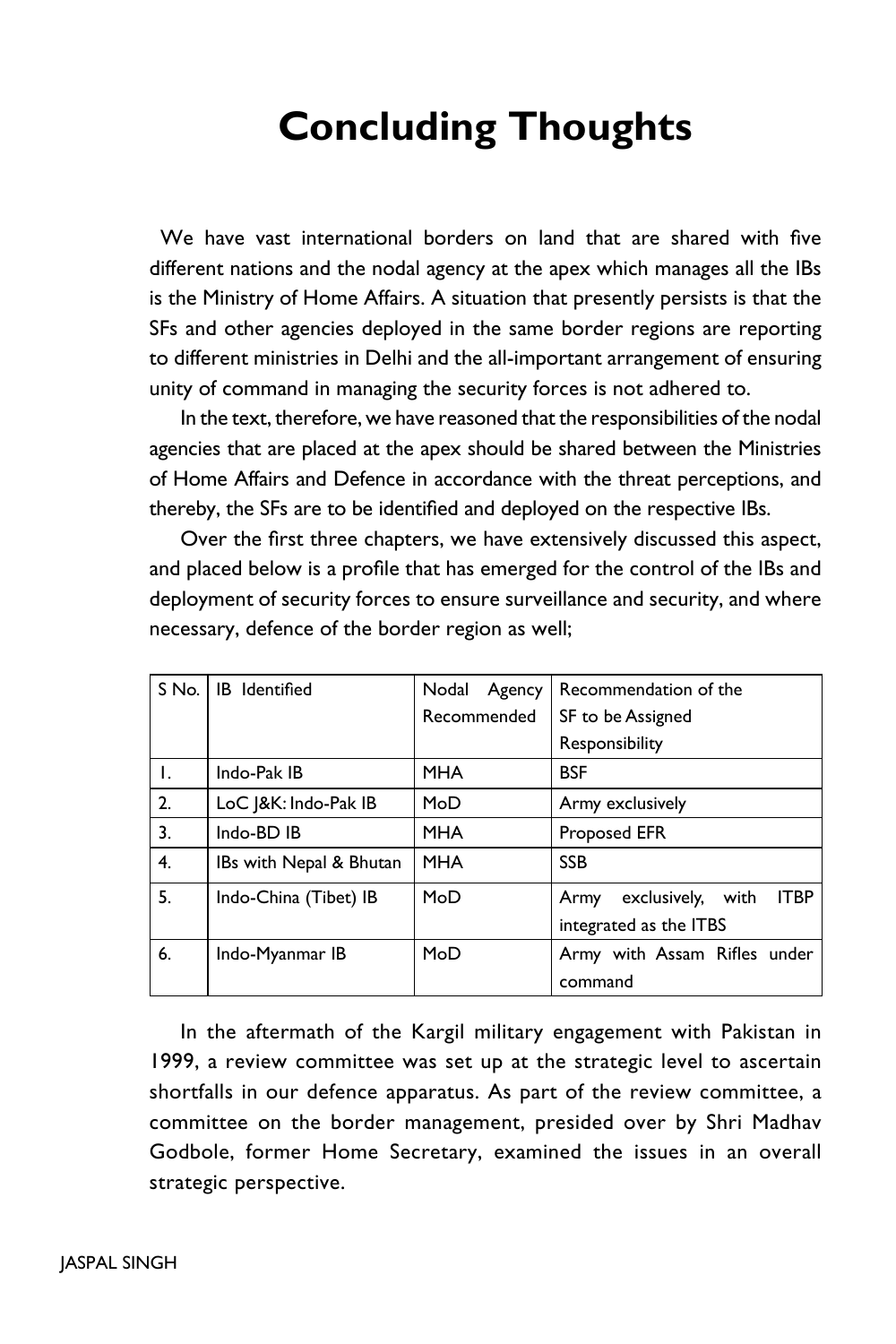The committee on border management specifically recommended deployment of the border guarding forces on the basis of *one-border-one-force*  and its relevant recommendations were;

- The BSF to deploy one Additional Director General each for the IBs with Pakistan and Bangladesh.
- Assam Rifles to deploy exclusively on the Indo-Myanmar border.
- Indo-Tibetan Border Police to remain deployed exclusively on the Indo-Tibetan border and take over the areas vacated by Assam Rifles.

#### **Deployment of the BSF on the Western Borders**

The western borders with Pakistan are identified in two distinct segments. The IB with Pakistan would commence from a point opposite Akhnoor (J&K) thence aligned southwards to Sir Creek in Kutch (Gujarat). In the north, an unsettled Line of Control (LoC), commencing from the same point opposite Akhnoor, and delineated northwards, indicates a divide between Pakistan Occupied Kashmir (POK) to the west and the Indian held Kashmir to its east.

The Indian held Kashmir was liberated by forcing the Pakistan sponsored tribal raiders out of the areas of J&K after the military action by the Indian Army in 1947-48. BSF sub-units are deployed in this part of the IB region, under the command of the Army infantry battalions and are dispersed piecemeal along the LoC.

Adhering to the concept of *one-border-one-force*, it is recommended that the BSF's deployment on the LoC in J&K be terminated and the entire LoC should be managed by the Army.

The BSF should be entrusted with the responsibility of security and surveillance of the Indo-Pak IB as delineated in accordance with the Radcliffe Award, 1947!

#### **Creating a Separate BGF for the Indo-BD IB**

BSF deployment on the Indo-BD IB was effected in the year 1965 when Bangladesh was a province of Pakistan and referred to as East Pakistan. The Kargil review committee recommendations, as amplified in the text earlier, only advised that BSF to deploy one Additional Director General each for the IBs with Pakistan and Bangladesh. However, the implications of the recommendations were that on a specific IB with each independent country, only one designated BGF would be assigned.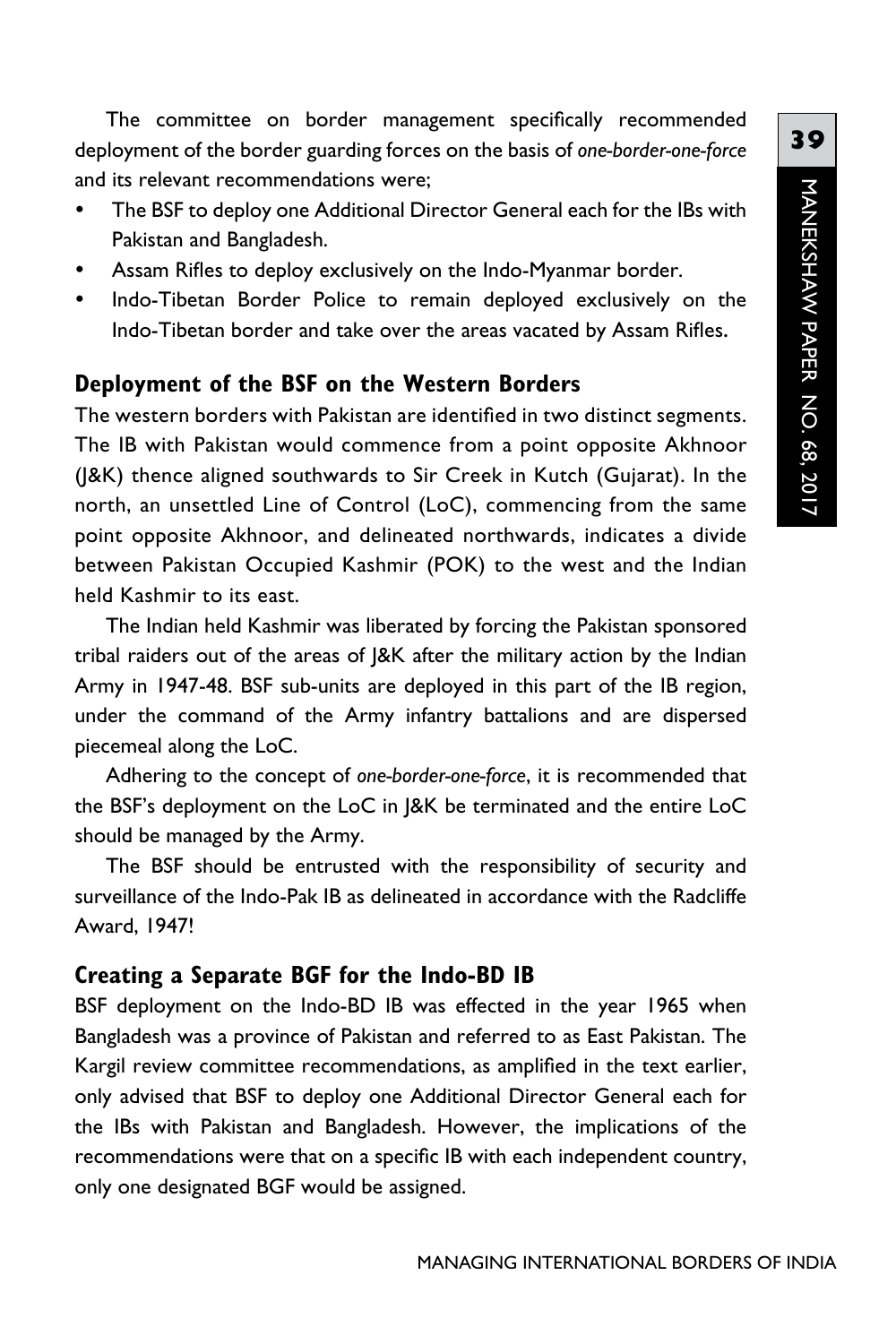**40**MANEKSHAW PAPER NO. 68, 2017 MANEKSHAW PAPER No. 68, 2017

In this manner, continuation of the BSF's deployment on two IBs with Pakistan and Bangladesh in the immediate aftermath could only be construed as an interim arrangement. However, despite a lapse of 18 years since the recommendations were accepted, only one BGF continues to guard the IBs with two different independent countries which are separated with intervening Indian territory over a width of 1,500 km.

In the backdrop of the concept of *one-border-one force* only, we suggested the creation of a separate BGF for the IB with Bangladesh to be designated Eastern Frontier Rifles (EFR). We recommended its creation by splitting the BSF, and with an independent Director General (DG) to be located at Kolkata (WB) to manage the proposed EFR and the Indo-BD border.

In the proposed arrangement, eventually, the BSF would be entrusted with the responsibility of surveillance and security on the Indo-Pak IB.

## **India-China (Tibet) IB : Deployment of the Army in the Paradigm of Border Management**

In the recommendations of the committee on border management, a marked omission is that the Army is not factored in with the responsibility of border management of the IBs. We also need to analyse threats that call for policing of borders more than ever, and in the details explained in the chapters, we perceived situations on our land borders that could as well conflagrate into conventional military conflicts, and the necessity to defeat the enemy's designs in a much shortened timeline within the border region only.

It is essential for the Army to be fully involved in the arrangements for managing our international borders on land. In particular, we discern the India-China (Tibet) IB region where the possibility of the situation conflagrating into a conventional military conflict is most likely to develop. Integrating the ITBP with the Army is strongly recommended.

### **Intra-Conflictual Situation on the Indo-Myanmar IB**

We have put forth elaborate reasons against the proposal towards the planned deployment of the BSF on the Indo-Myanmar border again. We have emphasised against dividing the functions of 'border guarding' and the conduct of 'counter-insurgency operations' in the same IB region between two different agencies of the government. The methodology employed by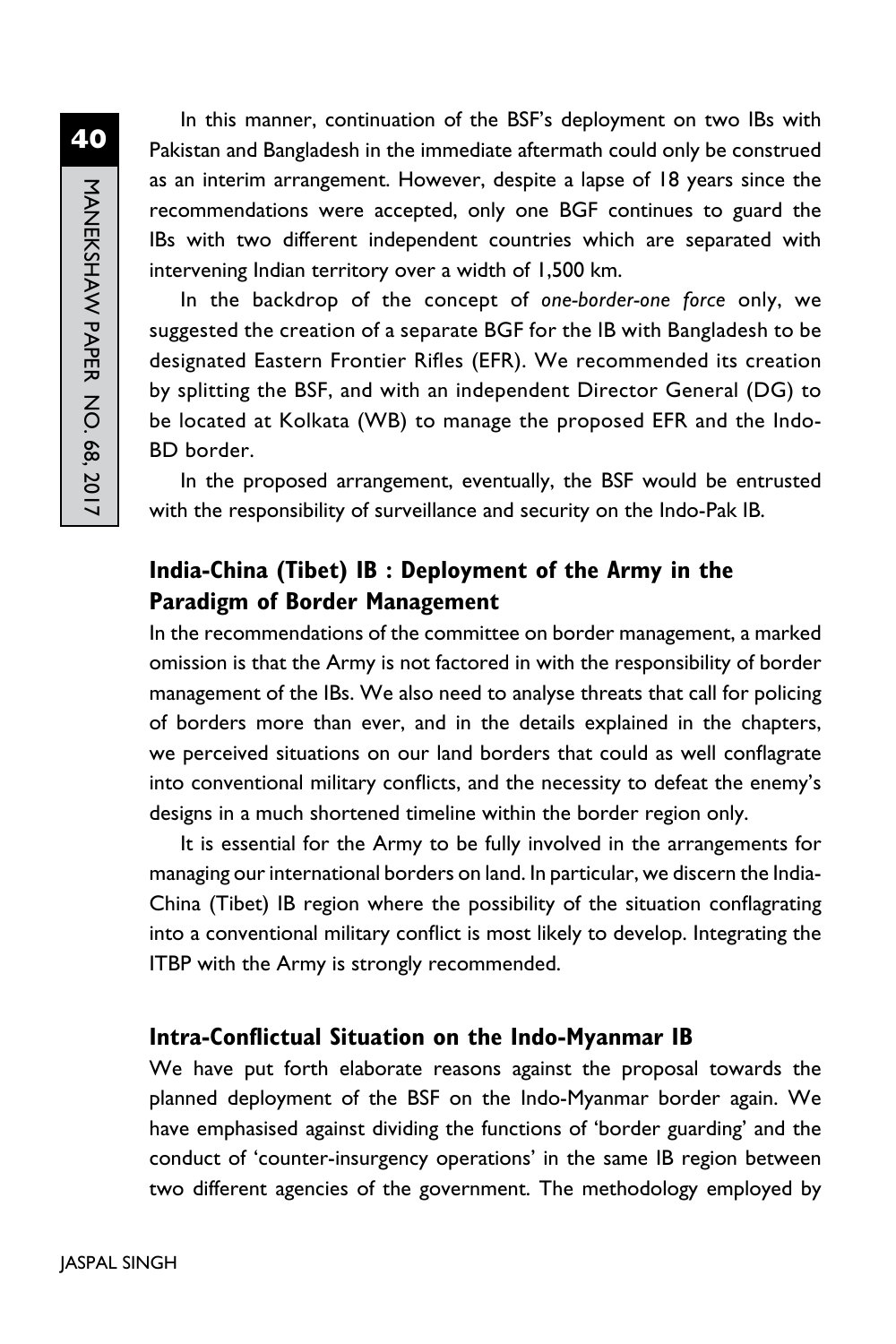the BSF in respect of border guarding in the western region cannot, and should not, be transplanted in the far eastern region of the Indo-Myanmar border!

The terrain configuration of the Indo-Myanmar region in the country's far east is at complete variance from the Indo-Pak region in the west. The border region on the Indo-Myanmar IB is a densely forested hill region, with loose soil which is held together by the dense afforestation that has developed over a period of centuries. Any attempt at developing Border Outposts (BOPs) linked by a border track and installing fencing along the entire length of 1,600 km of the IB is fraught with the risk of defoliation, resultant landslides, and construction not only being repeatedly delayed but developing into an unending phenomenon. It will never be possible to intercept all cross-border movement. In any case, the tribals on either side have the right to move across the IB into India or Myanmar without travel documents over a distance of 16 km on either side. Thus, we would like to question how such movements can be denied.

The best way to effectively guard the IB in the Indo-Myanmar border region would be to deploy the SFs close to the populated centres and effect surveillance on the IB through a periodic census of the population in the hamlets and the issuance of identity cards (UID-Aadhar). In case a marked increase in population is observed, with people not having UIDs, appropriate actions become necessary and may be undertaken.

#### **Focus upon BSF**

We have dwelt at length on the BSF's organisational structure and questioned the compatibility of the inventory authorised to the organisation. Most regretfully, in the initial approach towards determining, and subsequent persistence with, the inventory, there is a rigidity in the approach adopted towards line-item budgeting instead of a more cost-effective performancebased approach.

We strongly recommend that the artillery arm, infantry mortar guns and the second Light Machine Guns (LMGs) in each section be shed and the manpower so released should be deployed in the rifle companies. Also, the BSF needs to be equipped with more productive assets like state-of-theart communications and surveillance equipment, and sniper rifles to enable 'precision shooting' whilst intercepting unauthorised crossings.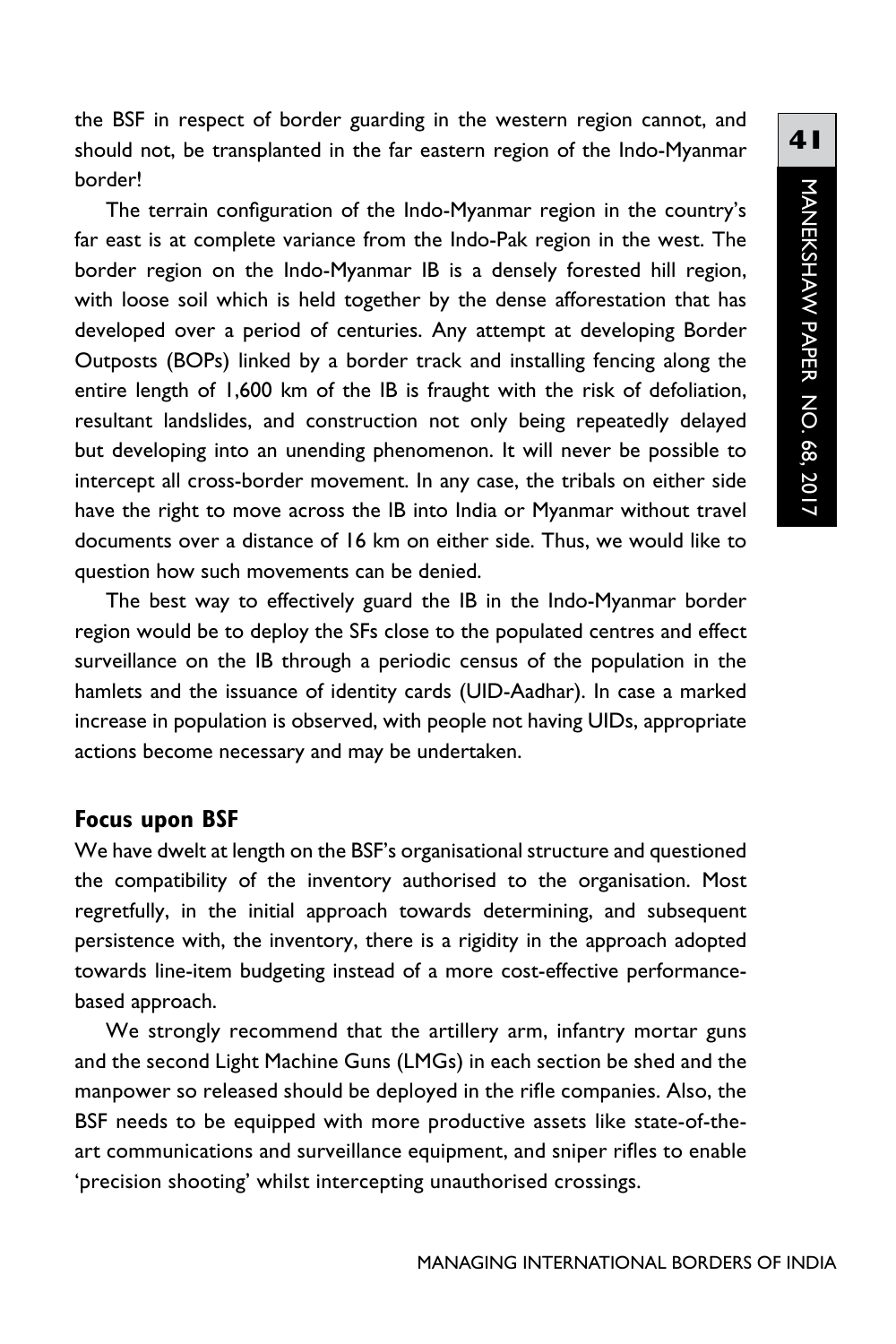We have undertaken a thorough analysis and accordingly addressed the BSF organisation from the grassroots level upwards. Particularly, we have emphasised upon a strengthened manpower base at the activity level of the rifle platoons and rifle companies.

**Road Ahead: Model of BSF Organisation:** The model of the BSF organisation at the level of a rifle company and below, presented in Chapter 4, could well be emulated in the organisations of all the Border Guarding Forces (BGFs). It may prove useful for all the Central Armed Police Forces (CAPFs) as well.

#### **BSF Academy at Tekanpur**

We have elaborated upon the prevailing training systems and the lack of objectivity existent therein. A systemic and objective approach to training and development is recommended and has been illustrated with the conceptualised syllabi.

As for the training and development of leadership, this cannot be achieved without sound training at the foundational level first.

The suitability of the leadership given by the officers from the IPS assigned to the BSF was questioned, with detailed and convincing reasoning. The ultimate solution towards ensuring the stability of the BSF lies in the development of an independent and dedicated officer cadre from amongst the officers of the BSF itself, who should handle responsibilities at the higher levels of the organisation and eventually at the 'apex'!

It will take some time for such a cadre to emerge and develop. In the interim, therefore, the responsibility of managing the force that involves managing responsibilities at the 'apex' and staffing at the technical levels, should be transferred to the Army.

### **Road Ahead: BSF Academy, Tekanpur**

We have strongly recommended adherence to the concept of *oneborder-one-force,* and if accepted, this would imply that the guarding of international borders will get distributed over a number of forces that will include the BSF, the proposed EFR, SSB and ITBP. In the backdrop, the BSF Academy should appropriately be designated as the Border Guarding Forces (BGFs) Academy that should meet requirements of all the BGFs so organised.